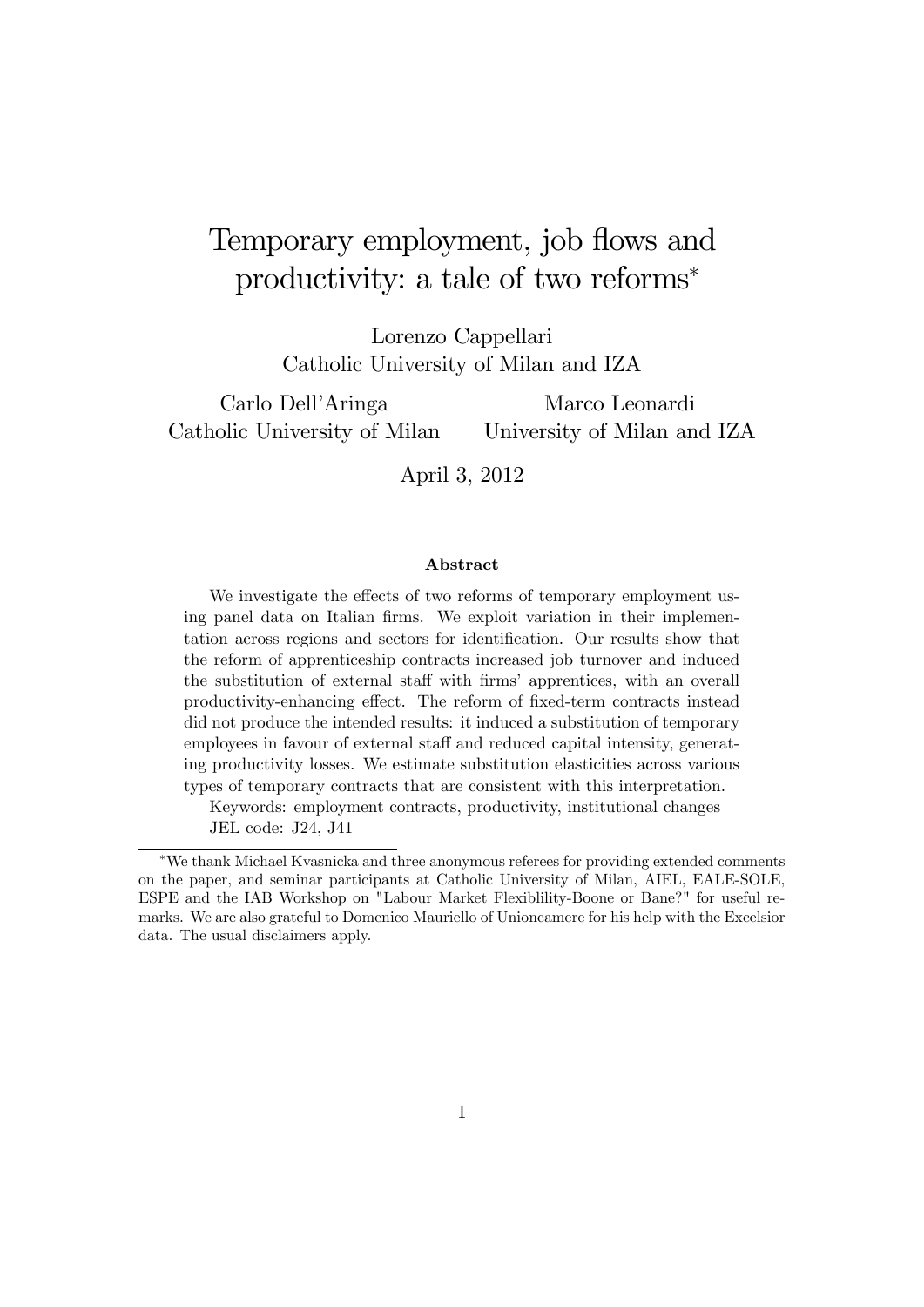### 1 Introduction

In the past two decades the major policy response to high unemployment rates in Europe has been the reduction of Employment Protection Legislation (henceforth EPL) through the liberalization of temporary contracts.<sup>1</sup> A large literature has established the importance of temporary contracts in affecting job flows by increasing both the hiring and the firing of workers. Although much less researched in theory and in practice, it is plausible that temporary contracts also have a bearing on firms' capital investment decisions, on the capital–labour ratio and, eventually, on productivity. While the effects of EPL on productivity have been assessed in the past (see Autor et al., 2007, Bassanini et al., 2009, and Cingano et al., 2010), the productivity impact of reforming the regulation of temporary contracts has never been evaluated using firm-level data. In the debate on whether liberalization of temporary contracts is good or bad for the economy, productivity effects play a crucial role and our key contribution is to provide this type of evidence at the micro level.

The purpose of this paper is to evaluate the effects of the institutional changes of two different types of temporary contracts which constitute the core of recent labour market policy in Italy. We analyze the effects of these changes on job flows, employment, capital–labour substitution and productivity. The first institutional change has to do with the implementation of a national law (legislated in 2001) which eased the use of fixed-term contracts by relieving employers from the obligation of writing the specific reason for using temporary workers in the employment contract. While the law set out nationally a general framework for the use of Öxed-term contracts, the actual implementation of its provisions required their approval through the rounds of collective bargaining that took place sector-

<sup>1</sup>Among the countries in the European Union, France, Italy, Germany, Spain and Portugal liberalised temporary contracts over the 1980s and 1990s. For a general discussion see Boeri (2011).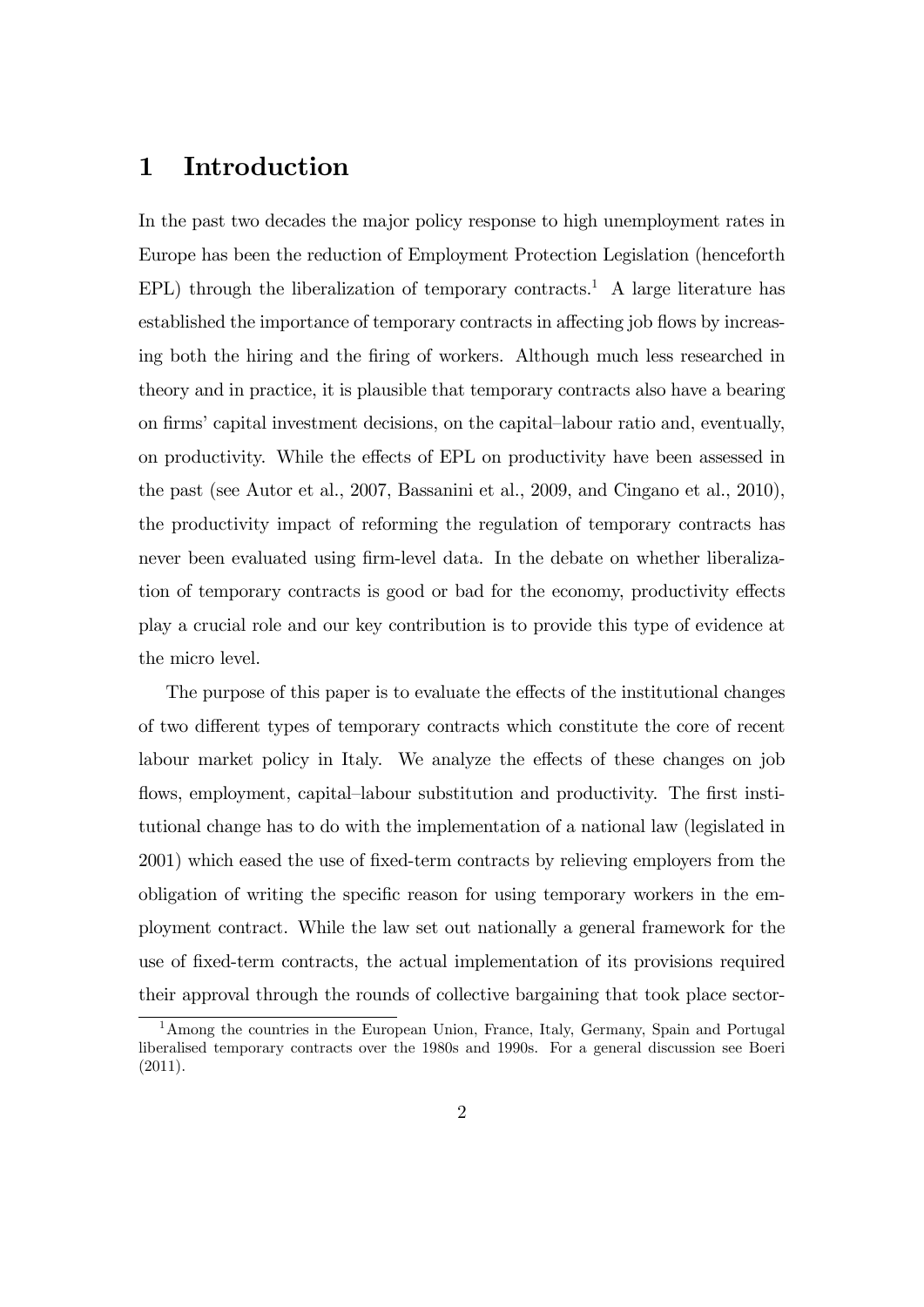wise in the subsequent years (starting in 2005, much later than the national law). Therefore the timing of the implementation across sectors varied according to the staggered structure of collective bargaining rounds. This feature generates variation across sector and over time in firms' exposure to the new provisions which we exploit in estimation. The second reform concerns apprenticeship contracts for young workers. It was meant to stimulate the use of these contractual arrangements mainly by weakening the need of training certifications and extending the scope of their applicability to individuals up to 30 years of age. The relevant law was legislated in 2003 but required regional governments to issue implementation guidelines, which happened differentially by region in the subsequent years (also starting in 2005). This feature of the legislative process generates variation across regions and time in firms' ability to use the new contracts.

A further contribution of this paper is that we estimate the elasticity of substitution between different types of temporary contracts. Economic models necessarily simplify the actual use of temporary and permanent contracts and consider one single type of temporary contract. However in practice in all countries there exist different types of temporary contracts, typically the result of repeated attempts at making the labour market more flexible leaving the open-ended contracts untouched. Italian employers can use four types of temporary contracts with different characteristics: apprenticeships ( $Apprendistato$ ), fixed-term (Tempo Determinato), collaboration workers (Collaborazioni Coordinate e Continuative, the so called *co.co.co*, a sort of consultant employed on a temporary basis) and temporary agency jobs (*Interinali*). These contracts differ along various dimensions such as illness provisions, minimum wages, age restrictions, temporal limits and number of allowed repetitions of the same contract. The perception among labour lawyers and entrepreneurs is that they are highly substitutable but so far there is no hard evidence of this. We have firm-level data on the use of the four different types of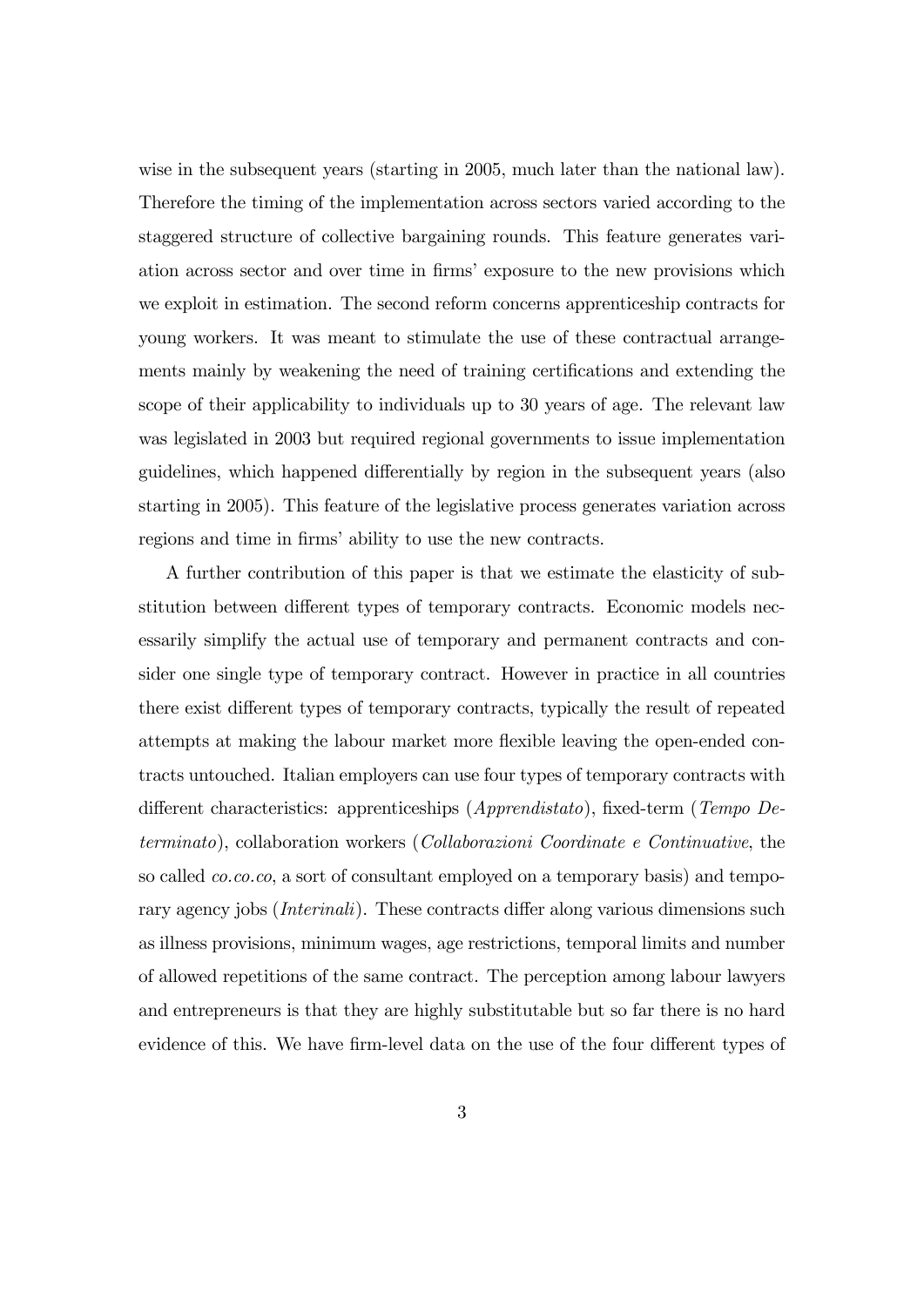temporary labour contracts and on permanent ones and we show that the effect of the reform of one type of labour contract may work also through the substitution with other types. This is the first paper, as far as we know, which studies the substitutability across different types of temporary contracts and highlights the potential consequences of a high elasticity of substitution. The substitution across different types of temporary contracts represents an important mechanism at the basis of our results.

We find that the reform of apprenticeship contracts has been successful because it increased the turnover of workers easing the adjustment process of firms, encouraged the substitution of external staff with apprentices and eventually increased productivity. The reform of Öxed-term contracts, instead, does not seem to have had the intended results. By removing the requirement of a specific reason for using a fixed-term contract, the new regulation may have been too generic and in case of disputes too dependent on judges' interpretation of the norm. This increased employers' uncertainty and may have made the use of fixed-term contracts less costly but more risky. This reform reduced overall job turnover, induced substitution with external staff and a lower use of capital per worker, which eventually reduced various measures of firm-level productivity.

The paper proceeds as follows: in Section 2 we review the literature, in Section 3 we describe the institutional changes, in Section 4 we describe the data, in Sections 5 and 6 we present, respectively, the estimation framework and the results and we conclude in Section 7.

### 2 Related literature

Temporary contracts are typically used for different reasons: for screening purposes, to temporarily fill in for staff who are absent or leave, or to accommodate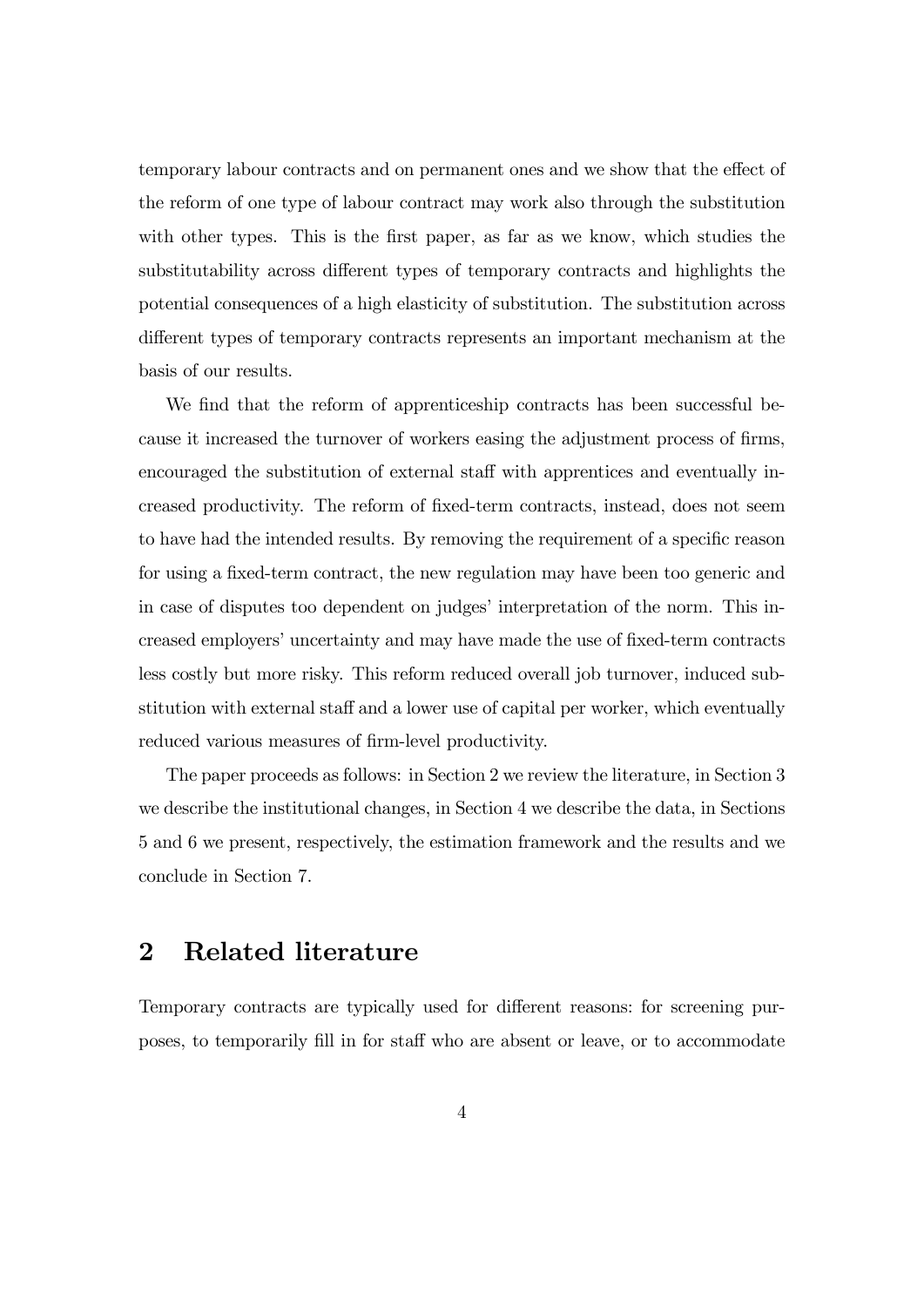fluctuations in demand. In many cases employers also save in labor costs and social security benefits using temporary contracts (Houseman, 2001). Temporary jobs inhibit labor market advancement if these jobs displace more productive employment activities. However they may also increase employment and earnings if they substitute for spells of unemployment. The effect of temporary contracts on productivity depends on whether temporary positions on average complement or displace permanent jobs. In this respect the literature on temporary jobs which mostly looks at the employment effects rather than wage effects - is very heterogenous and does not draw a general conclusion.

Using a natural experiment Autor and Houseman (2010) show that temporary help positions reduce earnings and employment probabilities in the US. Kvasnicka (2009) Önds that holding a temporary contract after a spell of unemployment has at best a null effect on the probability of finding a permanent job. With an eye to European labour markets, Blanchard and Landier (2002) and Cahuc and Postel-Vinay (2002) model temporary contracts as churning policies that affect negatively wage setting and may generate higher unemployment and lower productivity. Contrary to this pessimistic vision, if fixed-term contracts are used as a buffer-stock to boost the number of hirings in a boom, employment and productivity may go up at least temporarily (Bentolila and Saint-Paul, 1992, and Boeri and Garibaldi, 2007). Some papers show that being assigned to a temporary contract has a causal effect on the probability of finding a permanent match (for example Ichino et al., 2008, and Booth et al., 2002). According to this view temporary contracts are good screening devices and stepping stones into permanent jobs and therefore increase productivity. While existing studies on temporary employment have been considering all these aspects, an empirical evaluation of the relationship between liberalization of temporary contracts and Örms productivity is still missing in the literature so far.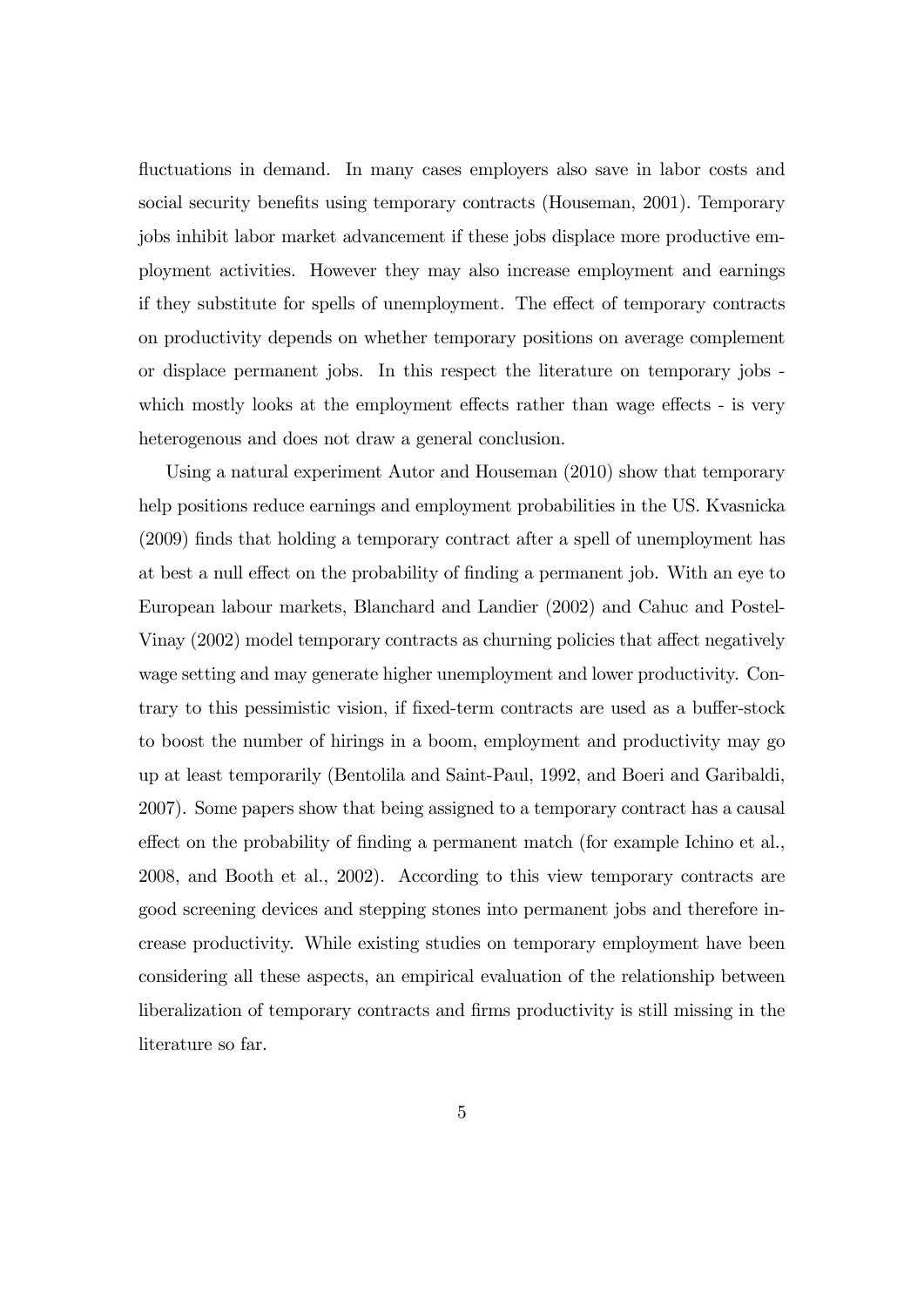The specific literature on temporary contracts is also strictly related to the more general one on EPL. In continental Europe many countries relaxed the rules about the use of temporary contracts with the aim of reducing adjustment costs for firms facing high EPL for standard open-ended contracts. Therefore the reforms designed to make the use of temporary contracts easier constitute a reduction in EPL but also create dual or two-tier labour markets (see Dolado et al., 2002, for Spain, and Holmlund and Storrie,  $2002$ , for Sweden).<sup>2</sup> EPL raises the cost of employing workers and reduces labour demand unless wages fall to cover exactly the cost of the benefit (Lazear, 1990).<sup>3</sup> Because part of EPL constitutes a tax that goes to third parties - lawyers and administrative costs - EPL is by all means an adjustment cost and there is overwhelming evidence that it reduces the volatility of employment (Bentolila and Bertola, 1990). In the following we do not review the huge literature on EPL and job áows and we concentrate on the literature that looks at the relationship between EPL and investment and between EPL and productivity. The effects on productivity and investment are theoretically ambiguous (Ljungqvist, 2002) but we use the insights of this literature to interpret our results.

On the one hand there are multiple mechanisms that may induce a negative effect of an increase in EPL on productivity. High EPL hampers the reallocation of workers and jobs across industries and firms by inducing substitution of specific for general skills (Samaniego, 2006, and Wasmer, 2006); reduces workers effort (Ichino and Riphahn, 2005, Riphahn and Engellandt, 2005, Dolado et al., 2012);

 $2$ The OECD produces different indices of employment protection, including one related to the regulation of temporary contracts only. When the index is built considering only the legal treatment of fixed-term contracts, the negative correlation between EPL and job flows is significantly stronger (Martin and Scarpetta, 2011). Autor (2003) shows that higher EPL induces a higher use of temporary agency jobs in the US.

<sup>&</sup>lt;sup>3</sup>Analyzing the 1990 Italian reform of EPL, Leonardi and Pica (2010) show that the fall in wages does not fully offset the increase of severance costs and conclude therefore that EPL imposes efficiency costs in the competitive model.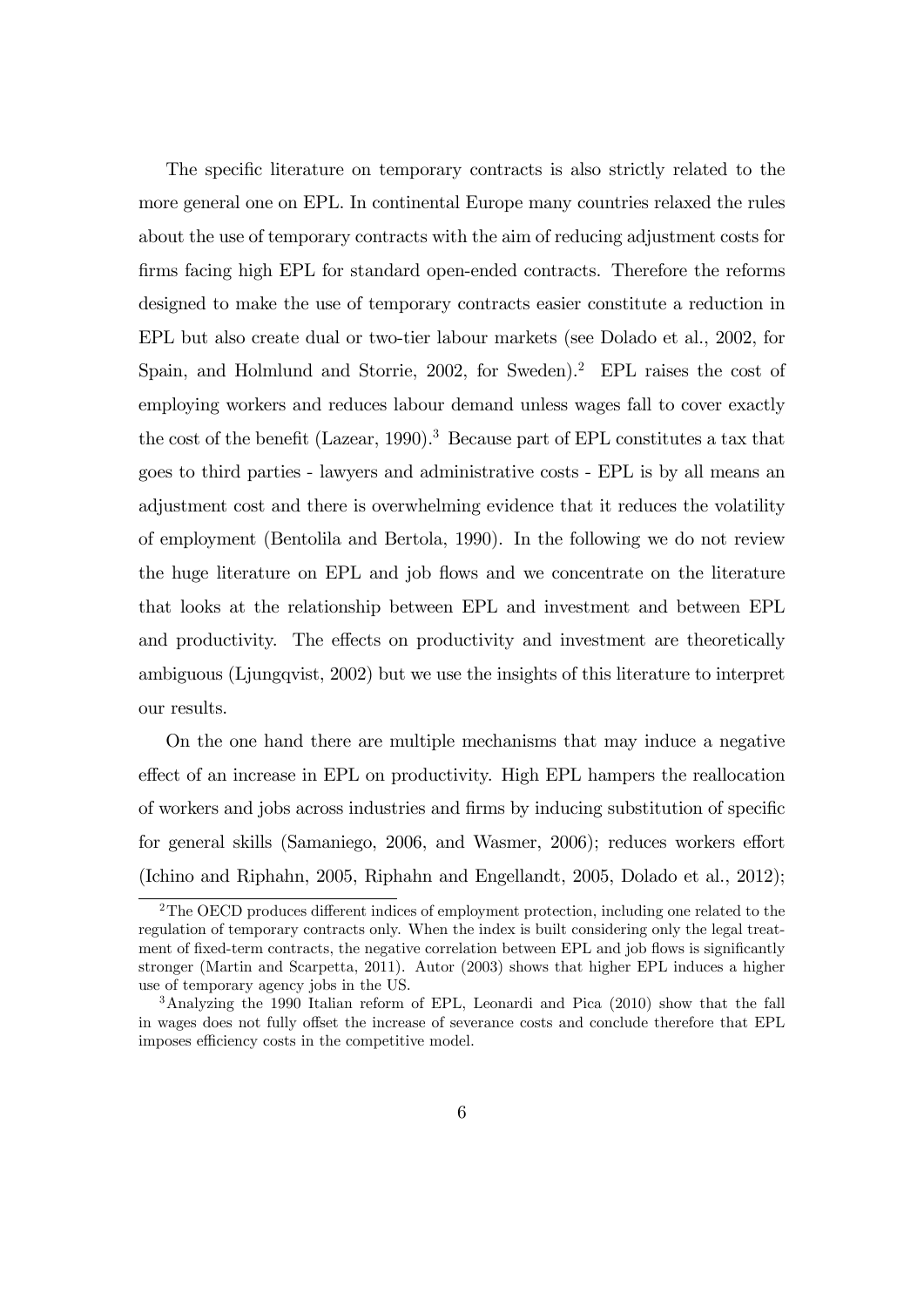reduces the undertaking of highly productive but risky activities (Bartelsman and Hinloopen, 2005); and induces substitution between permanent and temporary contracts, reducing productivity (Cahuc et al. 2012). On the other hand various mechanisms indicate a positive relationship between EPL and productivity. More stringent EPL provides insurance and may promote specific investments (Belot et al., 2007); selects the most productive Örms which withstand the costs of EPL (Poschke, 2009 and 2010); makes Örms become more selective with workers so that less productive matches are not realized (Lagos, 2006).

There are theoretical reasons to expect also an ambiguous effect of temporary contracts and EPL on the capital–labour ratio. In labour markets with no frictions an increase in the cost of labour will in general imply substitution of labour with more capital and therefore a positive relationship between EPL and capital-labour ratios. A related case arises in the long run: higher EPL means that labour is more costly and when adopting new technologies firms will choose more capital–intensive technologies (see among others Alesina and Zeira, 2006 and Koeniger and Leonardi, 2007). Models with wage bargaining between workers and firms instead point to a negative relationship between EPL and capital–labour ratios. The protection of EPL strengthens the outside option of workers so that they may claim higher wages (Bentolila and Dolado 1994, and Garibaldi and Violante 2005). As a result, firms may reduce their investment ex-ante to avoid workers capturing part of the investment returns (the so called 'hold up' problem).

The empirical part of most of the existing papers on EPL and productivity is based on cross-country and/or cross-industry regressions which usually find negative relationship between EPL and productivity (Micco and Pagés, 2008, Cingano et al., 2010). However the approach based on country or industry data potentially suffers from the well-known severe problems of reverse causality and omitted variables. Furthermore most studies do not distinguish between EPL provisions for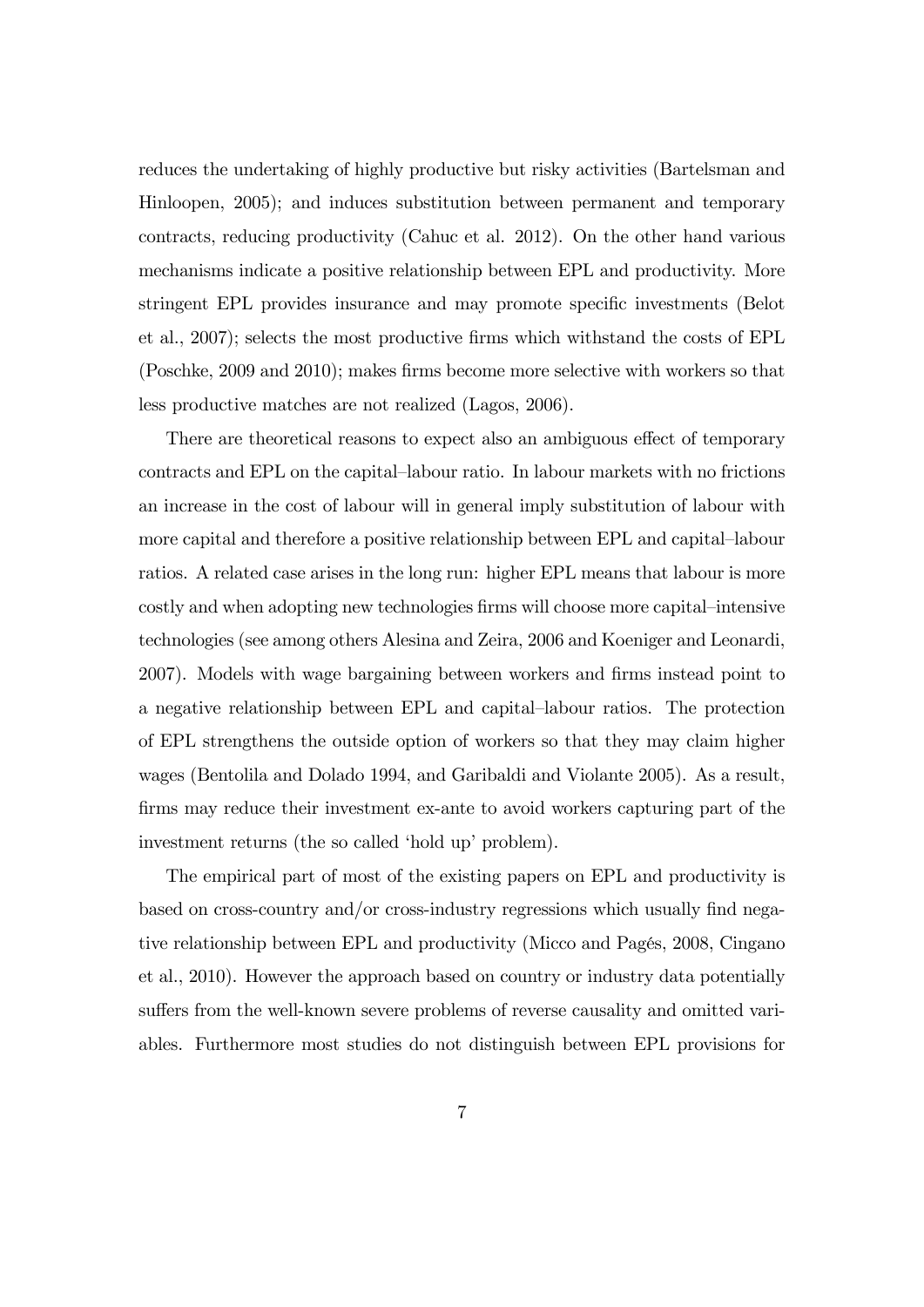fixed-term and permanent contracts. In using firm-level data, our work is close to Autor et al. (2007) who study the impact of adoption of wrongful-discharge protection norms in the US using cross-state differences in the timing of adoption. Differently from them we use a change in EPL that concerns the relaxation of rules about the use of temporary contracts which is typical of many European countries.

## 3 Institutional background

Italian employers may choose to utilize labour inputs under a variety of employment contracts. The most typical form of contract is the permanent one, which has no termination and, depending upon firms characteristics (mainly their size), is characterized by relatively stringent EPL and, consequently, higher firing costs.

A second type of contract is represented by fixed-term contracts. The only difference between these and permanent ones is the presence of a fixed term and lower firing costs. A fixed-term contract can be renewed only once and its cumulated duration cannot be longer than three years in the same firm. Furthermore, employers have to state explicitly in the labour contract what are the reasons for using fixed-term in place of open-ended contacts. If either of the two conditions (limited duration and explicit reasons) are not met, an employee can sue the employer and eventually obtain from the labour court the conversion of the temporary contract into an open-ended one. The burden of the proof is on the employer, i.e. it is up to the employer to demonstrate the temporary nature of the Öxed-term contract. All other working conditions such as wages, working times, pension rights and probationary period, are identical to the ones of permanent contracts.

Apprenticeships represent another form of temporary employment contracts. Differently from fixed-term ones, firms can use these contracts only for younger workers, for whom they must provide certified training. The legislation provides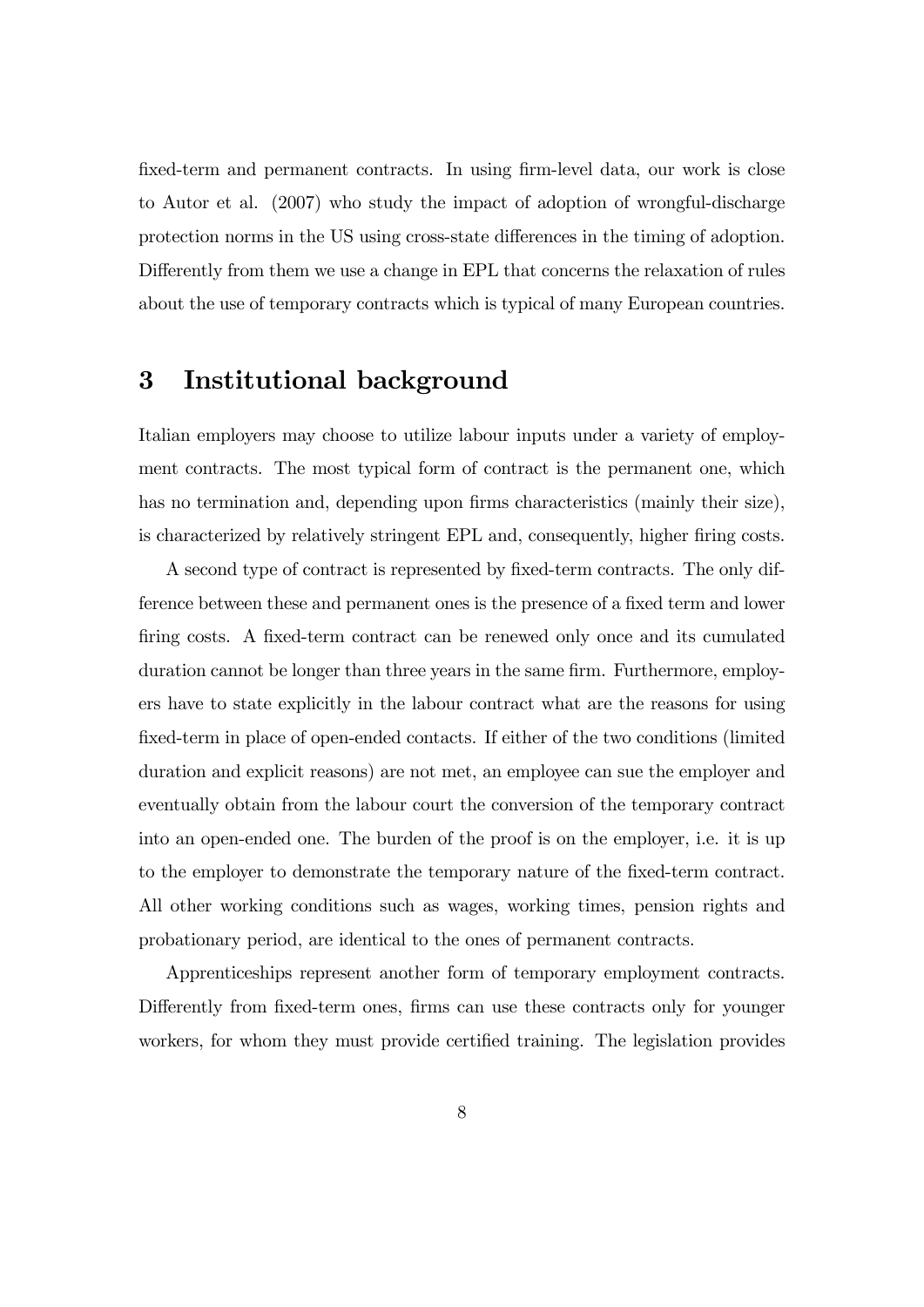for lower social security contributions for apprenticeship contracts. The amount of this reduction, as the maximum duration of these contracts depends on the type and size of the employing firm: on average the firm pays social contributions which are one third of those paid for standard contracts. The maximum cumulated duration is three years.

There exists other contractual arrangements through which firms can use the labour services of external workers. As in many other countries there are temporary help agencies which supply labour services upon the payment of an agency fee. Agency workers must receive the same pay and the same working conditions as equivalent workers within the same firm. Because of agency fees the cost of using temporary agency workers is higher relative to hiring workers on permanent contracts. In exchange the user firm has lower hiring and firing costs to bear.

Additionally, and this is mostly an Italian peculiarity, firms can use collaboration contracts. These contractual arrangements are in place since the early 1970s and were regulated again with nationwide legislation in 1997 and in the 'Biagi Law' of 2003 (see below). They provide a contractual framework for individuals who are not formally employees of the firm and yet provide their regular working services (material or immaterial  $-$  i.e. consultants) to firms which often utilize them as normal employees. Thanks to a reduced regime of compulsory pension and other social contributions, which makes labour costs lower compared to regular employees, many firms use them to a very large extent.

In Table 1 we provide a synthetic view of the difference in employment across different types of contracts and their labour costs for firms in terms of social security contributions. Permanent contracts account for the vast majority of Italian employment, almost 15 million employees, corresponding to 84 percent of total employment. Among temporary contracts, fixed-term contracts are the most popular, followed by collaborators, apprentices and agency workers. Firms pay for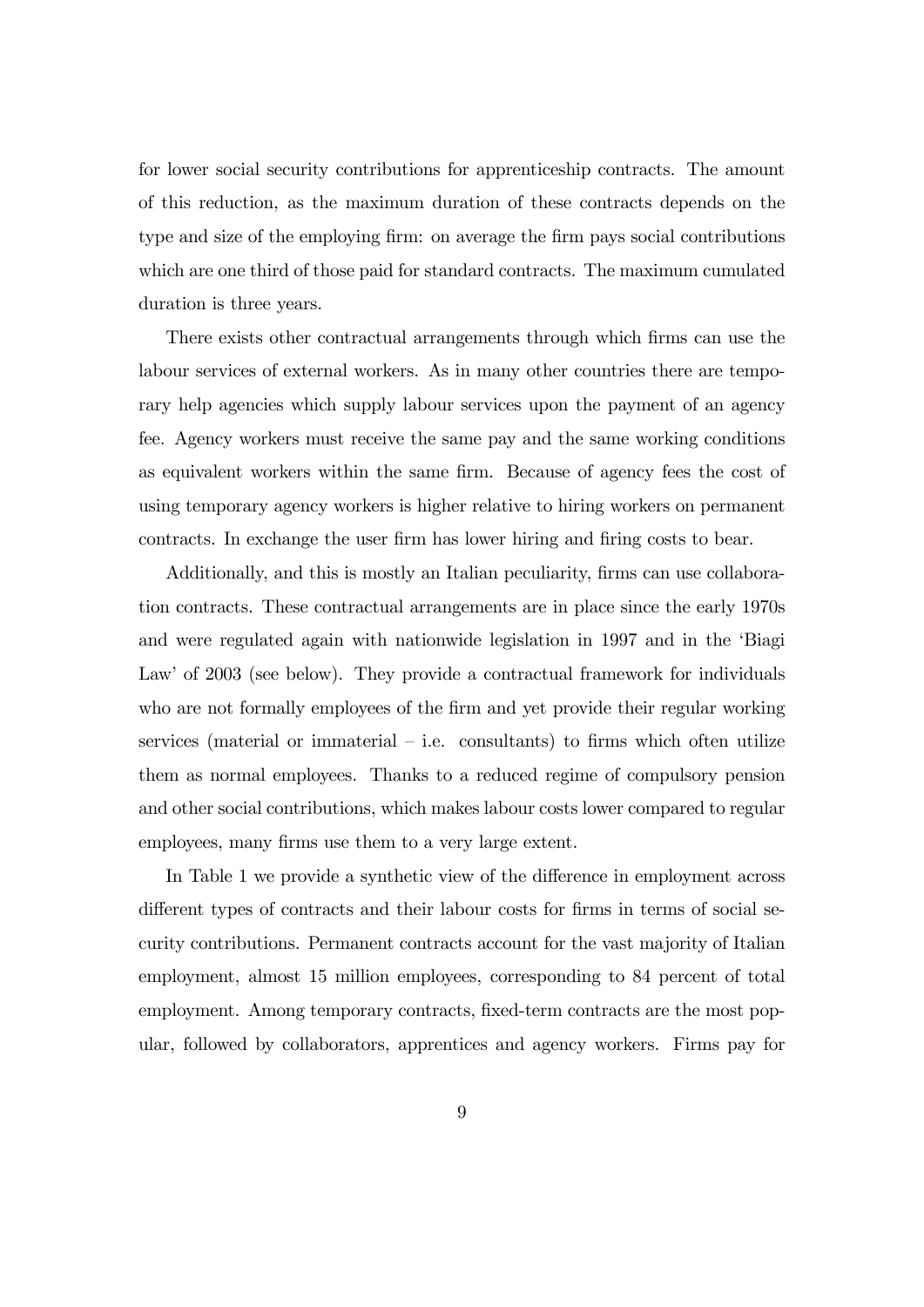permanent, Öxed-term and agency contracts a social security contribution rate at 31 percent of gross earnings. Contributions rates are lower for collaborators and apprentices, at 17 and 10 percent respectively.

Similarly to other European countries, labour market áexibility has increased in Italy over the last decades as a result of a series of reforms which introduced various types of temporary contracts without changing the legislation on permanent, openended, contracts. The most important legislation was:

1. Law no. 196/1997 (the so called 'Treu-Package', named after the then minister of labour) which legalized temporary work agencies, regulated collaboration contracts and liberalized both apprenticeship and fixed-term contracts;

2. Decree Law no.  $368/2001$  which eased restrictions on fixed-term contracts further;

3. Law no.  $30/2003$  (the so called 'Biagi Law', named after the legal expert killed by terrorists) which introduced a number of changes in the national legislation and reformed the apprenticeship contract.

Our analysis considers data for the period 2004-2007 and focuses on the second and third of these reforms. These two measures were implemented at different times in different regions and in different sectors of the economy, generating variation in the institutional setting that allows us to use a difference-in-differences approach. Both measures, although legislated at the national level in 2001 and 2003, were implemented starting only in 2005 and therefore can be evaluated using the available data from 2004 to 2007. We discuss each of the two measures in turn.

#### 3.1 The 'new' fixed-term contract

Legislative Decree no.  $368/2001$  introduced important changes to fixed-term employment contracts. They included two changes of particular importance for the purposes of this study. The first and definitely most important modification con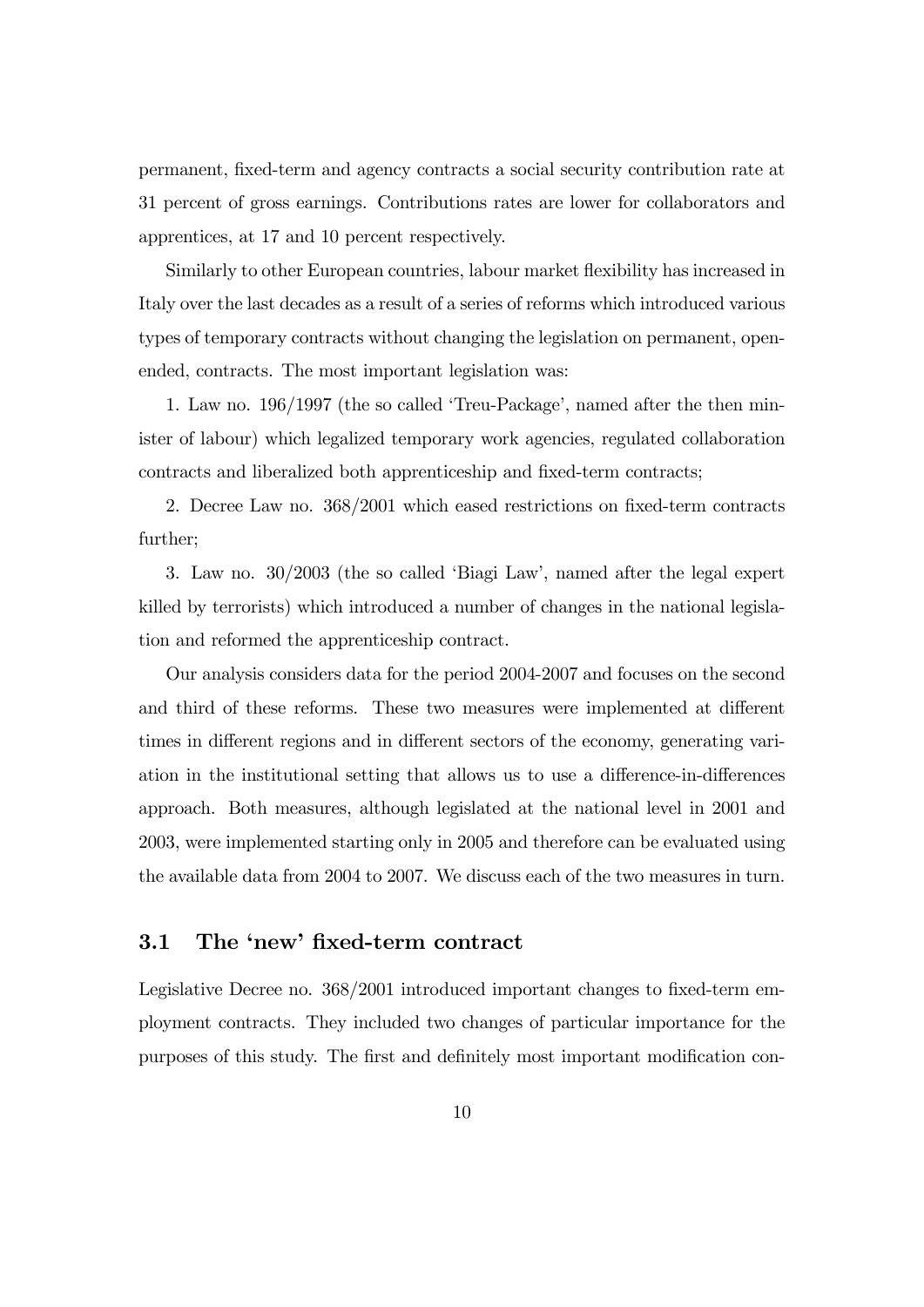cerned what are termed the 'reasons', i.e. the circumstances in which this type of contract may be used. Prior to 2001 the law regulating Öxed-term contracts provided a very specific list of circumstances under which firms could use those contracts, for example peaks in production or replacement of workers on sick leave. The new decree liberalized the contract by abolishing the detailed list of specific reasons and introducing the following single general reason: ëreasons of a technical, organizational, production or replacement nature<sup>2</sup>. In principle, this new legislation was meant to be less stringent than the previous one and to allow firms to use more Öxed-term contracts to adapt quickly to changes in economic conditions (Tiraboschi 2004). In practice, however, it might have had the opposite effects, making the requirements for the use of these contracts too generic and, in case of court disputes, too dependent on judges' interpretation of the norm (Aimo 2006). In a country like Italy, where EPL is based on statutory laws and where labour courts have in general a restrictive reading of the norms, a higher scope for judges' interpretation of the law could be perceived by employers as a likely increase in the number of disputes. This uncertainty on whether or not hiring on fixed-term contracts would eventually result in a court appeal and  $-potentially$  in the conversion into a permanent contract, might have actually reduced the incentive to use fixed-term contracts because complex and time-consuming legal processes can add significantly to the cost of hiring and dismissing workers (Venn  $2009$ ).<sup>4</sup> While there was a lively debate amongst labour scholars on whether this reform made the use of this type of contract more rather than less costly to firms, there is no empirical evidence on the effects of the reform on firms' choices. In this paper we attempt to fill this gap.

<sup>4</sup>The relationship between labor cost uncertainty and court ruling has been also pointed out in Autor et al. (2007) who show that a substantial component of the economic cost of the employment-at-will exceptions emanates from the uncertainty they introduced into the employment relationship.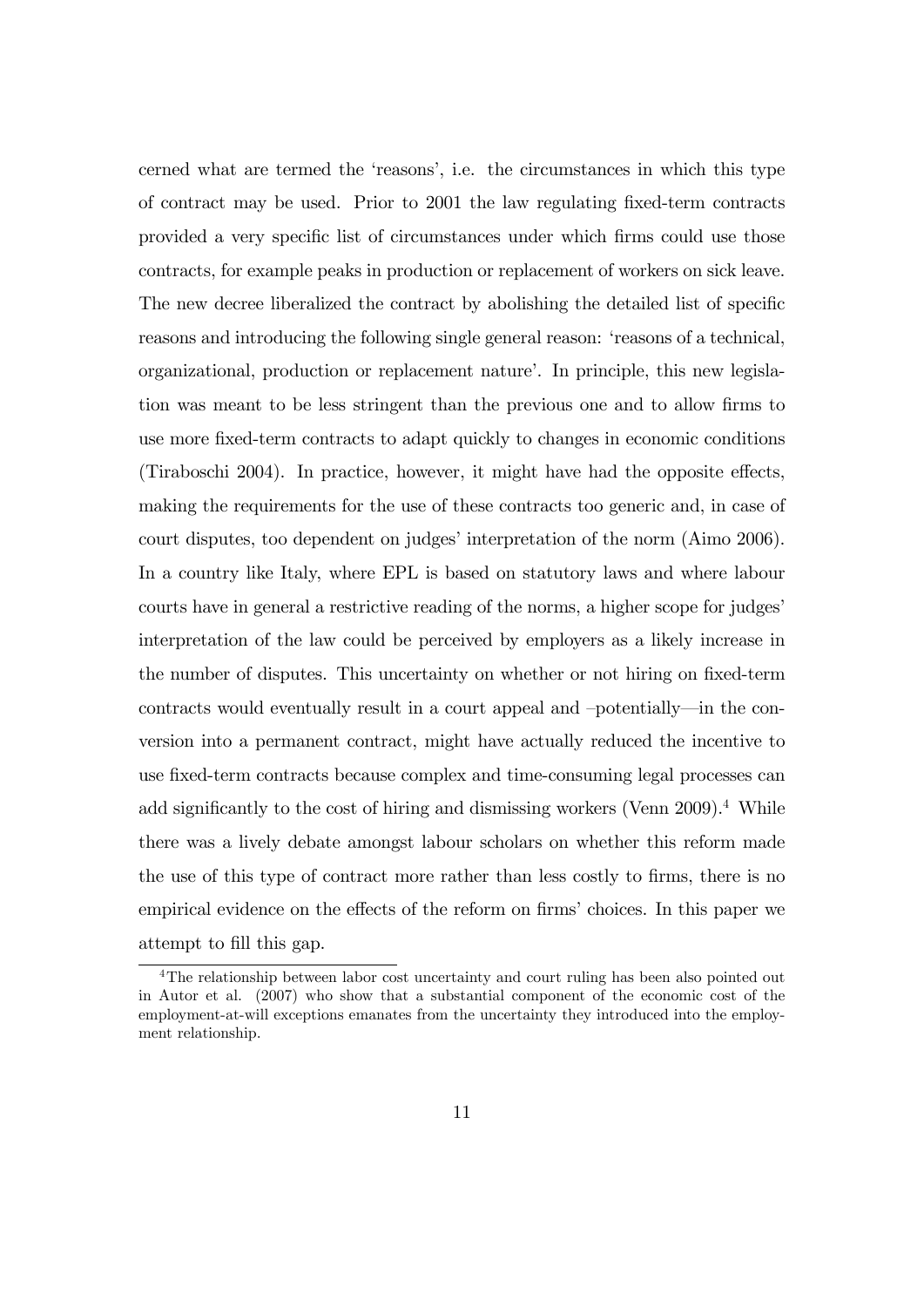The second change introduced by the decree is the reduction of unions' ability to affect the implementation of national law provisions through collective bargaining that takes place at the industry level. Under the previous legislation, collective bargaining agreements could list additional and specific reasons for the use of Öxed-term contracts over and above those contained in the national legislation. The decree abolished all specific reasons, of any kind, including those contained in collective agreements, thereby reducing union power to bargain with employers' associations over the addition of further valid cases to the national list. The legislation maintained a role for collective bargaining in fixing the maximum percentage of fixed-term employees in firms' total employment. For this reason, the new law had to wait for the renewal of the collective agreement of that industry in order to become applicable in a given industry. In practice, all collective agreements confirmed the maximum shares of fixed-term contracts set in the previous bargaining rounds, so that the implementation of the reform did not introduce additional differences in employment flexibility across industries. All other aspects of the implementation of the reform were homogenous across industries.

We evaluate the effects of this reform using a difference-in-differences research design. The case of the new fixed-term contracts lends itself to this type of analysis since in order to become applicable in a given industry, the new decree needed to be implemented through the collective contracts for that industry. Therefore, only industries with contracts negotiated after the decree was legislated, could apply the new fixed-term contracts. In Italy, collective bargaining is staggered by industry and, after 2001, the renegotiation of collective bargaining agreements that implemented the new contracts at the sectorial level only occurred in some industries (Textiles, Wood Products, Chemicals, Construction, Transportation, Retail Trade, Food Products and Telecommunication), with contracts signed mostly in 2005 and 2006. Other important sectors of the economy such as Metal Manufactur-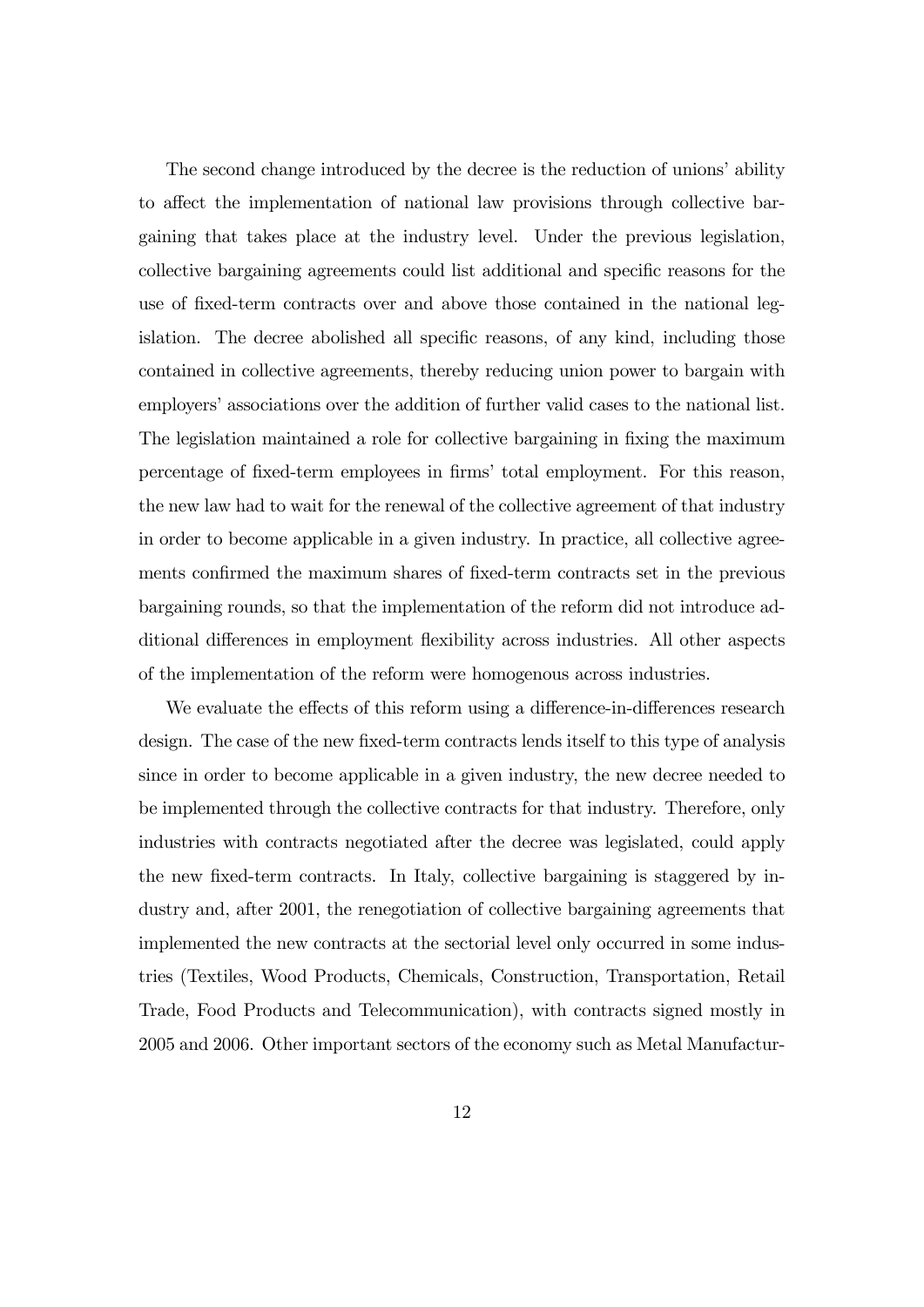ing and Banking renewed the collective agreements during the period but decided to postpone the implementation of the 'new' fixed-term contract to a successive agreement that took place after the period covered by our analysis.<sup>5</sup> We exploit such variation across industries over time.

#### 3.2 The 'new' apprenticeship contract

Legislation to regulate apprenticeship contracts has existed for a long time and has also been reformed several times. The lower labour costs associated with these contracts make them particularly convenient to employers and are intended to compensate Örms for the training costs that they incur. Firms are required to share training costs by giving apprentices time off work to attend external training courses that are provided by local authorities or accredited training institutes sponsored by the regions outside the premises of the firm. At the end of the training period, apprentices should receive a certificate for the qualification they have attained. There are, nevertheless, limitations to this formal training activity: lack of public funding for training, a lack of infrastructures for training courses and little control over compliance with compulsory training obligations by firms using these contracts. As a consequence most of the training is on-the-job.

The 'Biagi Law' liberalized this contract further. A new form of apprenticeship was introduced (*apprendistato professionalizzante*, literally apprenticeship leading to an occupation) with the same reduced labour costs as before. The new legislation abolished the certification of qualifications and extended the scope of the contract to include persons up to the age of 30 (the previous age limit was 25). The option of performing training at the workplace as a substitute, at least in part, for external training courses was also introduced. This last amendment made it even more difficult to monitor compliance with this obligation by firms. Before

 ${}^{5}$ In Section 6 we assess the robustness of our findings to the inclusion of these two sectors.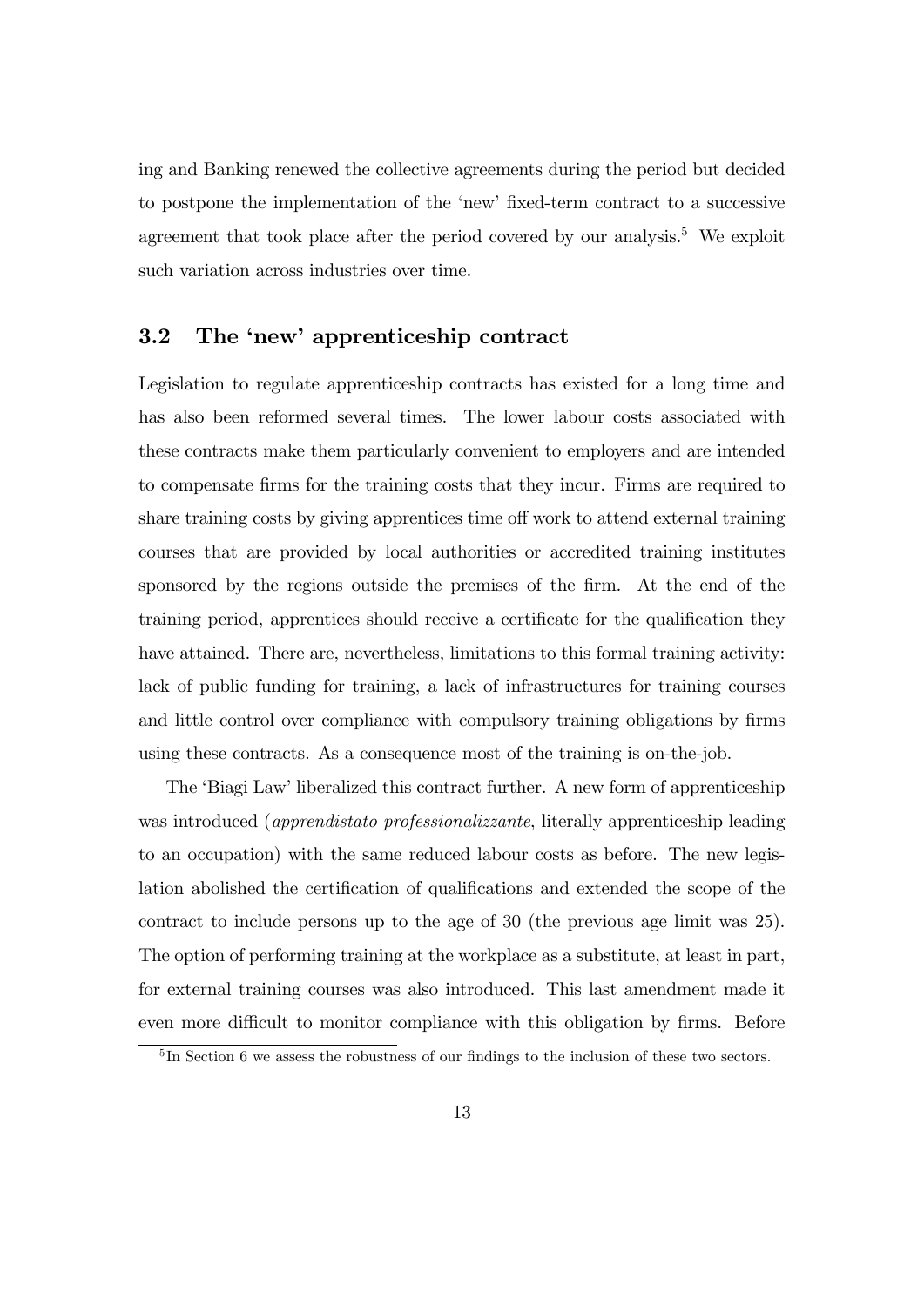the new law could be implemented, regional governments, which have exclusive power to legislate over vocational training including the training content of the new apprenticeship contracts, had to issue regional regulations. The regions were in general very slow in issuing these regulations, partly because they lacked the funds needed to organize the external training for apprentices.

Although slow to act, some regions passed legislation earlier than others. No regions passed any guidelines in 2003 and 2004. Some regions enacted experimental projects for the new contract in specific sectors (mainly Retail Trade, Banking and Hotel and Restaurants). These experimental projects were implemented in 2005.<sup>6</sup> In 2005 Emilia Romagna and Tuscany, enacted regional regulations to enable the use of the new contract by all firms. Another four regions followed suit in 2006: Friuli, Marche, Sardinia and the autonomous province of Bolzano. Finally, regulations were issued in Lazio in 2007. We exploit this variation over regions and time in a difference-in-differences framework. Additional institutional variation in the implementation of the new contracts was generated by Law no. 80/2005 which provided that in the absence of regional regulations, sector-specific collective agreements could specify the training content of the new contracts. Consequently, firms in those sectors whose collective bargaining rounds took place after the law was issued, could use the new apprenticeship contract. Collective agreements took place in: Textiles, Wood Products, Chemicals, Construction, Transportation, Retail Trade, Food Products and Telecommunication, Energy, Banking, and Metal Manufacturing. To sum up, institutional variation in firms' exposure to the new apprenticeship contract comes from three sources: regional, sectorial, and regionalsectorial (the latter deriving from the experimental projects of 2005).

 $6$  Details on the regional and sectorial implementation of the new apprenticeship contracts are provided by ISFOL (2007). In Section 6 we assess the robusteness of our results to the inclusion of these regional experiments.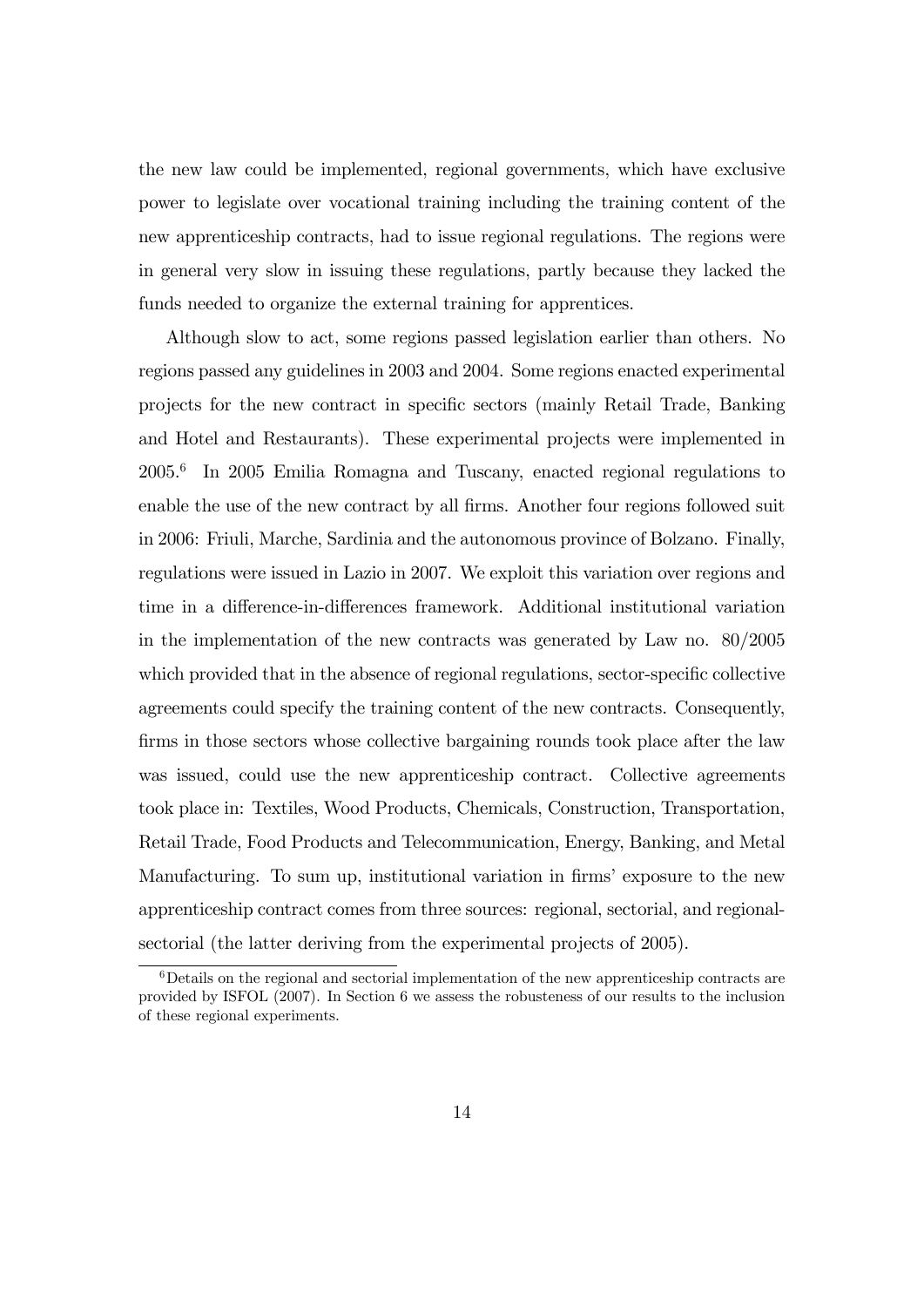### 4 Data and descriptive statistics

The data set used in this paper is a balanced panel of about 13,000 firms in the private sector observed over the years  $2004 - 2007$ , representative of the universe of corporate Örms in the private sector. Firm-level information on the types of employment contracts used within the firm is derived from Excelsior, a survey conducted by Unioncamere (the Association of Italian Chambers of Commerce) with the aim of providing information on firms' occupational needs, in particular the skill requirement of prospective hires. It contains unique and detailed information on all the various contractual arrangements that Italian firms may adopt for utilizing labour services: permanent employment contracts, fixed-term employment contracts, apprenticeships, agency workers and collaborators. The data also provide details on the industry (3-digit) and geographical location of the Örm, which is essential in constructing the treatment indicators of the reforms discussed in the institutional section. The other relevant piece of information used in the paper is the balance sheet information which is derived from the ASIA database, the archive of Örm data maintained by the National Statistical Institute. ASIA data are available since 2004 and provide information on firms' value added, revenues and net physical capital stock.

Based on this information we can construct two treatment dummies capturing the exposure of firms to the two reforms discussed in the previous section. We identify exposure to the reform of fixed-term contracts using firms' sectorial affiliation. Treated sectors are the ones whose national collective agreements were signed after the nation-wide legislation was passed in 2001, and whose national agreements explicitly implemented the new legislation. These sectors were Textiles, Wooden Products, Chemicals, Construction, Transportation, Retail Trade and Food Products, whose collective agreements were signed in 2005, and Telecommunication, with agreements reached in 2006.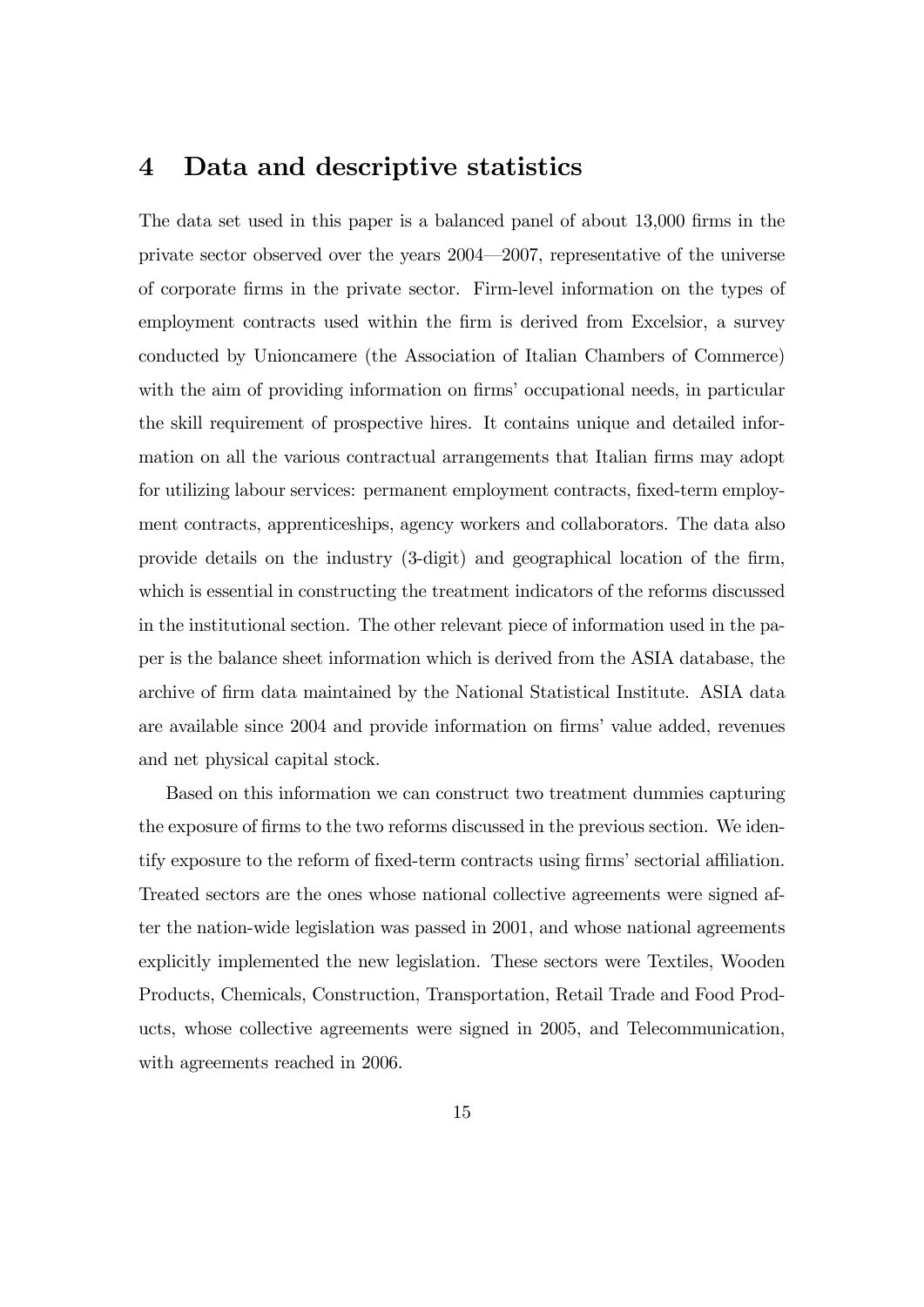Exposure to the reform of apprenticeship contracts occurred mostly through firms geographical location due to the staggered adoption of regional regulations implementing the national legislation. The first regulations were introduced in Emilia-Romagna and Tuscany in 2005, followed by Friuli, Marche, Sardinia and the autonomous province of Bolzano in 2006 and by Lazio in 2007. Other regions (Piedmont, Lombardy, Umbria, Abruzzo, Campania, Veneto, Liguria, Marche, Lazio) introduced experimental regulations only in some sectors (such as Retail Trade, Banking and Hotel and Restaurants), therefore we include firms operating in those sectors and in those regions in the treatment group. Finally, as explained in Section 3, Law  $80/2005$  allowed the possibility to use the new contracts to firms in sectors that would have reached national agreements afterwards, and we also include these firms in the treatment group.

In Table 2 we provide a description of the data. We begin by grouping firms on the basis of their exposures to the reforms, distinguishing never treated firms from firms treated by the apprenticeship contract reform and those exposed to the reform of fixed-term contracts. Since a firm may be exposed to both reforms, the sum of the numbers in the three groups exceed the number in the full sample. There are no firms in the treatment group in 2004. The number of firms treated by the reform of apprenticeship contracts is relatively small in 2005 (when only two regions adopted the regulations, while some others introduced experimental regulations in some sectors) but grows considerably in 2006 as a consequence of the adoption of regulations by several more regions and of Law 80/2005 which allowed the use of the new contracts in additional sectors. The number of treated firms still grows in 2007 as a consequence of Lazio joining the group of regions issuing regulations. Exposure to the reform of the fixed-term contracts follows a different pattern: most firms enter the treatment groups in 2005, and the remaining few cases which join in 2006 are firms in Telecommunication. We compute firm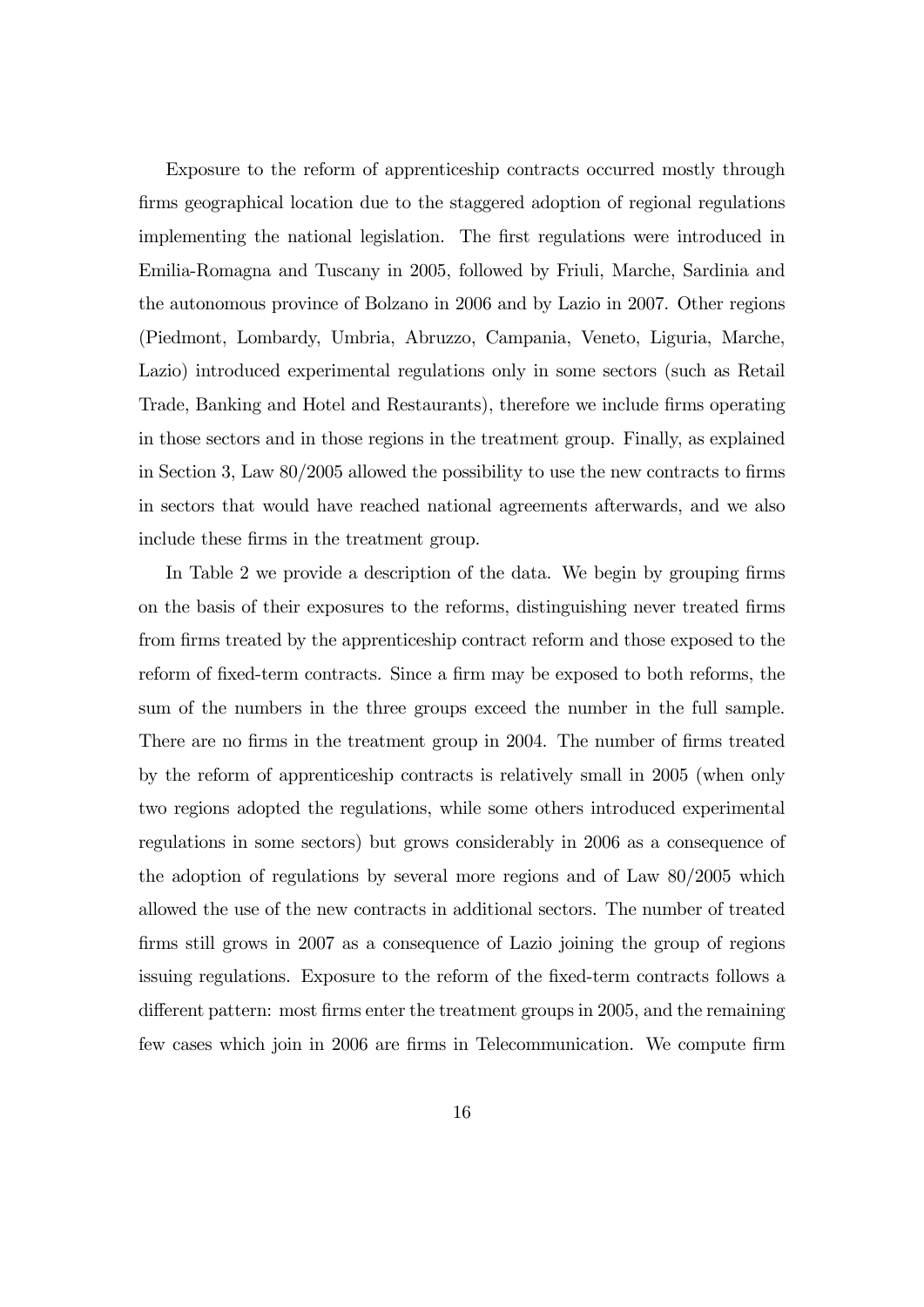size including also external staff (agency workers and collaborators) and obtain an average of about 200 workers (about 190 if excluding external staff), slightly higher among the never treated and lower among firms in the treatment group of the apprenticeship reform. The workforce composition is rather stable across groups, but treated Örms tend to have a higher share of Öxed-term and apprenticeship contracts, whereas never treated ones use relatively more collaboration contracts. Considering job turnover (computed as the mean absolute employment change), we can observe that there are essentially no differences across treatment groups: average turnover is about 11 percentage points in each group, virtually identical to the values reported by Autor et al. (2007) on plant-level data. The percentage of positive changes is 44, about 5 points lower than the figures of Autor et al. (2007), and there is little variation across the groups. The geographical distribution of the firms reflects the well known regional heterogeneity of economic activity in Italy, with most firms located in the North-west and the North-east. The largest share of Örms in the sample operates in Manufacturing. The sectorial distribution by treatment status is sparse in the case of fixed-term contract reform because only firms in some sectors were treated.

# 5 Estimation framework

We are interested in assessing the impact of the two reforms on measures of job turnover, production inputs and productivity. As documented in the previous sections, we can exploit the differential variation in firms' exposure to the reforms across regions and sectors over time in a difference-in differences set-up. Let  $d_{it}^F$ be a dummy capturing the exposure of firm  $i$  in time  $t$  to the reform of fixedterm contracts, and  $d_{it}^A$  a dummy capturing the exposure of firm i in time t to the reform of apprenticeship contracts, with  $t = 2004, \ldots, 2007$ . In order to ensure that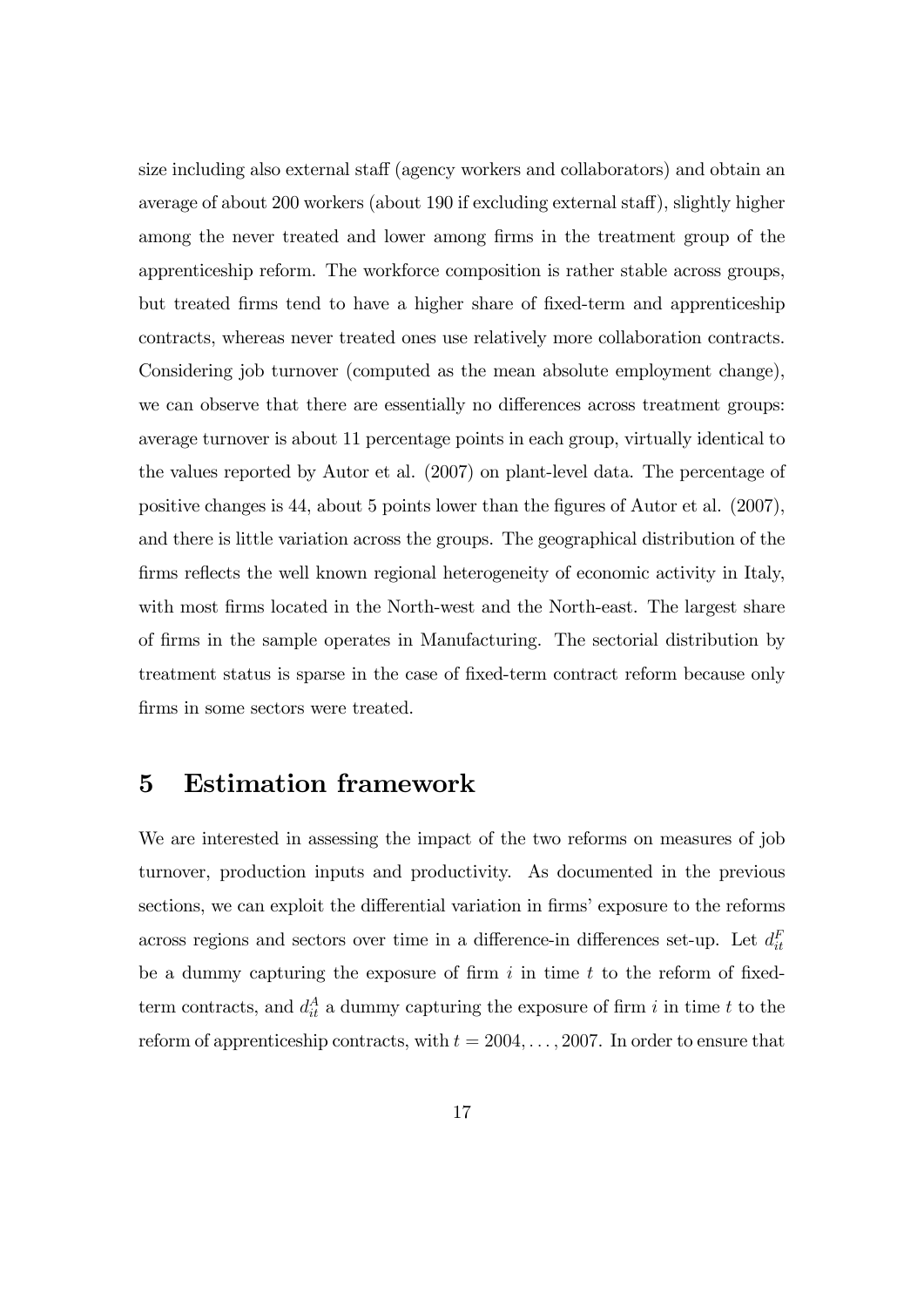our comparisons across treatment groups over time do not reflect group-specific characteristics, we control for time, region and sector fixed effects, plus regionspecific and sector-specific time trends. The latter require that identification comes from the discontinuity surrounding the passage of the reforms. These specifications can provide reassurance that estimated reforms effects are not reflecting smoothlytrending omitted variables that are potentially correlated with the adoption of the reforms. Our main estimating equation takes the following form:

$$
Y_{it} = \gamma_F d_{it}^F + \gamma_A d_{it}^A + \delta_t + \sum_s (\theta_s + \lambda_s t) Z_i^s + \sum_r (\theta_r + \lambda_r t) Z_i^r + \beta' X_{it} + \varepsilon_{it}, \tag{1}
$$

where Y is an outcome measure, the  $\gamma$  coefficients measure the effects of the two reforms on the outcome,  $\delta_t$  is a time fixed effect,  $Z_i^r$  and  $Z_i^s$  are dummy variables for regions and sectors, so that the  $\theta$  coefficients capture regional  $(r)$ and sectorial (s) fixed effects, while the  $\lambda$  coefficients capture region- and sectorspecific time trends,  $X_{it}$  is a vector of controls and  $\varepsilon_{it}$  is an error term. Whenever the outcome of interest is measured in levels (employment, capital, investment, skill composition and productivity) we include firms fixed effects, while in case of variables derived from differencing levels, like job turnover and employment growth, we do not include firm fixed effects. We use throughout a robust variance estimator to account for the presence of repeated observations on the same firms over time.

We start by looking at job flows as the outcome of interest. Specifically, we consider the year-to-year job turnover defined as in Davis et al. (1996) and Autor et al.  $(2007)$ :  $JT_{it} = \frac{|Eit - Eit - 1|}{\frac{1}{2}(Eit + Eit - 1)}$  where  $E_{it}$  is firm i employment in year t. This measure accounts for the absolute year-to-year employment change by recording annual net employment flows. Since we have detailed information on the type of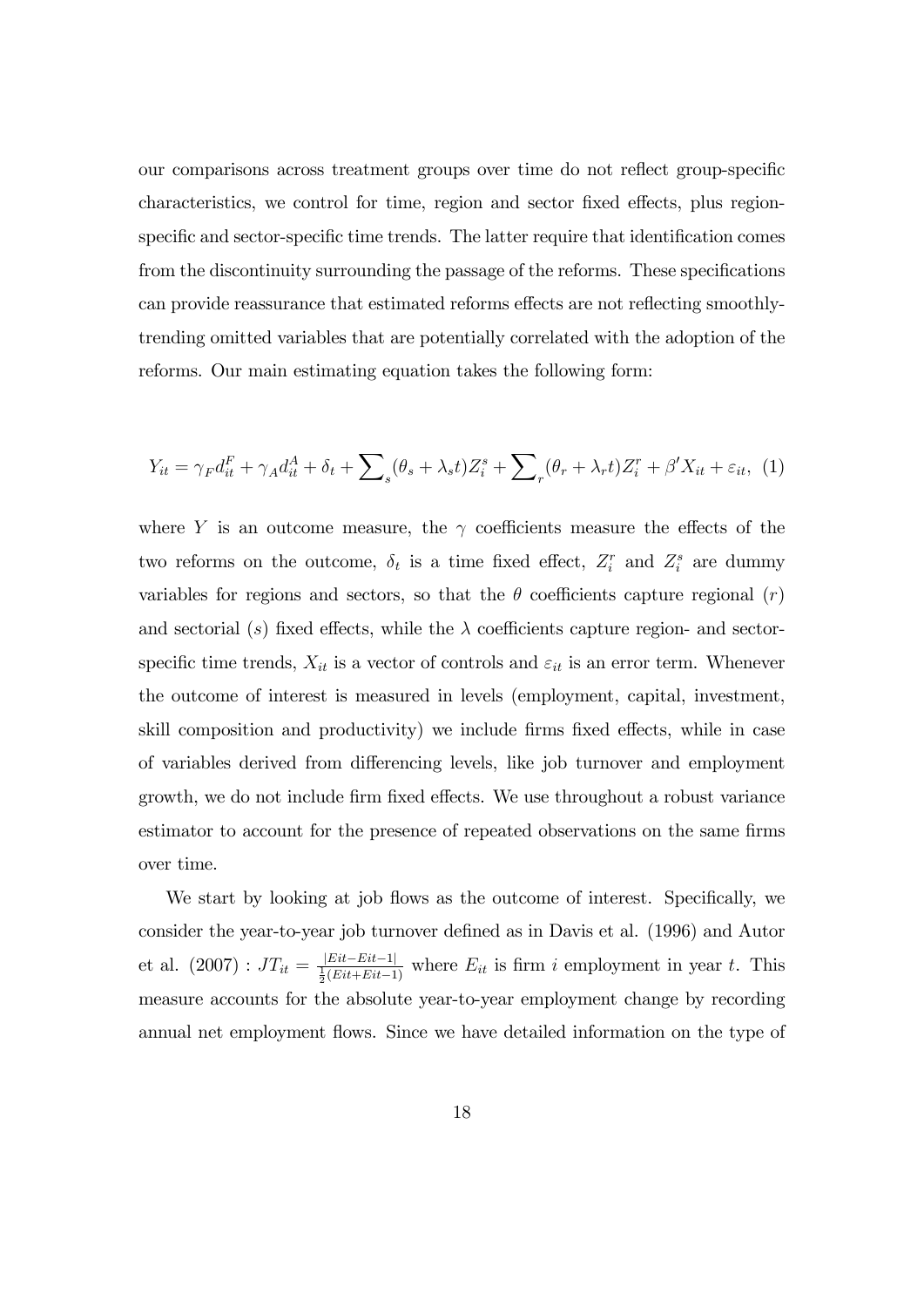employment contracts, we are able to estimate the reforms' impact on employment flows considering either total employment and employment in each contract type. This exercise enables an indirect assessment of the degree of substitutability between different types of employment contracts. In other words, the effectiveness of reforms in one type of employment contract depends on the extent to which firms are able to substitute between contract types. Estimating the impact of reforming one type of contract on job áows of another contract type is a way to assess the existence of substitution effects across contracts.

Next, our investigation will proceed by applying the estimating framework of equation (1) to other margins of firms decision, namely employment levels (overall and by contract type), capital (total and per worker), investments (total and per worker) and the skill ratio defined as the ratio between non-manual and manual workers in the firm. Applying equation  $(1)$  to this set of outcomes will offer a rather complete picture of the effects of the two reforms on firms production choices. Finally, we will focus our attention on the results of Örms activity, namely on various measures of productivity. Specifically we will consider value added per worker, revenues per worker and total factor productivity.

#### 5.1 Assessing the validity of identification

The validity of the identification of (1) rests on the exogeneity of the reforms. In the ideal case, the reform adoption decisions (by the regions and the sectorial bargaining rounds) would be independent random events that varied in timing and had no spillover effects to non-adopting regions or sectors. While firm migration across sectors and regions to take advantage of the rules is highly unlikely, one possible concern is that the regions and/or sectors which had higher or lower than average employment growth in temporary contracts or productivity were also the same to adopt the reforms of the apprenticeship contract or of the fixed-term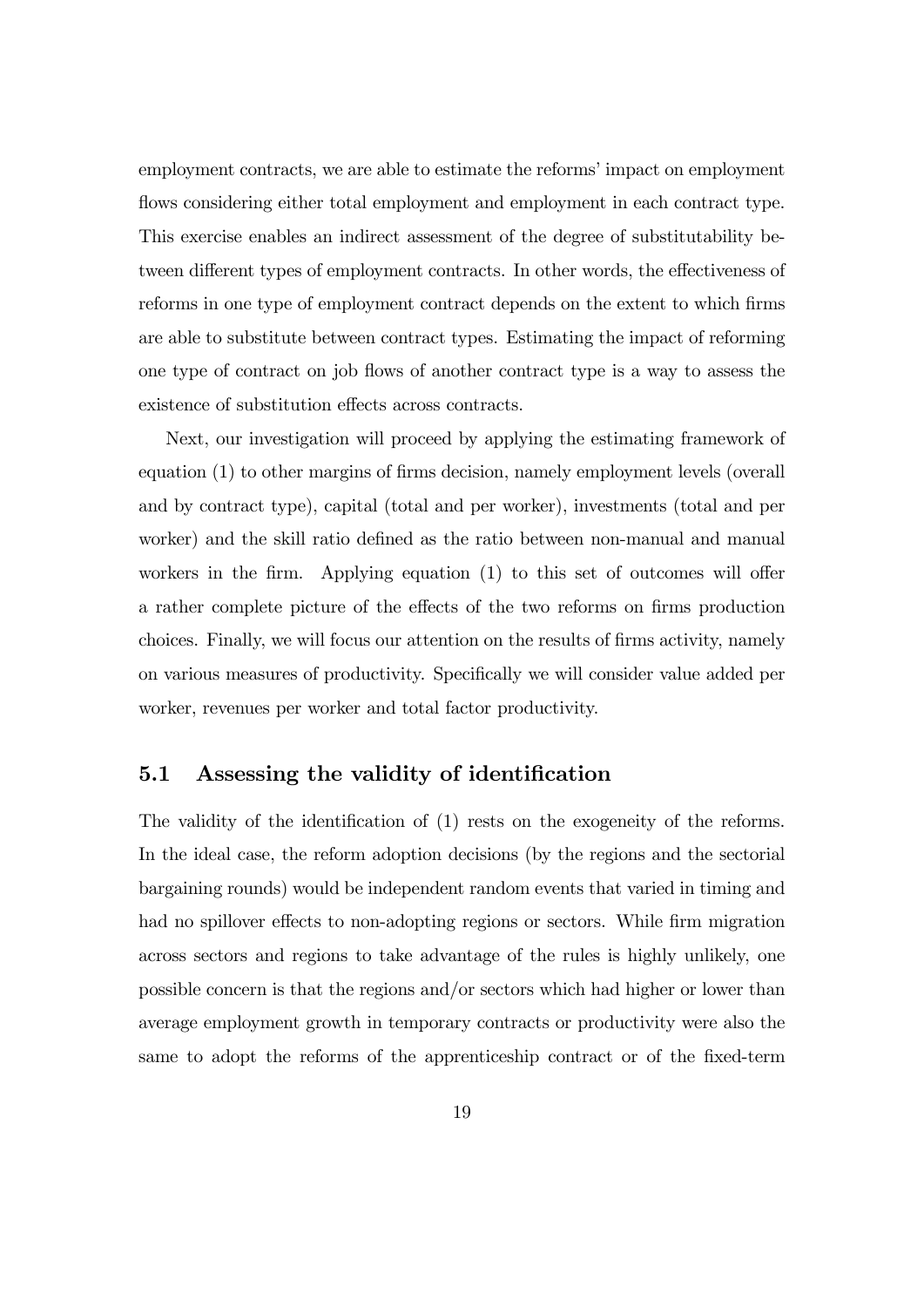contract.<sup>7</sup>

To dispel this doubt we use external data taken from the Italian Labour Force Survey (LFS) for employment and National Accounts for hourly productivity between 1996 and 2007. We cannot use our firm-level data because we need to observe several years of data prior to the reforms to control for pre-dating trends in temporary employment and productivity, whereas in the Excelsior-ASIA data 2004 is the only pre-reform year. For information on temporary contracts we use LFS data which, although based on individuals and not on firms, are a representative sample of the Italian labour market. The top panel of Figure 1 compares the log employment in all types of temporary contracts in the regions adopting the apprenticeship contract reform (treated sample) and in the non-adopting regions (control sample).<sup>8</sup> The bottom panel does the same for adopting and non-adopting sectors of the Öxed-term contract reform. Both panels show a similar movement in the two series before the adoption of the two reforms in 2005 thus supporting the validity of our identification strategy which is based on the assumption that the outcomes of interest would have otherwise evolved similarly in adopting and non-adopting regions and sectors.

To further prove that trends in temporary employment do not predict the adop-

 $7$ One additional channel for spillover effects is the mobility of individuals, rather than firms, to adopting sectors. We address this possibility using LFS longitudinal data. We build a measure of worker mobility with an indicator dummy which takes the value one if individuals move from control to treated sectors. We run regressions of this mobility measure on age, sex, education and regional controls plus year dummies. We find that coefficients associated with year dummies before and after the reform are not significantly different. The hypothesis of joint equality of coefficients on time dummies before and after the reform cannot be rejected at usual levels of confidence (P-value  $= 0.64$ ).

<sup>&</sup>lt;sup>8</sup>Data are indexed to 1996 to ease comparability with the National Accounts figures on productivity which are distributed by the National Statistical Institute in indexed form. The graph is based on regional-level averages and therefore neglects sectorial variation in the implementation of the apprenticeship contracts reform. As explained in Section 3, sectorial variation was mostly due to Law  $80/2005$ , which is unlikely to reflect endogenous responses of sectors to changing economic conditions. Similar remarks apply to the regression of Table 3.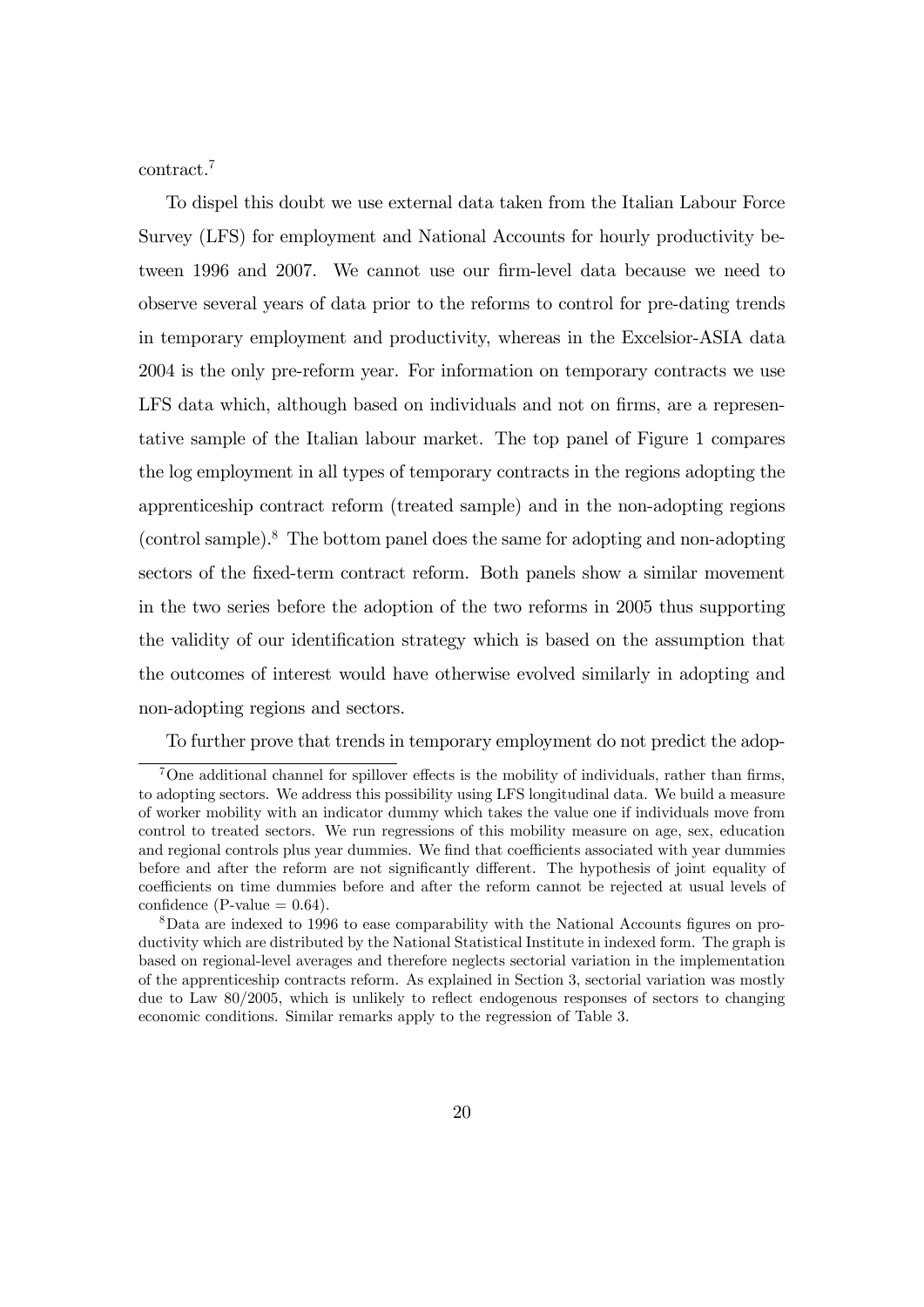tion of the reforms, we regress the two treatment dummies defined at the sectorial level (for the fixed-term contract reform) or regional level (for the apprenticeship contract reform) on leads and lags of log employment in temporary contracts. The coefficients on the lags are relative to the period five years prior to the reform, and their pattern indicates whether the coefficients associated with the reform in equation (1) are consistent with a causal interpretation. In particular, we would be concerned if there are large and statistically significant coefficients on the lag indicators, regardless of whether they are positive or negative. The Örst two columns of Table 3 show the effect of log temporary employment on the adoption of the apprenticeship contract reform. The results show that past temporary employment has no significant effect on the adoption of the reform. In the same way the third and fourth columns show that past temporary employment has no effect on the adoption of the fixed-term contract reform.

In Figure 2 and in Table 4 we repeat the same exercise using data on value added per hour of work. Hourly productivity, derived from National Accounts, is averaged across treated and control sectors and regions using employment weights. Also in this case the evidence shows that there are no differential trends between treated and control groups nor any systematically significant association between reform adoption and leads and lags of productivity. Overall, the evidence from both figures and tables are consistent with a causal interpretation of the effects of the reforms that we are going to discuss in the next section.

### 6 Results

We begin by assessing the impact of the two reforms on the level of job reallocation. If the reforms decreased the costs of using certain types of temporary contracts, then we should expect an increase in the hiring and dismissal of workers with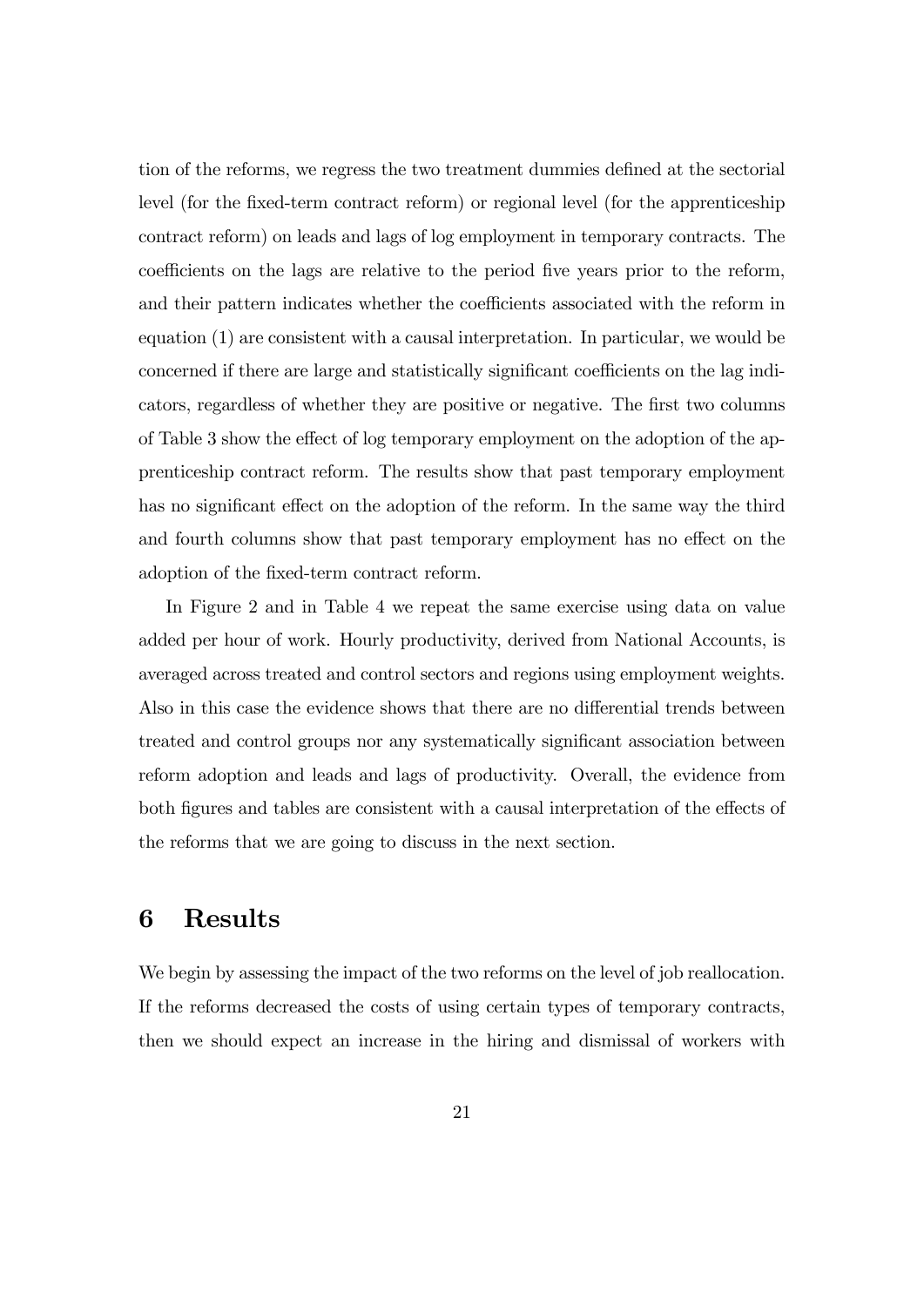those same contracts, which in turn should result in an increase of employment fluctuations.

We next consider the effects of the reforms on firms' employment, both at the aggregate level and by contract types. We also investigate the effects of the reforms on some other margins of Örm adjustment along which theory does not give clear predictions and prior research has obtained mixed results: capital (total and per worker), investment (total and per worker) and the skill mix, defined as the ratio between non-manual and manual workers in the firm.

After considering the impact of the reform on various dimensions of inputs to the production process, our analysis moves on to consider effects on productivity, looking at both labour productivity and total factor productivity (TFP). Finally, we provide evidence on the interplay between firms' production function and the various forms of labour contracts by estimating the elasticity of substitution among temporary employment contracts and between these and permanent contracts.

#### 6.1 Job reallocation

Table 5 provides results on job turnover. Panel (A) of the Table considers overall job turnover. The reform of apprenticeship contracts had a positive effect on apprentices' turnover, producing a statistically significant increase of about 3 percentage points  $(p.p.)$ . The reform, on the other hand, had no significant effects on the use of other types of employment contracts, nor on turnover in total employment. The reform of fixed-term contracts had a positive effect on job reallocation within this type of employment contracts, which is similar in size to the effect of the apprenticeship contract reform on turnover of apprentices, 3 p.p.. Moreover, a somewhat unexpected and smaller effect of this latter reform can be observed on turnover in permanent contracts,  $1$  p.p.. We can also observe a negative significant effect on total employment turnover, although of limited size,  $0.5$  p.p..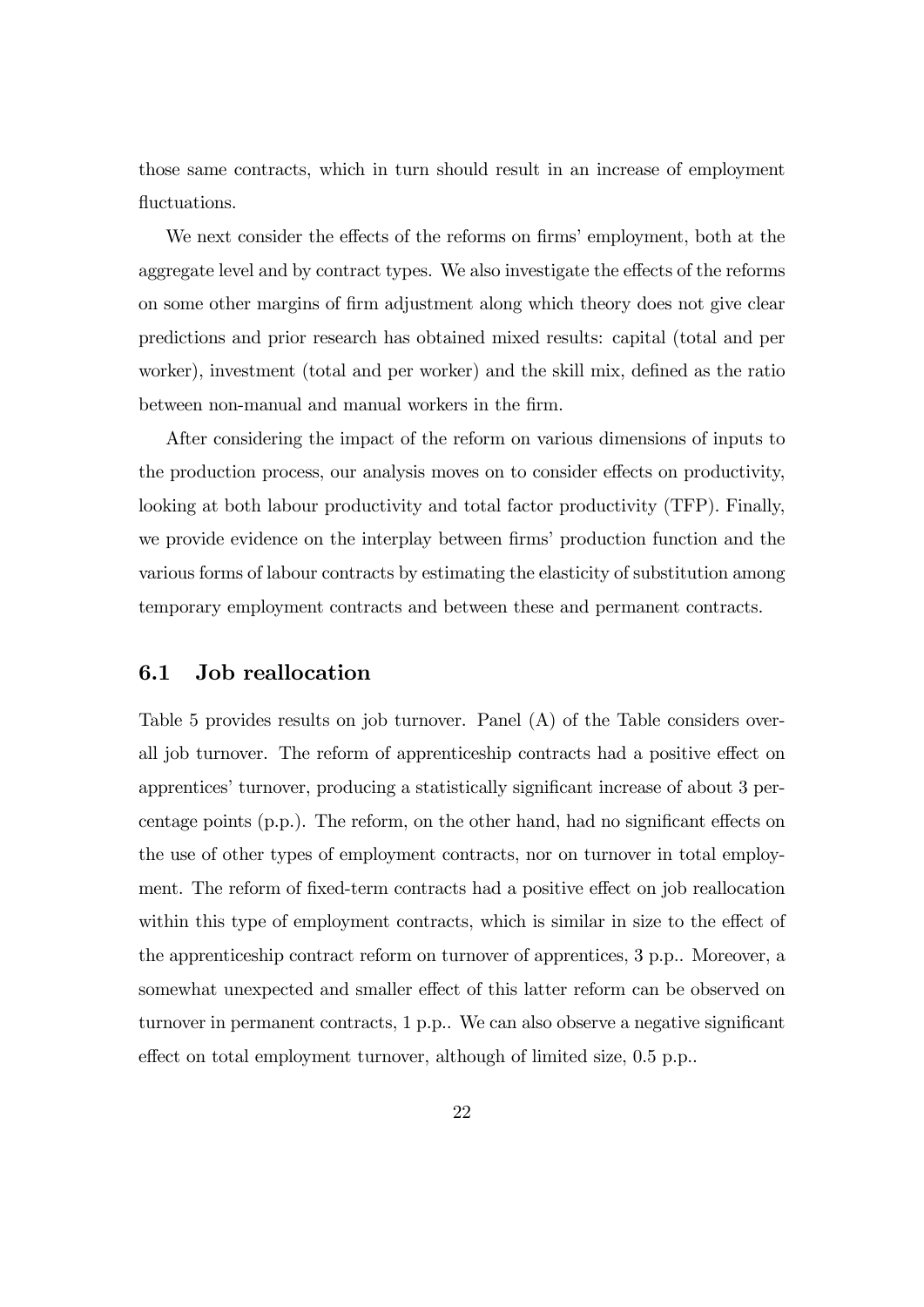The measures of turnover cannot distinguish whether the effects come from more hiring or more firing. We provide insights on this point by looking at the effects of reforms on employment growth (defined as  $log E_{it} - log E_{it-1}$ ) in Panel (B) of the same table. The results confirm the positive effects of the reform of apprenticeship contracts, i.e. Örms exposed to the reform increased their use of the new apprenticeship contract. There is also a negative and significant coef-Öcient estimated on the growth rate of collaborator workers which is consistent with the idea that firms used the new apprenticeship contracts for substituting external workforce with workers employed by the firm. The reform of fixed-term contracts, instead, had no significant effect on the growth rate of fixed-term contracts and at the same time had negative significant effects on the use of all other contracts except for collaborators. Both these results suggest that this reform was not successful in stimulating fixed-term employment and rather induced more use of external staff. This substitution across contract types may have been the unintended consequence of the reform, possibly a symptom of the increased uncertainty on the applicability of Öxed-term contracts.

#### 6.2 Robustness

In Table 6 we assess the robustness of our findings on job turnover. Some regions experimented the apprenticeship contract reform in some sectors in 2005 and one may be concerned that the choice of sectors is not random. To address this concern in Panel  $(A)$  we drop from the analysis all observations of firms exposed to the regional-sectorial experimental projects. In the case of the Öxed-term contract reform, two sectors -Banking and Metal Manufacturing - renewed the collective agreements during the period 2004-2007 but decided to postpone the implementation of the new Öxed-term contract to a successive agreement that took place after the period covered by our analysis. To assess the robustness of the results, in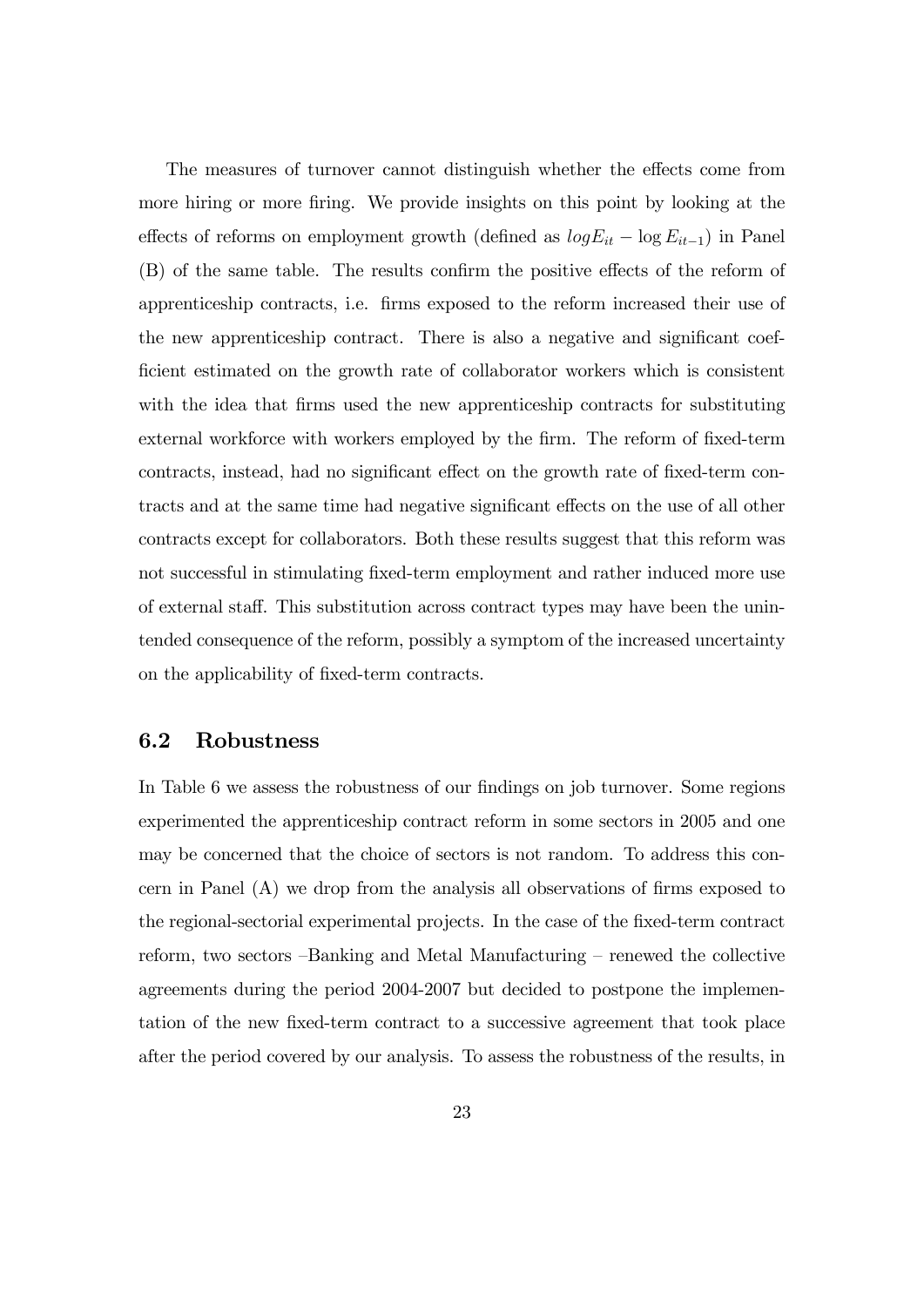Panel (B) we excluded firms in Banking and Metal Manufacturing from the analysis. Finally, in Panel  $(C)$  we augment the specification of equation (1) by adding the interaction of the two reforms. This will tell us whether the effectiveness of one reform depends on the presence of the other.<sup>9</sup>

The results in Panel  $(A)$  of Table 6 show that the analysis is robust to the exclusion of those sectors that were subject to the regional experimentation of the apprenticeship contract reform. The only notable change with respect to the benchmark of Table 5 is a marginal reduction in size and significance of the effect of the apprenticeship contract reform on turnover of apprentices (from 3.1 p.p. to 2.5 p.p.).

In Panel (B) the results are generally robust to the exclusion of the Banking and Metal Manufacturing sectors. The results in Column  $(4)$  show that the coefficient of the apprenticeship contract reform on the turnover of apprentices loses size and significance. Note however that in this panel we test the robustness to the fixedterm contract reform and the coefficient on apprenticeship contract reform is not the object of the sensitivity analysis. The coefficient drops in size and significance because we excluded from the sample Örms in Banking and Metal Manufacturing and these same two sectors are part of the treatment group of the apprenticeship contract reform.

Results from Panel (C) also point towards the robustness of the evidence when we add the interaction term. We note that the negative effect of the fixed-term contract reform on total employment turnover is mitigated when firms are also exposed to the reform of the apprenticeship contract, see the positive coefficient associated with the interaction term. In Column (4) we observe that the results

<sup>&</sup>lt;sup>9</sup>In Cappellari et al. (2011) we also assessed robustness to: 1) excluding firms that displayed very low or very high levels of year to year change in capital levels; 2) controlling for firms characteristics in terms of capital levels, value added and the skill mix; 3) adding firm fixed effects. In all cases the evidence was generally corroborative of the results discussed in the main text.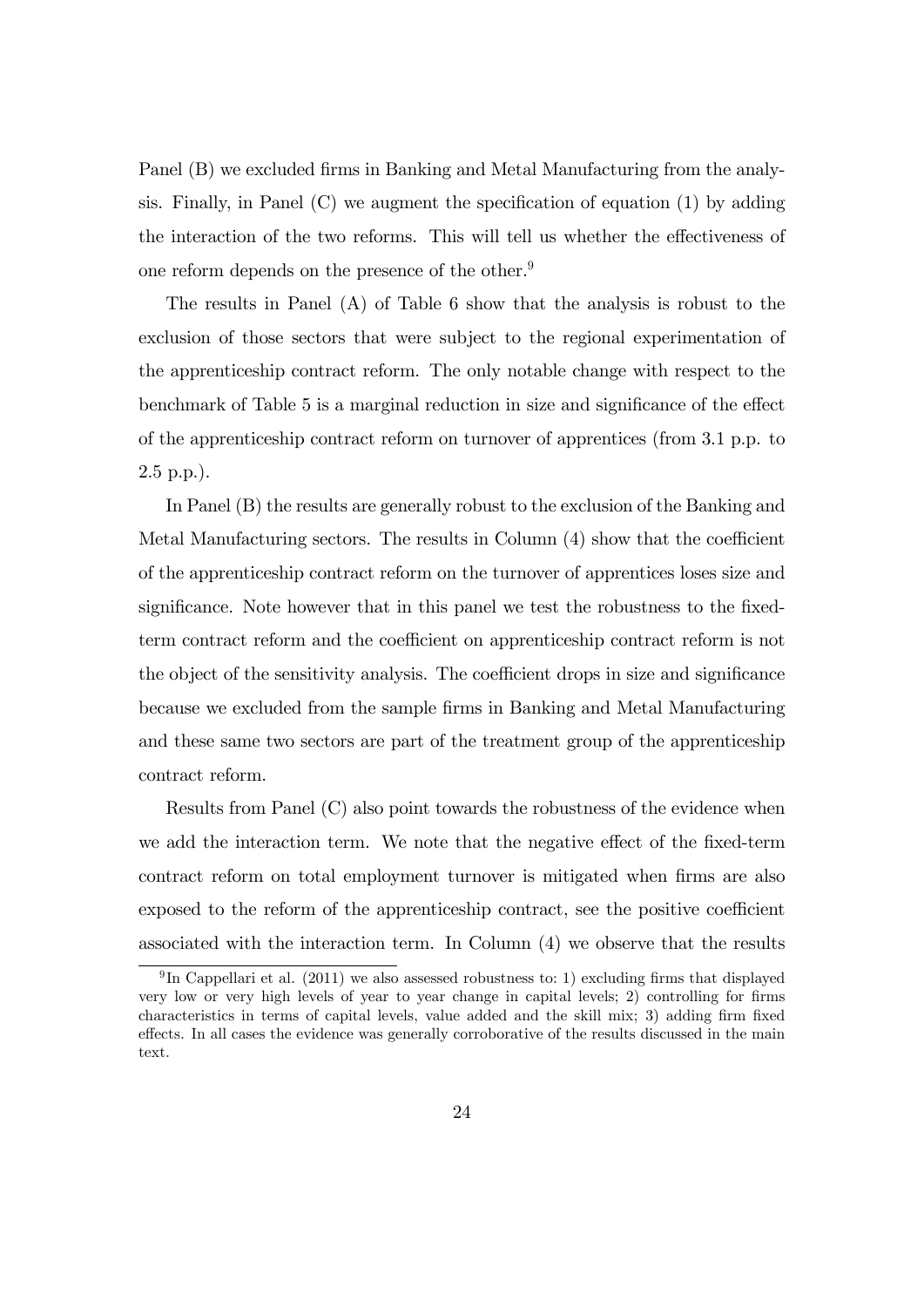are robust i.e. the coefficient on apprenticeship contract reform keeps size and significance. The most notable change is in Column  $(2)$  and  $(3)$  where the positive effect of the fixed-term contract reform is larger in those firms that are exposed to both reforms.

#### 6.3 Employment levels

The overall effect of the increase in turnover on the level of employment is theoretically ambiguous because a higher turnover may imply a higher or lower net employment. To understand the employment effects of the new legislation, in Table 7 we estimate regressions for firms log employment. We consider both aggregate employment and employment in each type of contract.<sup>10</sup> In Panel  $(A)$  all regressions include firms fixed effects. The apprenticeship contract reform had a positive effect on the net employment of apprentices: firms exposed to this reform experienced an increase in the level of apprenticeship employment of 5.2 p.p.. The other effect of this reform is a reduction in the level of employment of collaborators, minus 6.5 p.p.. This is in line with the findings on employment growth as firms appear to have used the reform to hire apprentices and reduce the use of external workforce. Often collaborator workers are young individuals in the same age range covered by apprenticeship contracts, 15 to 30, and it may well be that firms consider workers on these contracts as substitutes for apprentices. A reason to move away from external workers may be their lower attachment to the firm and higher turnover costs.

Similar positive employment effects, instead, cannot be found for the reform of fixed-term contracts. In this case, there are no significant effects on employment of either permanent, fixed-term employees or apprentices, whereas there are effects

<sup>10</sup>We experimented using Tobit regressions to account for censoring at zero in the employment of some type of contracts. The results (not reported) confirm the robustness of our benchmark employment regression.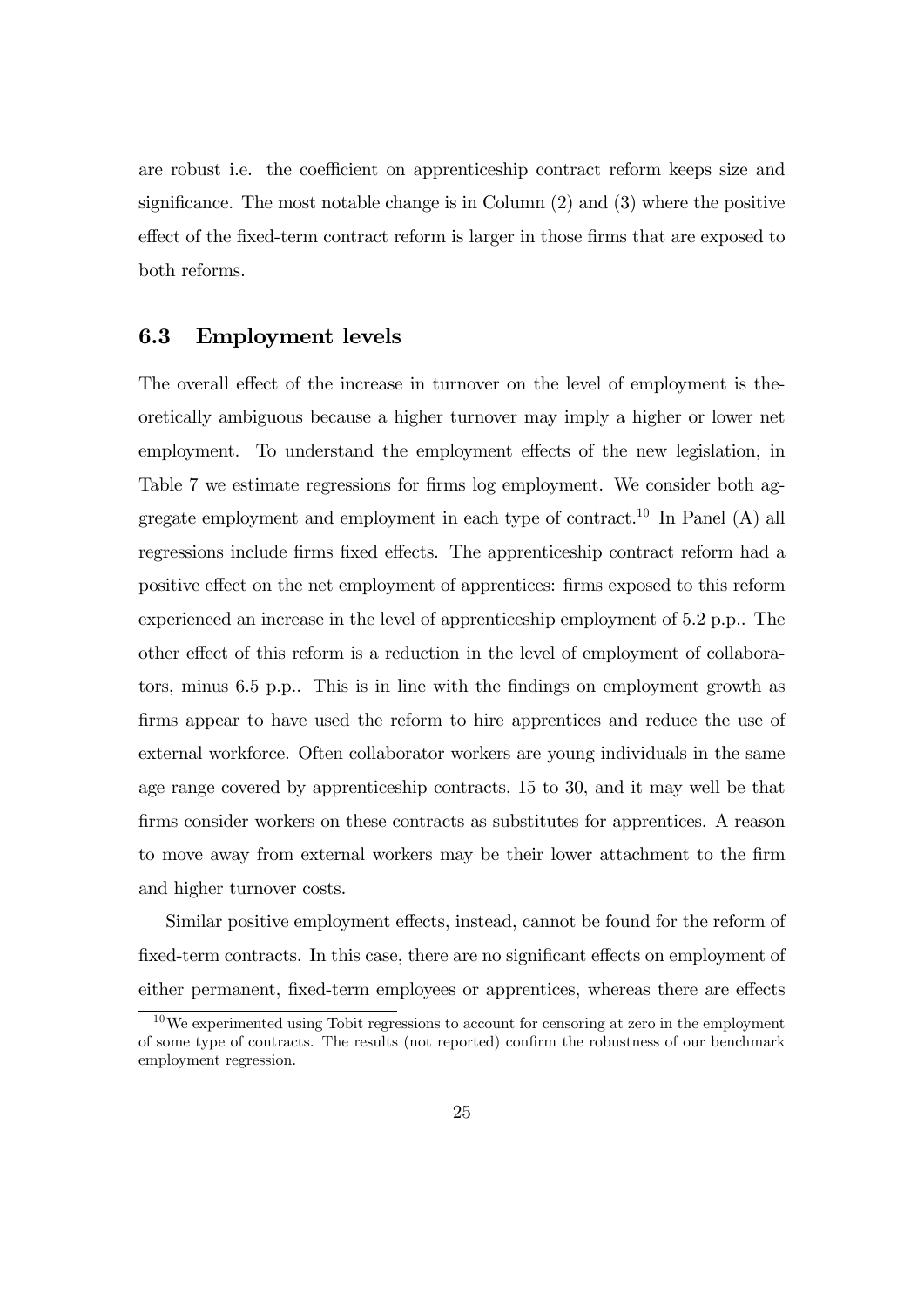on the levels of agency and collaborator workers that go in opposite directions with respect to each other. The overall employment effect is small  $(0.9 \text{ p.p.})$  and negative. This evidence confirms that the reform of fixed-term employment has not been successful in promoting the use of this type of contracts by firms.

In order to ease comparability with the results on job flows in Table 5 which did not include firm fixed effects, in Panel  $(B)$  we report results without firm fixed effects. Results on apprenticeship contract reform are in line with those obtained with firm fixed effects in Panel  $(A)$ , the only exception being a significant negative effect on the employment of agency workers, which reinforces the interpretation based on substitution between external and internal staff. In the case of the fixed-term contract reform, some coefficients that where small and or statistically insignificant in the regression with firm fixed effects, now become positive, sizeable and significant (effects on total, permanent and fixed-term employment). This reflects time-invariant unobserved heterogeneity between treated and control firms.

#### 6.4 Investment, capital and skill ratio

We now explore the consequences of the reforms on other margins of firms' adjustment such as capital, capital-labour substitution and investments: if reforms make the use of temporary workers easier and facilitate adjustment firms may substitute out of capital with new (temporary) workers. Alternatively firms may vary their skill ratio: this may happen if workers with certain skills tend to be concentrated in specific types of contracts, or if the easing of temporary contracts make the use of skills more or less intensive. A higher capital-labour ratio or a higher skill mix should also improve productivity.

In Table 8 Columns  $(1)$  and  $(2)$  we look at the effects of the reforms on log capital and the log capital–labour ratio. The reform of fixed-term contracts had a negative effect on firms' capital and the capital-labour ratio, which decreased by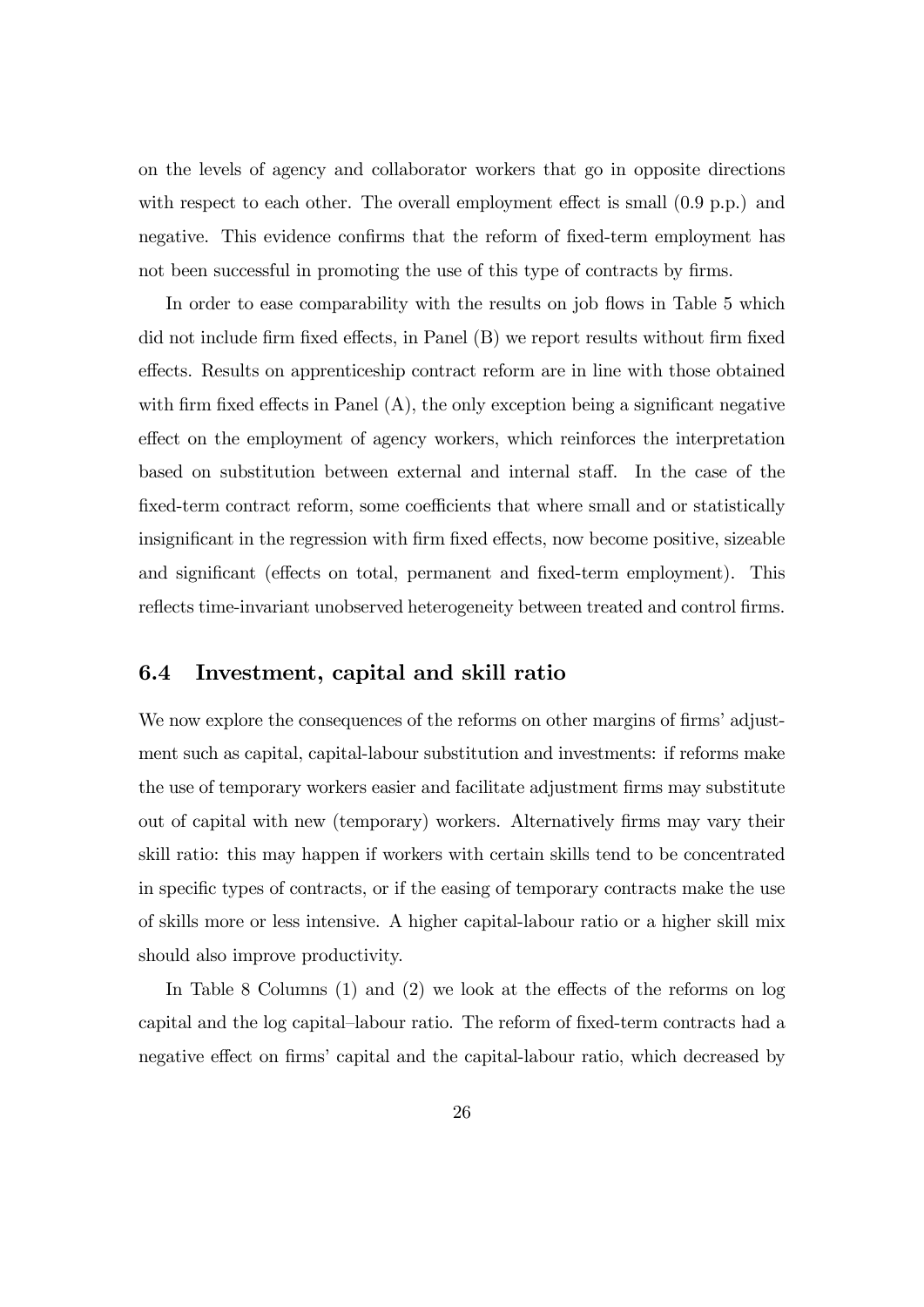2.6 and 1.6 p.p. In terms of the literature discussed in Section 2, the substitution effect between capital and labour prevailed over the 'hold up' effect. In Columns (3) and (4) we consider investment and investment per worker: since in the data we have information on net capital K, we define investment as  $I_t = K_t - K_{t-1}$ , i.e. we do not apply any depreciation rate. As is the case with capital, the reform of Öxed-term contracts impacted negatively on investment, although standard errors are relatively large and the estimated coefficients not statistically significant at conventional levels. These effects of the fixed-term contract reform contrast with the ones from the reform of apprenticeship contracts. In this case estimated coefficients are smaller in size and never significant from a statistical point of view.

The last set of results in Table  $8$  (Column 5) refers to a different substitution margin between skilled and unskilled workers. We find no effects of the two reforms on the skill ratio. This result may be explained because temporary contracts are popular among both white and blue collars, particularly of young age.

#### 6.5 Labour productivity

We now turn in Table 9 to productivity measures, which possibly represent the most relevant benchmark to measure the economic implications of institutional changes. We consider three different measures of productivity. The first is labour productivity defined as real value added per worker. The second focuses on firms sales and is defined as revenues per worker. Finally, we partial out the contribution of physical capital and build a measure of TFP as the residual of a regression of  $\log$  value added on  $\log$  capital and  $\log$  employment.<sup>11</sup>

<sup>&</sup>lt;sup>11</sup>We experimented using as denominator (for labour productivity) or control (for TFP) measures of employment that exclude external staff i.e. agency workers and collaborators. Dey et al.  $(2006)$  discuss the issue of computing productivity across sectors when the sectorial affiliation of external staff is different from the one of the firm, e.g. service sector for external staff and manufacturing for the Örm. We obtained virtually identical results in the two cases, and we present only those obtained using the overall number of workers.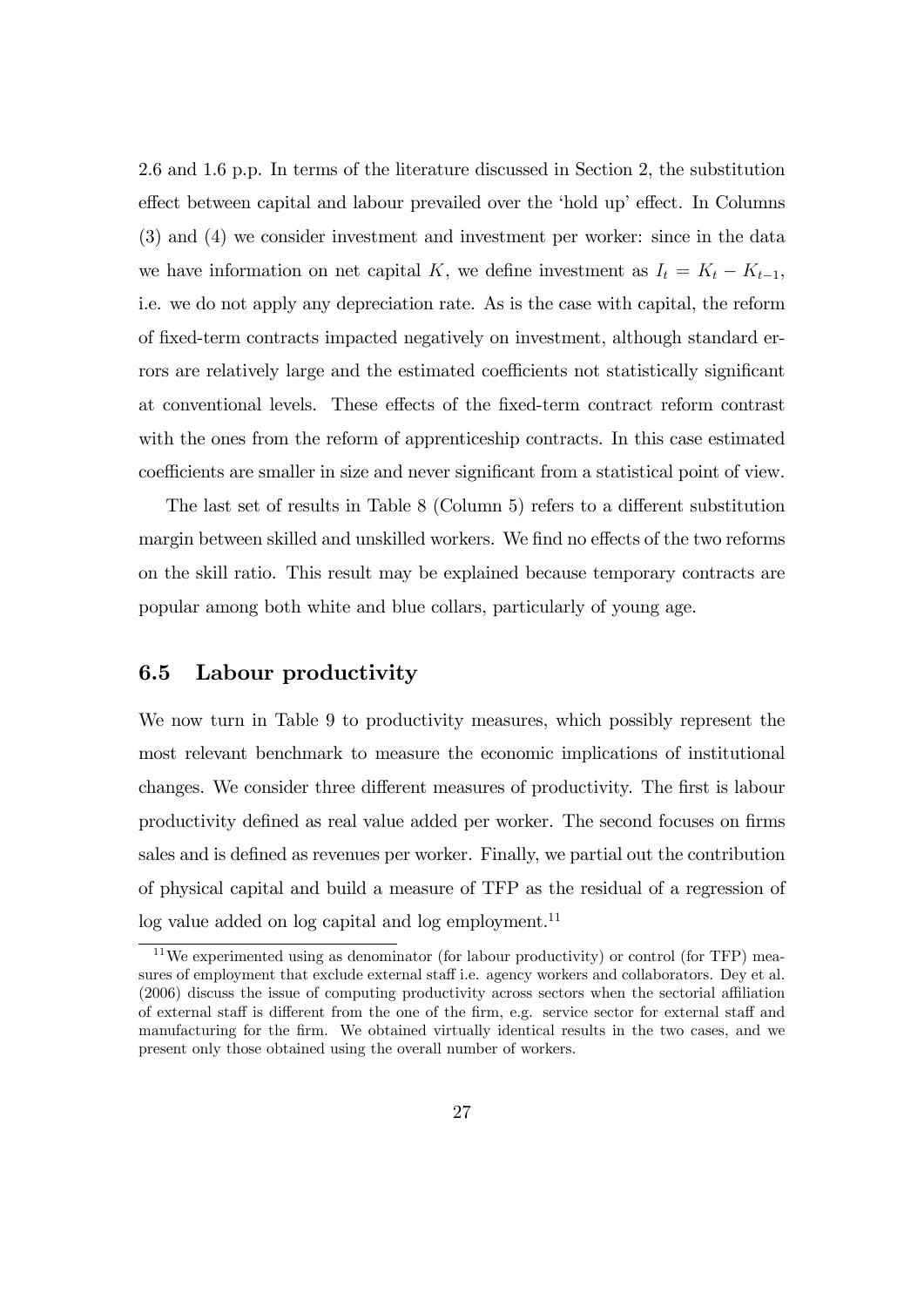Panel (A) of Table 9 shows that the apprenticeship contract reform has had a positive and significant impact on all measures of productivity, between 0.9 p.p. and 1.6 p.p. in the case of sales per worker and TFP. Results on the fixed-term contract reform tell a completely different story, all coefficients being negative, sizeable (between  $2.4$  and  $3.5$  p.p.) and statistically significant.

Taken together with the results on employment turnover and employment levels, the productivity effects confirm that while the apprenticeship reform has been successful, the reform of fixed-term contracts generated effects that were opposite to expectations. To further assess the causal interpretation of our findings, in Panel (B) of Table 9 we use lagged values of the treatment indicators in place of current values. In this way we avoid picking up any simultaneity between institutional changes at the sectorial or regional level and productivity growth. Results are robust to the use of lagged treatment indicators, the only coefficient which loses significance is the one for the effect of the apprenticeship reform on revenues per worker.

A possible interpretation of these results is the following. The increase in the number of apprentices occurred through substitution of external staff, mainly collaboration workers. The rise in productivity that we observe is likely to reflect a compositional shift in labour quality because our labour productivity measures do not adjust for the quality of labour inputs. To the extent that external collaborators have lower attachment to the firm and exert lower effort, the reform of apprenticeship contracts may have induced Örms to shed this relatively unproductive labour in exchange for more motivated apprentices. Although we do not have direct evidence of this, higher workers' effort is plausibly the mechanism that may have increased labour productivity after the reform (Riphahn and Engellandt, 2005, Dolado et al., 2012).

The reform of fixed-term contracts had the opposite effect on productivity. In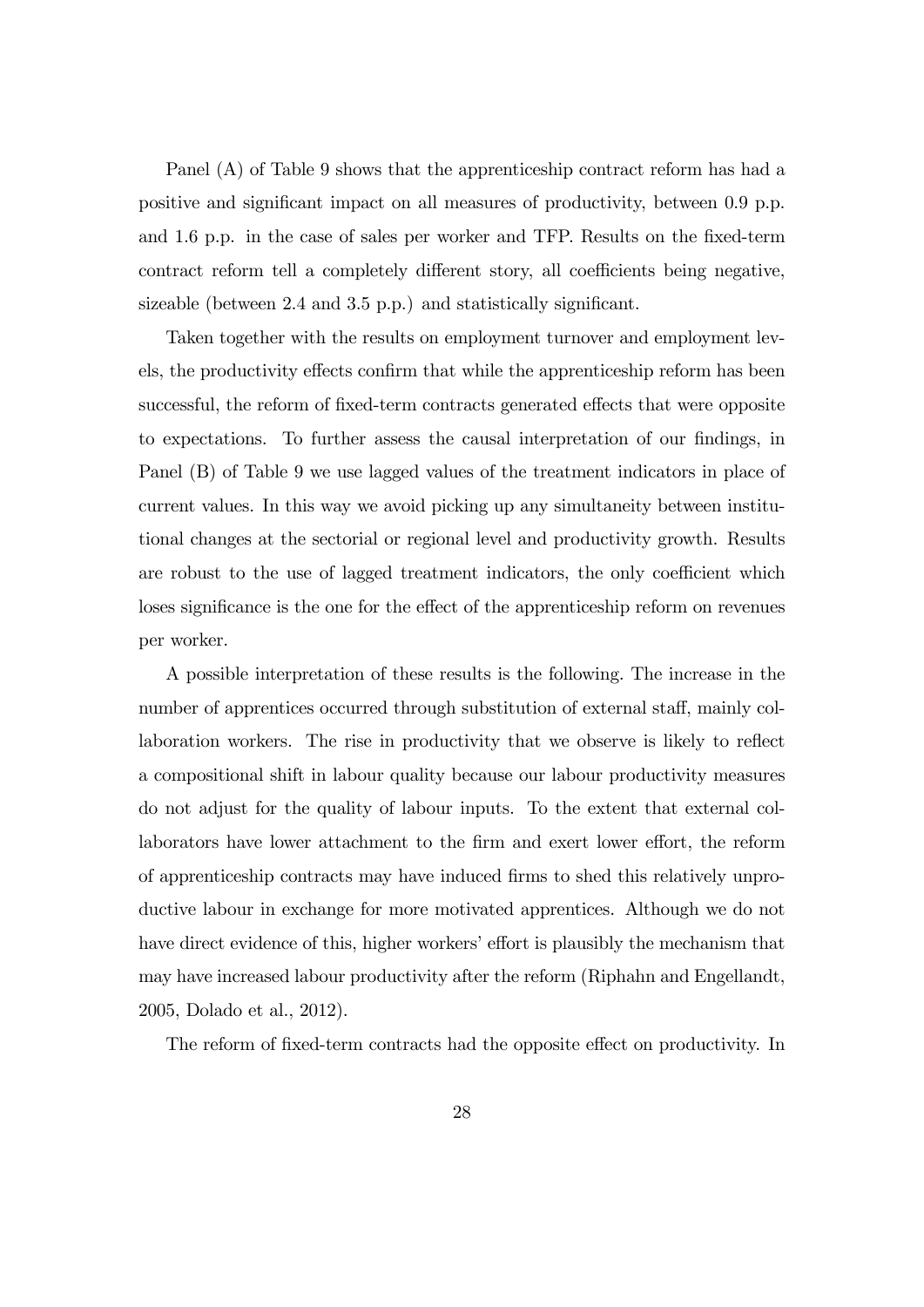this case, firms exposed to the reform were induced to use more extensively external collaborators which reduced productivity. In parallel, these Örms have also reduced capital intensity, which may also have induced the observed productivity decline.

We further assess the result on productivity in Table 10. We perform the same sensitivity checks as we did in Table 6 for turnover. Namely we exclude firms exposed to regional-sectorial experimentations in Panel  $(A)$ ; we exclude firms in Banking and Metal Manufacturing in Panel (B); we add the interaction term of the two reforms in Panel  $(C)$ . All results are confirmed in Panel  $(A)$ . In Panel  $(B)$ the effects of the fixed-term contract reform on productivity are confirmed. The effects of the apprenticeship contract reform are much weaker but as explained above eliminating firms in Banking and Metal Manufacturing is meant to assess the robustness of the Öxed-term contract reform and not of the apprenticeship contract reform. The weaker effects are explained by the fact that the these two sectors are treated by the apprenticeship reform. Finally Panel (C) shows that results are robust to the inclusion of the interaction term. The positive effect of the apprenticeship contract reform on measures of productivity is confirmed. The negative effect of fixed-term contract reform is more evident in those firms that are exposed to both reforms.

#### 6.6 Substitution effects

The reform of apprenticeship contracts induced substitution of external staff with apprentices. The reform of fixed-term contracts increased job flows of fixed-term contracts, reduced significantly total turnover and favoured the employment of external collaborators. These results suggest substitutability not only between permanent and temporary contracts but also among temporary contracts of various types, which is something that has always been known among employers but has never been investigated by economists. While in the literature there are many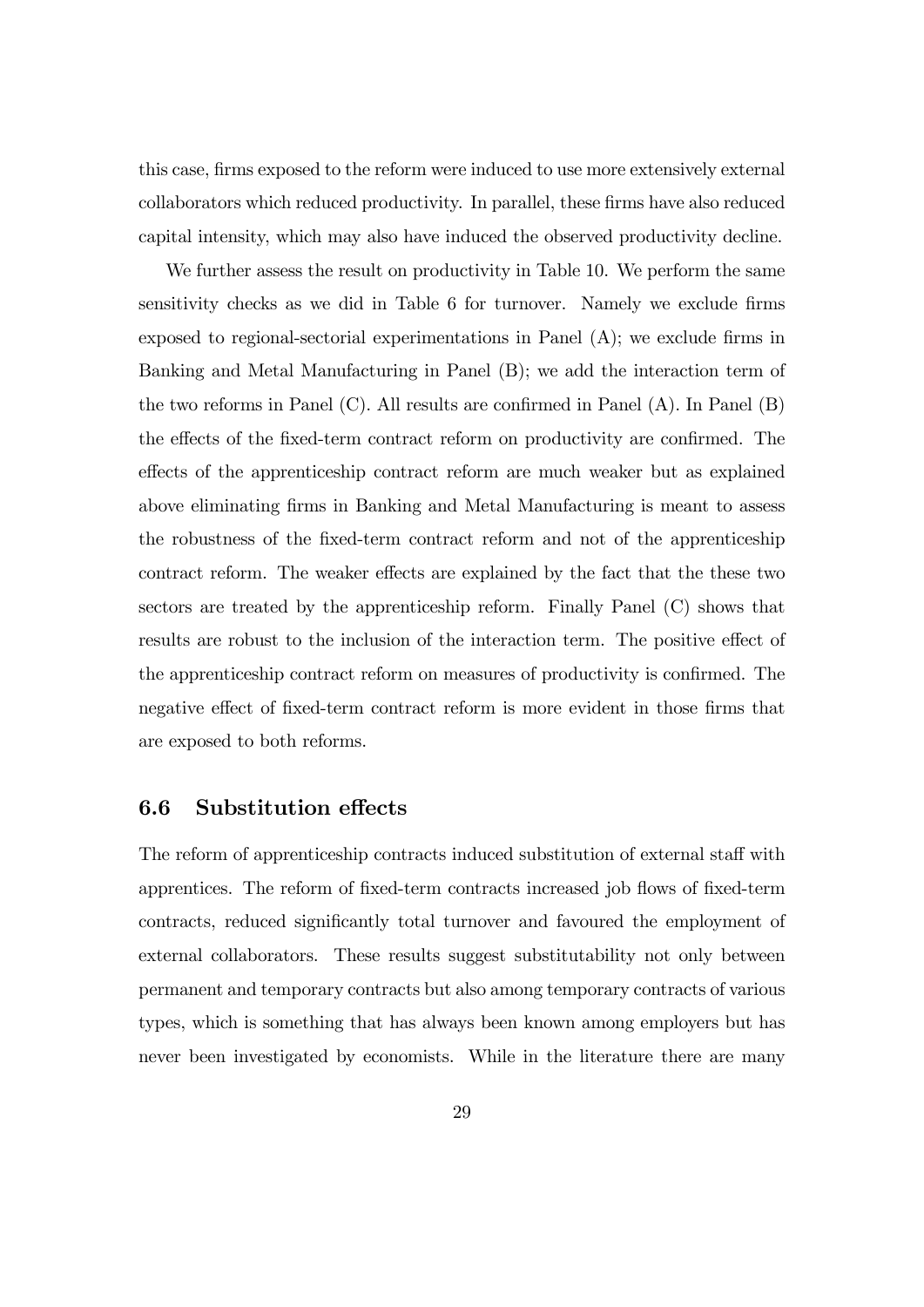papers on substitution elasticities across factors of production, there are no studies on the substitution across different types of temporary contracts.<sup>12</sup>

In order to provide a direct assessment of substitution effects across different types of contracts, we estimate the parameters of a production function in capital and labour. We allow labour inputs to differ according to the contract type, distinguishing between permanent and temporary employment contracts and, within temporary contracts, among the four types of temporary contracts that are available to Örms. In other words we estimate a simple production function where the four types of temporary contracts are partial substitutes and the entire group of temporary contracts is substitutable for permanent contracts. We model the substitution across different types of labour contracts using a nested CES technology:

$$
Q_{it} = K_{it}^{\alpha} [L_{pit}^{\sigma} + (\Sigma_{\tau} L_{rit}^{\rho})_{\rho}^{\frac{\sigma}{\sigma}}]^{\frac{(1-\alpha)}{\sigma}}, \qquad (2)
$$

where Q is the value added, K is capital,  $L_p$  is permanent labour and  $L_\tau$  represents four types of flexible labour (agency workers, collaborators, apprentices and fixedterm workers). Using this nested CES specification, parameters  $\sigma$  and  $\rho$  govern the substitution process between labour inputs. In particular  $\eta_{\rho} = \frac{1}{1-\rho}$  $\frac{1}{1-\rho}$  defines the substitution elasticity between varieties of temporary labour, while  $\eta_{\sigma} = \frac{1}{1-\sigma^2}$  $1-\sigma$ defines the substitution elasticity between permanent and temporary labour.<sup>13</sup>

Table 11 shows that the elasticity of substitution between various types of temporary contracts is high and significant, higher than the elasticity of substitution

 $12$ The most famous studies which look at labour factors of different types, typically different education levels, Önd elasticities of substitution between college-educated and high-school educated workers in the US in the range of 0.5 to 2.5. In their seminal paper Katz and Murphy  $(1992)$  find a value of 1.4.

<sup>&</sup>lt;sup>13</sup>Estimates of substitution elasticities are typically obtained using wage bill shares and the conditional factor demand also includes changes in prices and quantities of other omitted inputs such as capital and energy. We do not have information on relative prices of all inputs (i.e. types of temporary contracts) but we allow for substitution possibilities across other inputs estimating elasticities in a CES function which includes capital.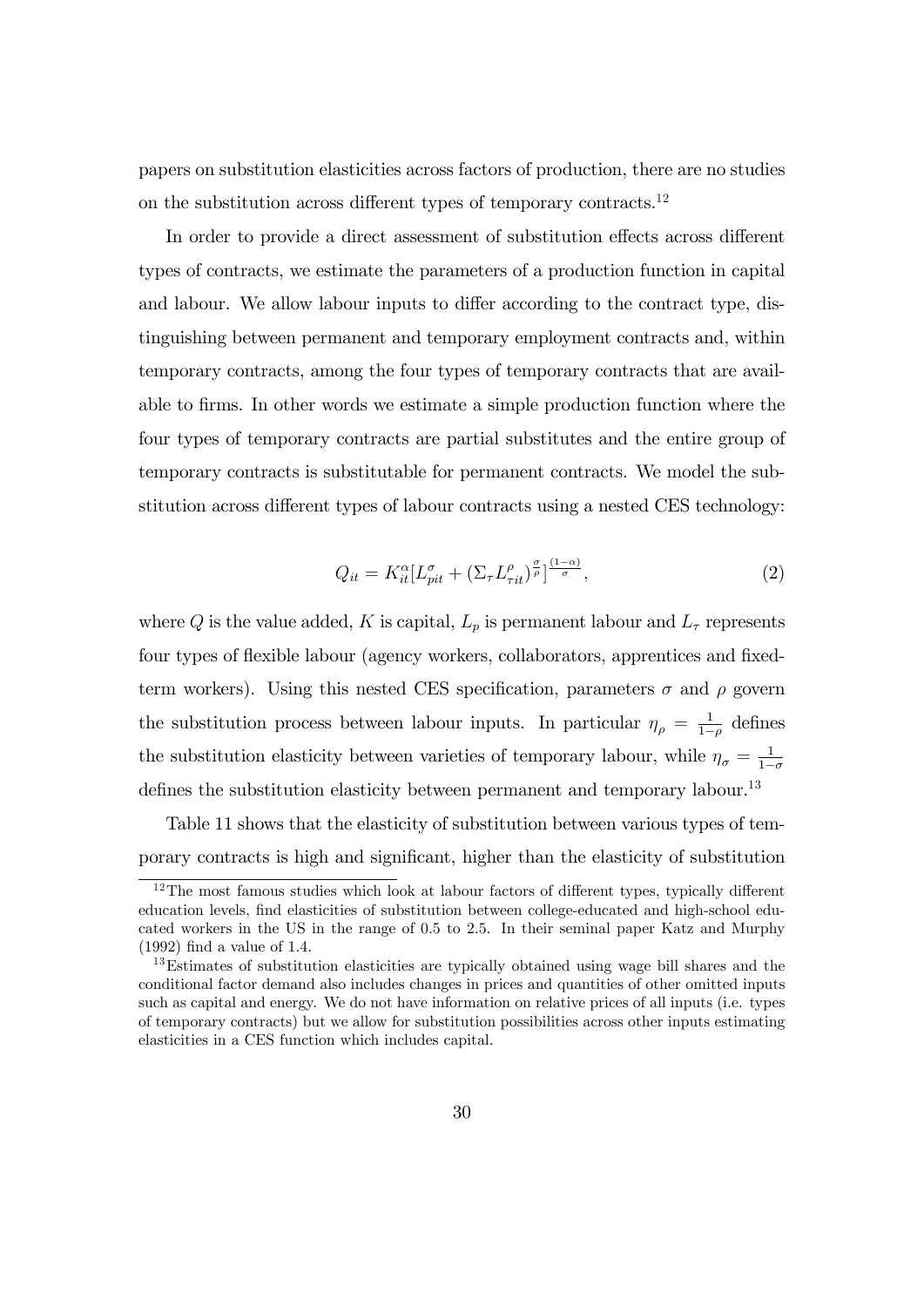between permanent contracts and temporary contracts. Pooling all years between 2004 and 2007, the elasticity of substitution between temporary contracts is 1.4 (with some variation across years) while the elasticity of substitution between permanent and temporary contracts is stable at around unity. In year 2007 the estimated elasticity of substitution between the four types of temporary contracts is not statistically significant. The elasticity of 1.4 is high and means that small changes in relative prices between different types of contracts yield big changes in relative quantities. This elasticity is higher than the elasticity between temporary and permanent contracts which have very different characteristics and presumably are harder to substitute.

# 7 Discussion and conclusion

The overall picture emerging from our analysis shows that the reform of apprenticeship contracts has been successful because it increased the turnover and the net employment of apprentice workers. These results suggest that the reform actually reduced the cost of apprenticeship contracts and firms were encouraged to substitute external temporary staff with apprentices. Although the capital–labour ratio remained unaffected, the reform increased labour productivity possibly through one of the mechanisms suggested in the literature, for example increasing average worker effort through the employment of more motivated workers (i.e. apprentices facing the prospects of training and wage growth) to replace external less motivated staff. The reform of fixed-term contracts instead does not seem to have had the intended results: the reform reduced job turnover, reduced the capital labour ratio and had a negative effect on productivity. By negatively affecting job reallocation and favoring the use of external collaborators, the reform has hampered the optimal allocation of resources and has consequently reduced the level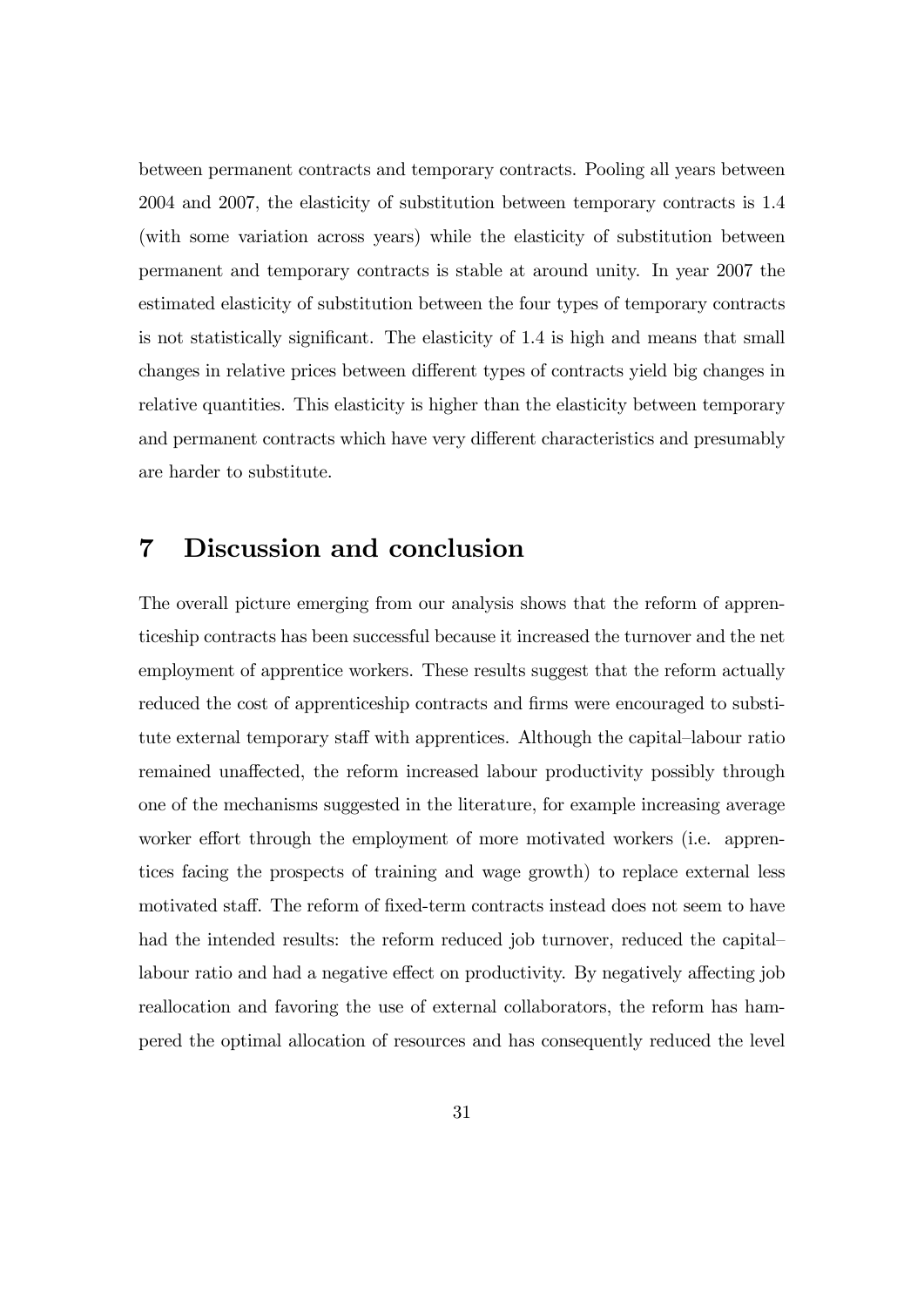of productivity.

There is one general lesson that can be drawn from this experience. A reform intended to ease the use of fixed-term contracts, was instead perceived by firms as a likely source of additional complex and time-consuming legal processes and eventually increased the expected labour cost. This happened because, in a country where labour courts have in general a restrictive reading of the norms, a more generic legislation had the effect of increasing uncertainty about the judges' interpretation of the norm. This effect is not dissimilar from the finding of Autor et al. (2007) on wrongful dismissal exceptions in the US. In Autor et al. (2007) an increase in EPL costs is aggravated by the increase in uncertainty, while in our case the effects of a reform that liberalizes the use of fixed-term contracts are offset by the increase in uncertainty.

The crucial mechanism that made the reform of apprenticeship contracts successful and the reform of fixed-term contracts ineffective is the substitution within different types of temporary workers. While the reform of apprenticeship contracts reduced the use of external staff, the reform of fixed-term contracts generated the opposite effect. This interpretation is supported by estimates of high substitution elasticities across different types of temporary contracts. Nowadays policy makers in many countries are thinking of limiting the diffusion of temporary employment by limiting some specific type of temporary contracts that are deemed the most misused. These policies often do not predict the offsetting effects through firms' substitution towards other types of temporary contracts and the potential impact on productivity. The evidence provided in this paper may therefore be helpful in the policy debate.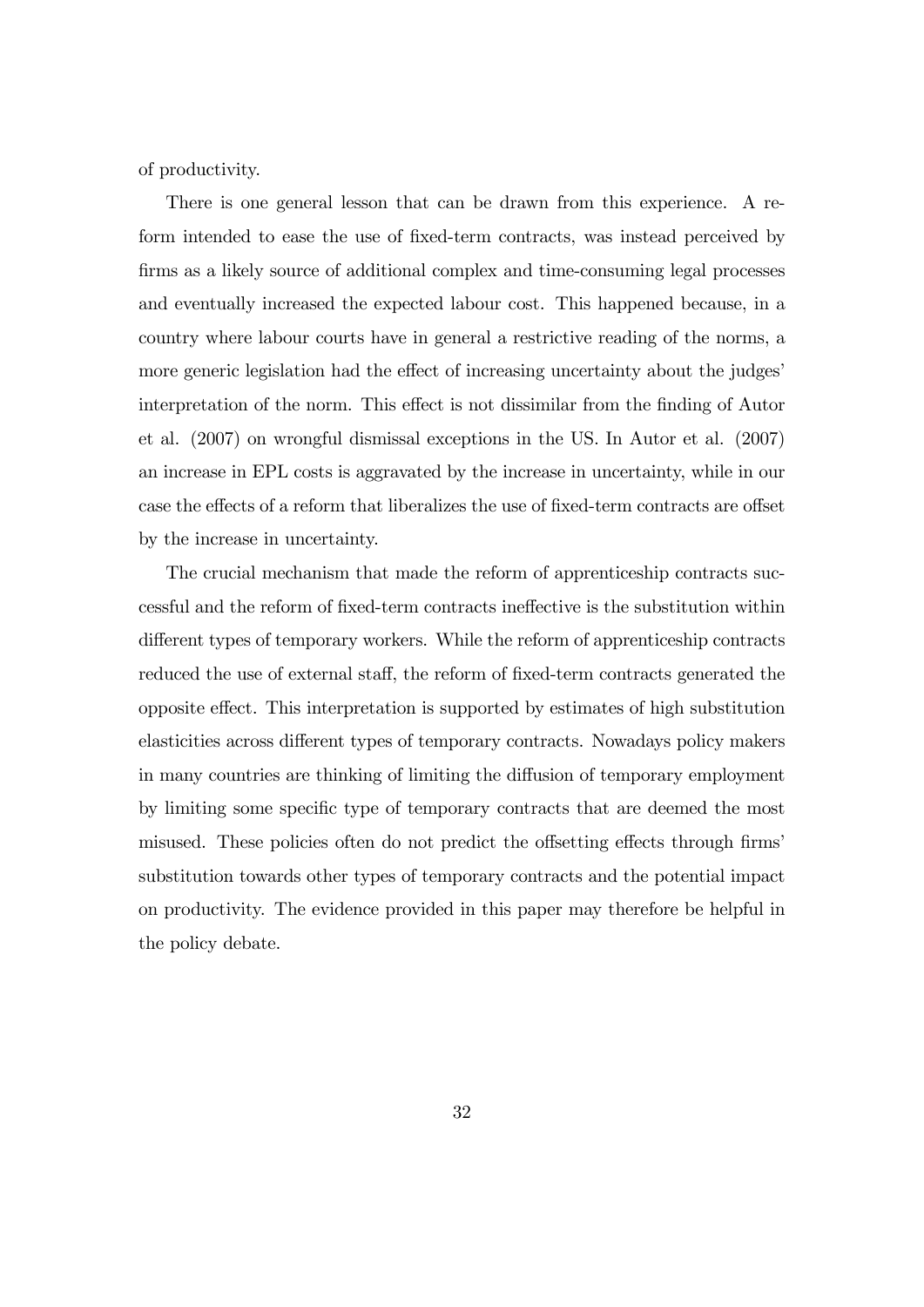## References

- [1] Aimo, M. P. (2006). Il contratto a termine alla prova', in Lavoro e Diritto, pp. 459 ss.
- [2] Alesina, A. and J. Zeira (2006). ëTechnology and Labour Regulationsí, NBER Working Paper 12581.
- [3] Autor, D. H. (2003). ëOutsourcing at Will: The Contribution of Unjust Dismissal Doctrine to the Growth of Employment Outsourcing', *Journal of Labor* Economics, 21(3), pp. 1–42.
- [4] Autor, D. H., and Susan N. Houseman (2010). ëDo Temporary-Help Jobs Improve Labor Market Outcomes for Low-Skilled Workers? Evidence from "Work First"', American Economic Journal: Applied Economics, 2(3), pp. 96-128.
- [5] Autor, D. H., W. R. Kerr and A. D. Kugler (2007). 'Do Employment Protections Reduce Productivity? Evidence from U.S. States', Economic Journal, 117, pp. F189-271.
- [6] Bartelsman, E. J. and J. Hinloopen (2005). Unleashing animal spirits: ICT and economic growth, in L. Soete and B. ter Weel (eds.), The Economics of the Digital Economy, Edward Elgar Publishing.
- [7] Bassanini A., L. Nunziata and D. Venn (2009). ëJob Protection Legislation and Productivity Growth in OECD Countries', *Economic Policy*, 24, pp. 349-402.
- [8] Belot, M., J. Boone and J.C. van Ours (2007). Welfare Effects of Employment Protection', *Economica*,  $74(295)$ , pp.  $381-96$ .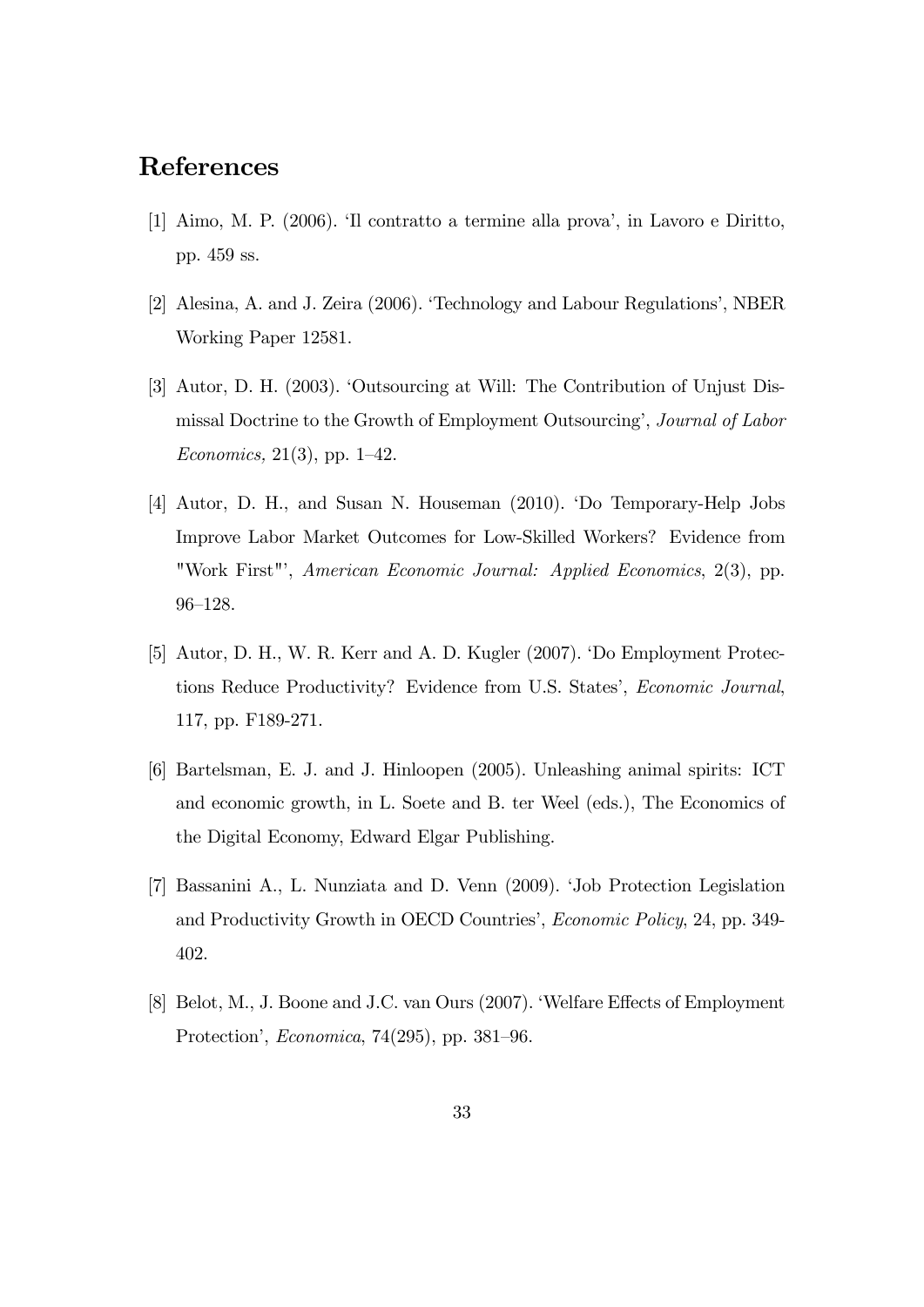- [9] Bentolila, S. and G. Bertola (1990). ëFiring Costs and Labor Demand: How Bad Is Eurosclerosis?', Review of Economic Studies, 57, pp. 381-402.
- [10] Bentolila, S. and G. Saint-Paul (1992). ëThe Macroeconomic Impact of Flexible Labor Contracts, with an Application to Spain', *European Economic Re*view, 36, pp. 1013-1053.
- [11] Bentolila, S. and J. Dolado (1994). ëLabour Flexibility and Wages: Lessons from Spain', *Economic Policy*, 18, pp. 53-100.
- [12] Blanchard, O. J. and A. Landier (2002). The Perverse Effects of Partial Labor Market Reform: Fixed Duration Contracts in France', Economic Journal, 112, pp. F214-244.
- [13] Boeri, T. (2011). 'Institutional Reforms and Dualism in European Labor Markets', in Ashenfelter, O. and D. Card, Editor(s), Handbook of Labor Economics, Volume 4B, North Holland: Amsterdam and New York.
- [14] Boeri, T. and P. Garibaldi (2007). 'Two-Tier Reforms of Employment Protection Legislation: A Honeymoon Effect', *Economic Journal*, 117, pp. 357-385.
- [15] Booth, A., M. Francesconi and J. Frank (2002). Temporary Jobs: Stepping Stones or Dead Ends?', *Economic Journal*, 112, pp. F189-213.
- [16] Cappellari, L., C. DellíAringa and M. Leonardi (2011). ëTemporary Employment, Job Flows and Productivity: a Tale of Two Reforms', CESifo working paper No. 3520.
- [17] Cahuc, P., O. Charlot and F. Malherbet (2012). ëExplaining the Spread of Temporary Jobs and its Impact on Labor Turnover', IZA Discussion Paper No. 6365.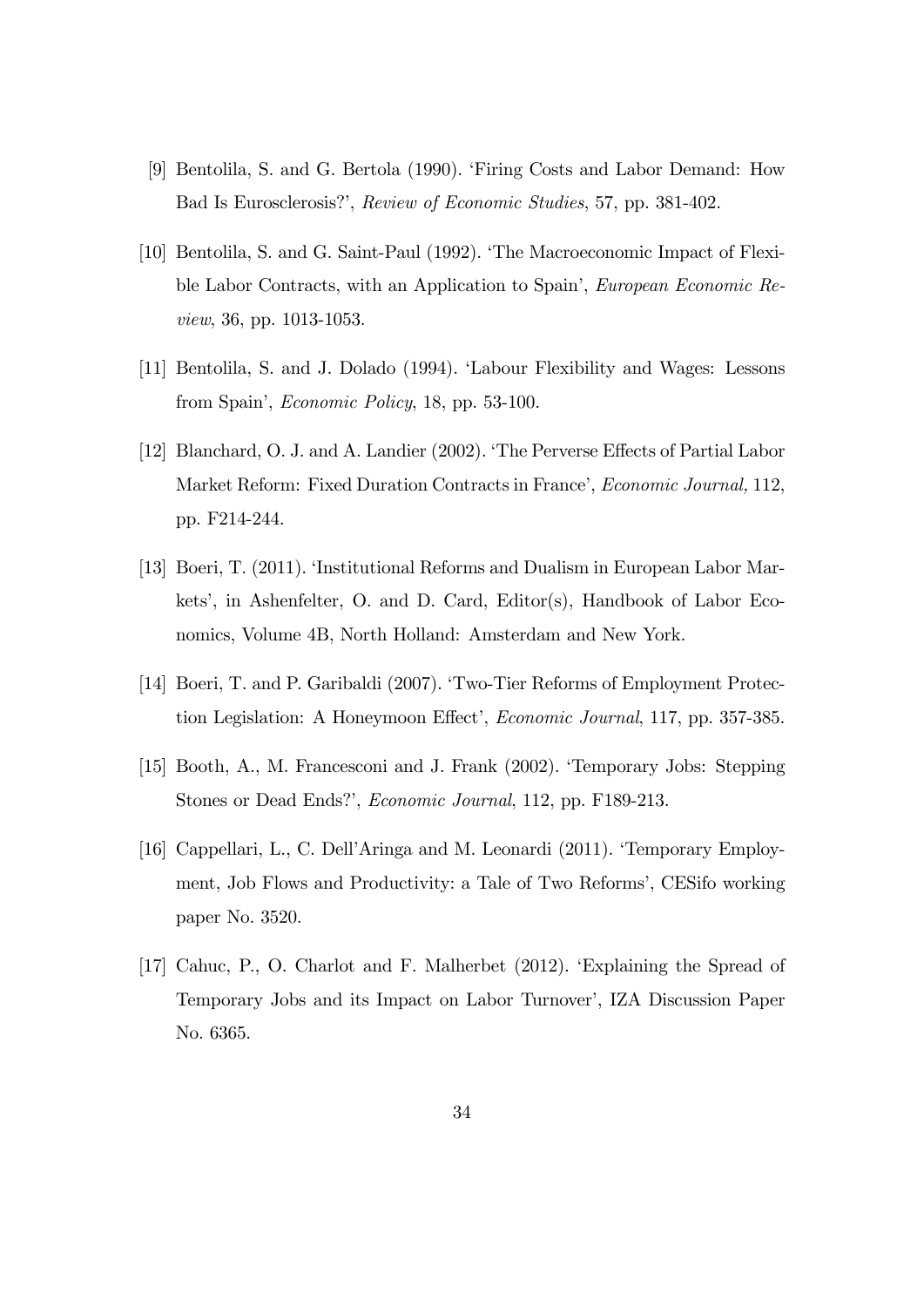- [18] Cahuc, P. and F. Postel-Vinay (2002). ëTemporary Jobs, Employment Protection and Labor Market Performance', *Labour Economics*, 9, pp. 63-91.
- [19] Cingano F, M. Leonardi, J. Messina and G. Pica  $(2010)$ . The Effect of Employment Protection Legislation and Financial Market Imperfections on Investment: Evidence from a Firm-Level Panel of EU Countries', Economic Policy, 25, pp. 117-163.
- [20] Davis, S., J. Haltiwanger and S. Schuh (1996). Job Creation and Job Destruction, Cambridge, MA: MIT Press.
- [21] Dey M., S. Houseman and A. Polivka (2006). 'Manufacturers Outsourcing to Employment Servicesí, Upjohn Working Papers 07-132, W.E. Upjohn Institute for Employment Research.
- [22] Dolado, J. J., S. Ortigueira and R. Stucchi (2012). ëDoes Dual Employment Protection Affect TFP?: Evidence from Spanish Manufacturing Firms', CEPR Discussion Paper, No. 8763.
- [23] Dolado, J. J., C. Garcia-Serrano and J. F. Jimeno (2002). 'Drawing Lessons From the Boom of Temporary Jobs in Spain', *Economic Journal*, 112, pp. F270-295.
- [24] Garibaldi, P. and G. L. Violante  $(2005)$ . The Employment Effects of Severance Payments with Wage Rigidities', *Economic Journal*, 115, pp. 799–832.
- [25] Holmlund B. and D. Storrie (2002). TemporaryWork in Turbulent Times: The Swedish Experience', Economic Journal, 112, pp. F245-269.
- [26] Houseman, S. N. (2001) 'Why Employers Use Flexible Staffing Arrangements: Evidence from an Establishment Survey', *Industrial and Labor Relations Re*view, 55, pp.  $149-170$ .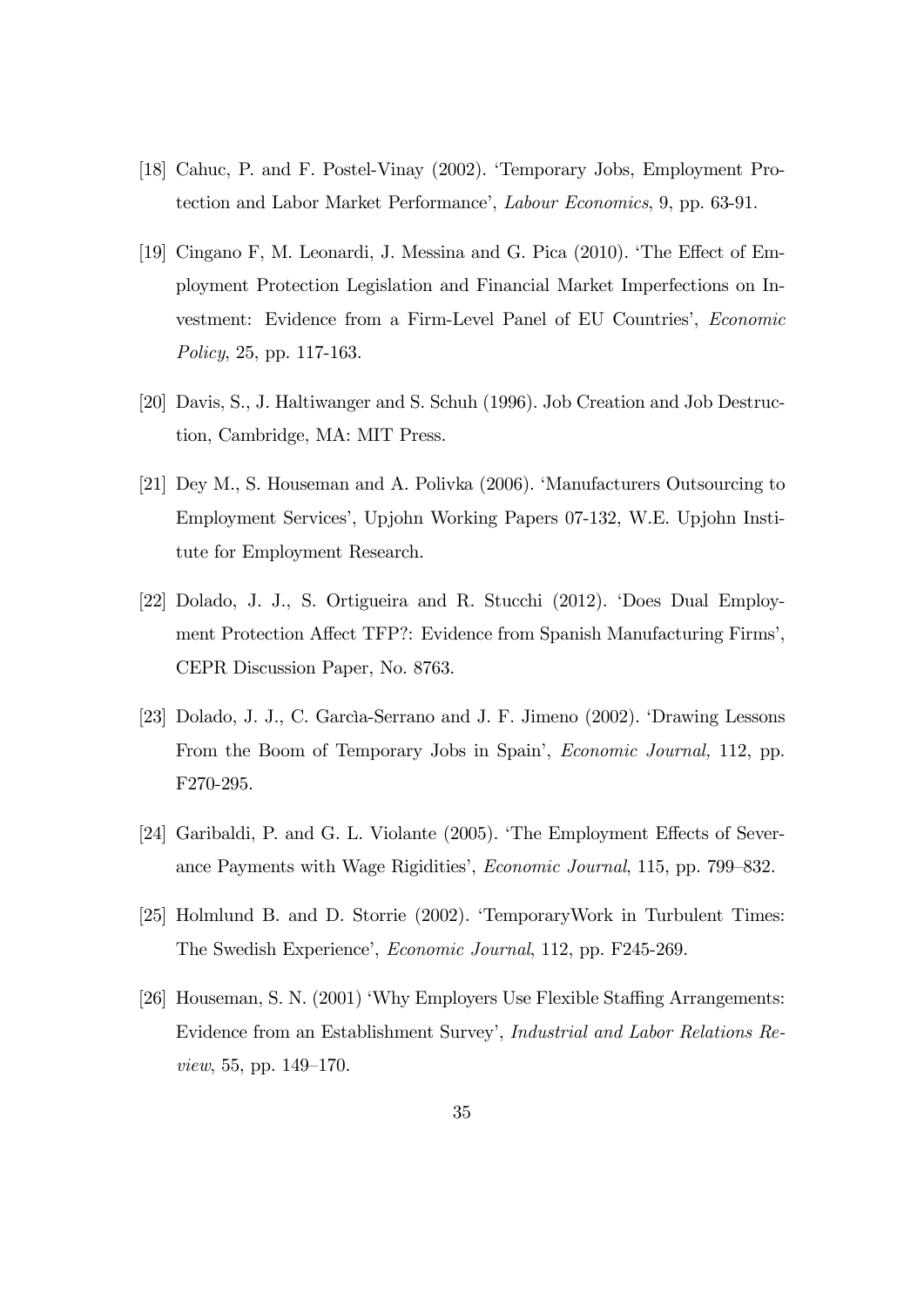- [27] Houseman, S. N., A. Kalleberg, and G. A. Erickcek (2003) 'The Role of Temporary Agency Employment in Tight Labor Marketsí, Industrial and Labor Relations Review, 57, pp 105-127.
- [28] Ichino A., F. Mealli and T. Nannicini (2008). ëFrom Temporary Help Jobs to Permanent Employment: What Can We Learn from Matching Estimators and their Sensitivity?', Journal of Applied Econometrics, 23(3), pp. 305-327
- [29] Ichino, A. and R. T. Riphahn (2005). The Effect of Employment Protection on Worker Effort: A Comparison of Absenteeism During and After Probation', Journal of the European Economic Association, 3(1), pp. 120-143.
- [30] ISFOL (2007). LíApprendistato fra Regolamentazioni Regionali e Discipline Contrattuali, Monitoraggio sul 2005-2006, ISFOL: Rome.
- [31] Katz, L. F. and K. M. Murphy (1992). 'Changes in Relative Wages, 1963-87: Supply and Demand Factors', *Quarterly Journal of Economics*, 107, pp. 35-78.
- [32] Koeniger, W. and M. Leonardi (2007). 'Capital Deepening and Wage Differentials: Germany versus US', *Economic Policy*, 22, pp. 71-116.
- [33] Kvasnicka M. (2009). ëDoes Temporary Help Work Provide a Stepping Stone to Regular Employment?í in D. Autor (ed.), Studies of Labor Market Intermediation. Chicago: The University of Chicago Press.
- [34] Lagos, R. (2006). A Model of TFP', Review of Economic Studies, 73(4), pp. 983-1007.
- [35] Lazear, E. (1990). 'Job Security Provisions and Unemployment', *Quarterly* Journal of Economics, 55, pp. 699-726.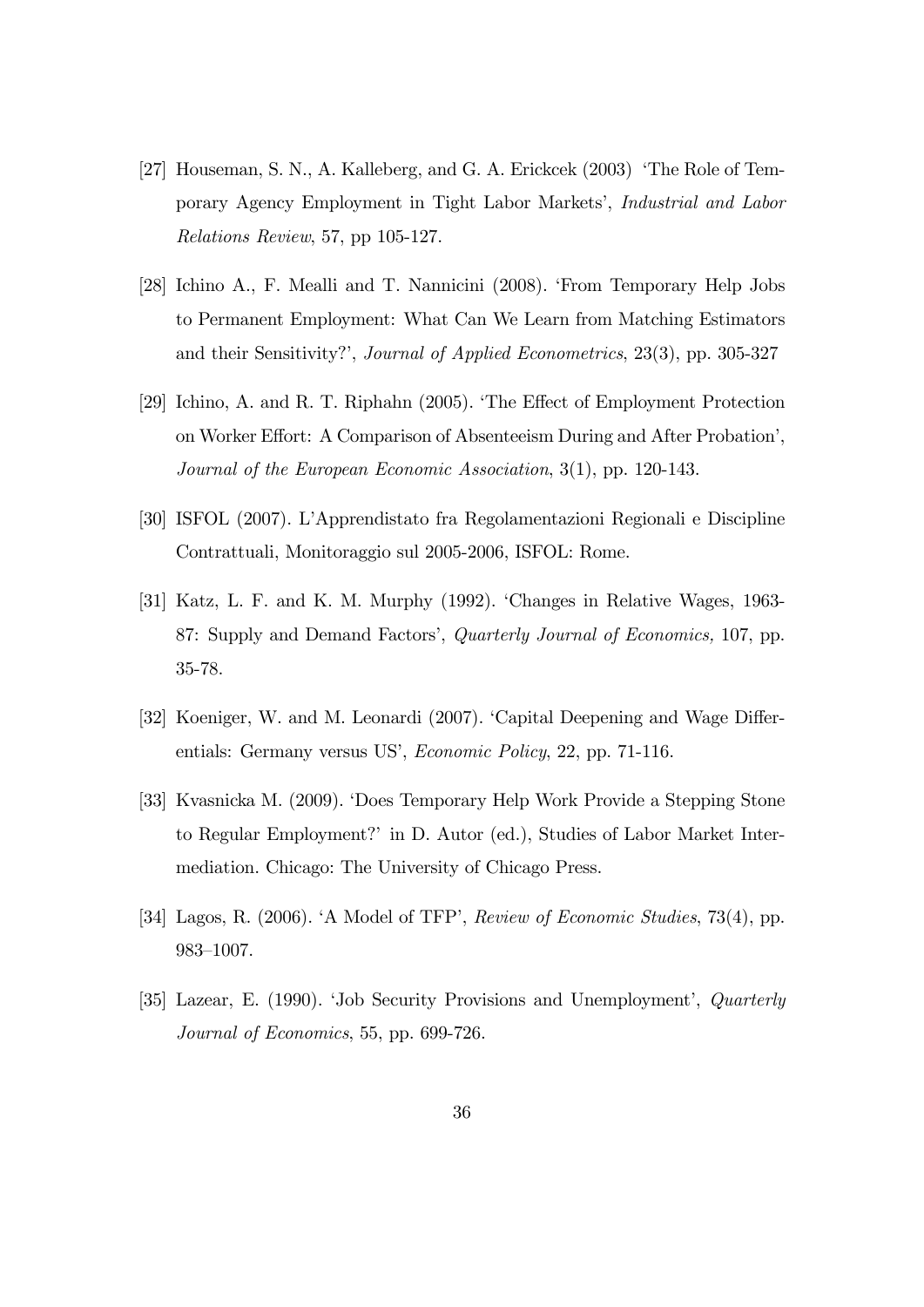- [36] Leonardi, M. and G. Pica (2010). ëWho Pays for it? the Heterogenous Wage Effects of Employment Protection Legislation<sup>'</sup>, IZA DP 5335.
- [37] Ljungqvist, L. (2002). 'How Do Layoff Costs Affect Employment?', Economic Journal, 112, pp. F829-853.
- [38] Martin, J. P. and S. Scarpetta (2011) 'Setting It Right: Employment Protection, Labour Reallocation and Productivityí, IZA Policy Paper No. 27.
- [39] Micco A. and C. Pagés (2008). 'The Economic Effects of Employment Protection: Evidence from International Industry-Level Dataí, Inter-American Development Bank working paper 495.
- [40] Poschke, M. (2010). ëThe Regulation of Entry and Aggregate Productivityí, Economic Journal, 120(549), pp. F1175-1200.
- [41] Poschke, M. (2009). Employment Protection, Firm Selection, and Growth', Journal of Monetary Economics, 56(8), pp. 1074-1085.
- [42] Riphahn R. and A. Engellandt, (2005). ëTemporary Contracts and Employee Effort', Labour Economics,  $12(3)$ , pp. 281-299.
- [43] Samaniego, R. (2006). Employment Protection and High-Tech Aversion', Review of Economic Dynamics,  $9(2)$ , pp. 224–41.
- [44] Tiraboschi, M. (2004). La Riforma Biagi del Mercato del Lavoro, Giuffrè Editore, Milano.
- [45] Venn, D. (2009). ëLegislation, Collective Bargaining and Enforcement: Updating the OECD Employment Protection Indicators', OECD Social, Employment and Migration Working Papers 89, OECD Publishing.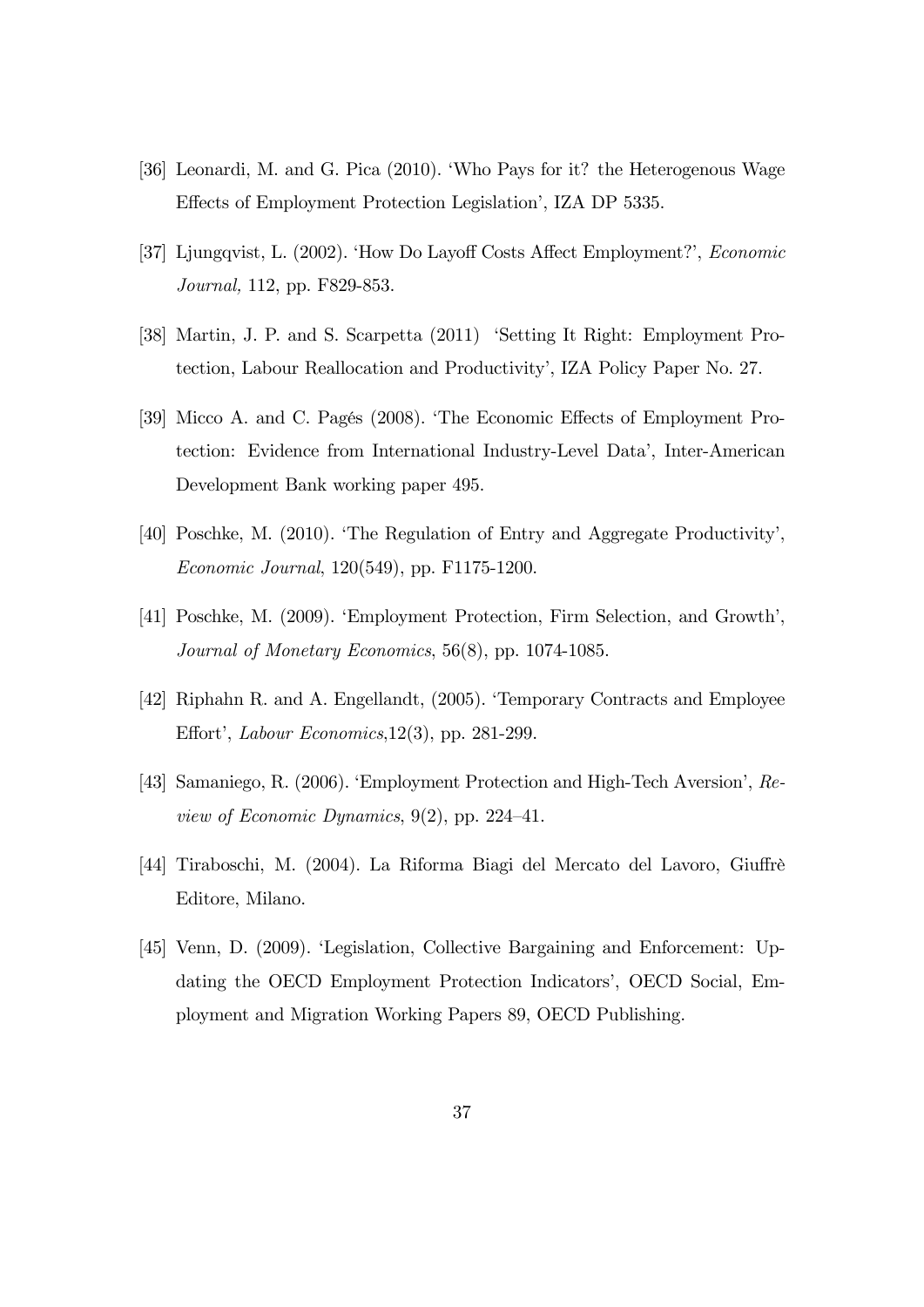[46] Wasmer, E. (2006). 'General versus Specific Skills in Labour Markets with Search Frictions and Firing Costs', American Economic Review, 96(3), pp.  $811 - 31.$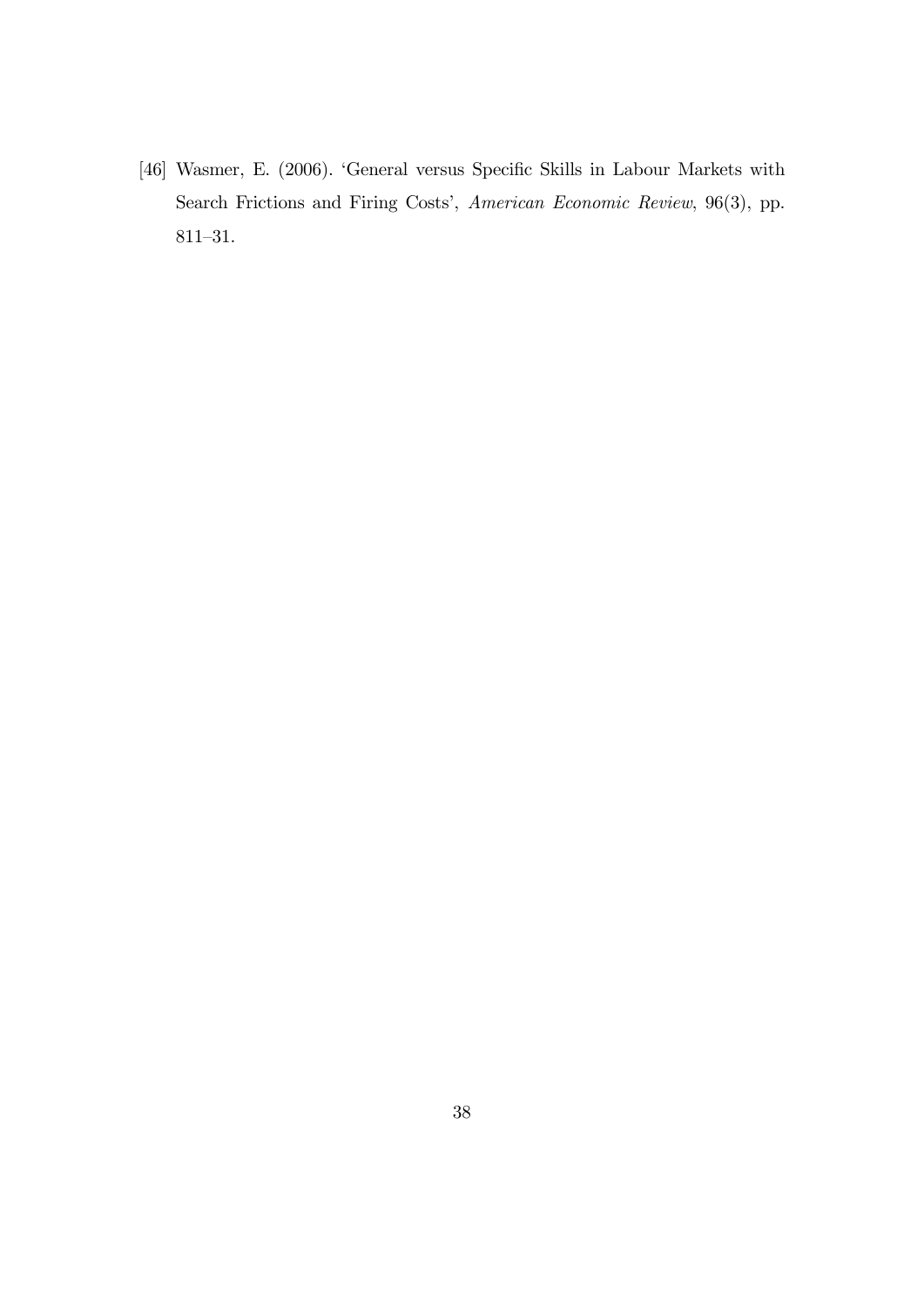Table 1: Employment and social security contribution wedge by type of contract

|                      | Employment (in thousands) | Social security contributions |
|----------------------|---------------------------|-------------------------------|
| Permanent employees  | 14726                     | 31                            |
| Fixed-term employees | 1263                      | 31                            |
| Apprenticeships      | 541                       | 10                            |
| Agency workers       | 256                       | 31                            |
| Collaborators        | 731                       | 17                            |
|                      |                           |                               |

Note: Social security contributions as a percentage of gross earnings. Sources: Labour Force Survey (2011) and Social Security Institute.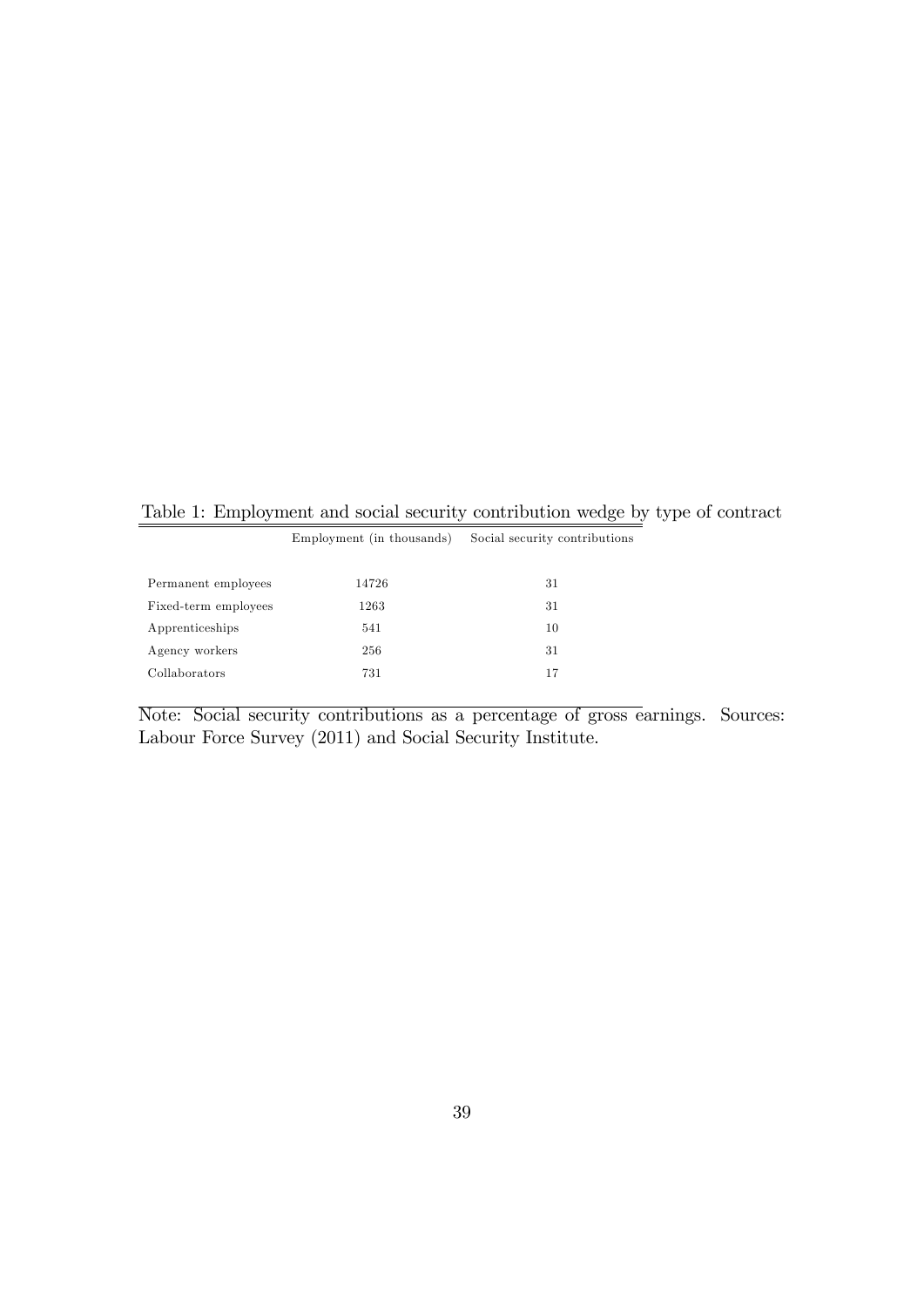

Figure 1: Log employment in temporary contracts in treated and control groups.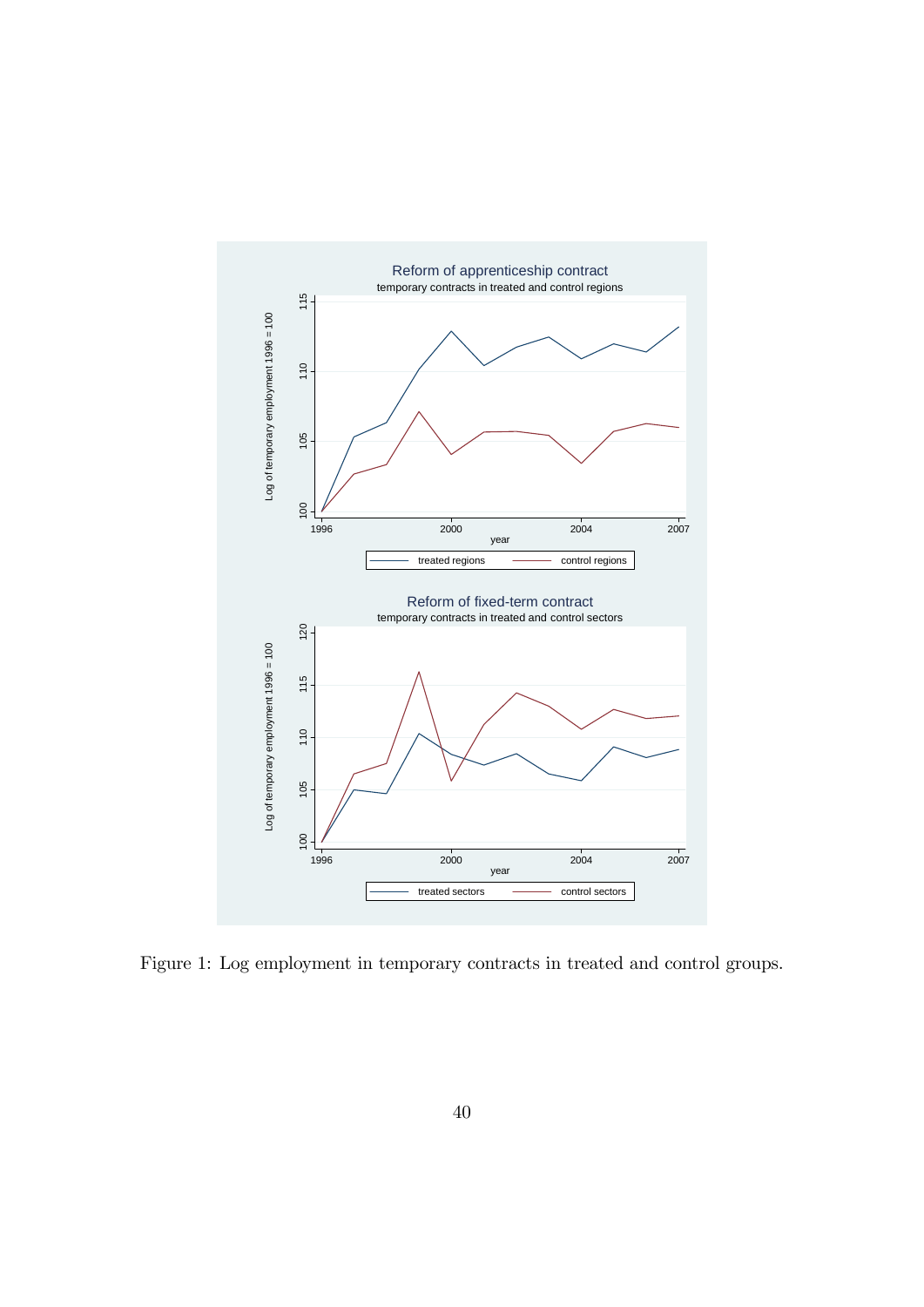

Figure 2: Hourly productivity in treated and control groups.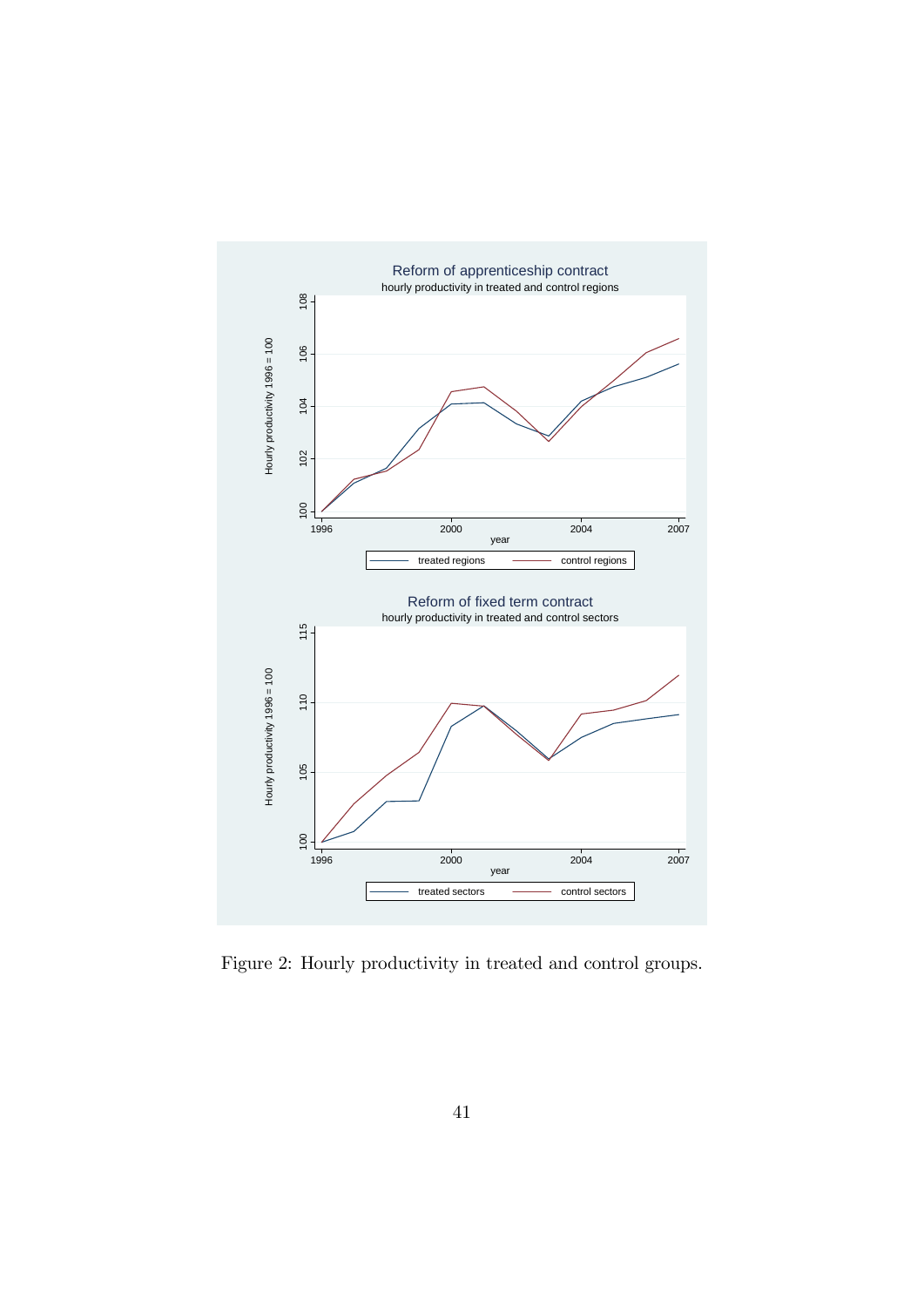|                                  | Full sample | Never treated | Reform of      | Reform of      |
|----------------------------------|-------------|---------------|----------------|----------------|
|                                  |             |               | apprenticeship | fixed term     |
|                                  |             |               |                |                |
| Number of observations           | 53144       | 26182         | 24208          | 12994          |
| 2004                             | 13286       | 13286         | $\overline{0}$ | $\overline{0}$ |
| 2005                             | 13286       | 6922          | 3671           | 4316           |
| 2006                             | 13286       | 3170          | 10095          | 4339           |
| 2007                             | 13286       | 2804          | 10442          | 4339           |
| Total employment                 | 203.21      | 210.95        | 193.90         | 201.30         |
| % Permanent contracts            | 88.11       | 87.92         | 88.05          | 88.76          |
| % Fixed term contracts           | 6.02        | 5.78          | 6.38           | 5.99           |
| % Apprenticeships                | 1.92        | 1.76          | 2.09           | 2.31           |
| % Agency workers                 | 2.32        | 2.25          | 2.44           | 2.10           |
| % Collaborators                  | 2.11        | 2.57          | 1.69           | 1.48           |
| % Blue collars                   | 60.85       | 60.09         | 61.12          | 60.32          |
| % White collars                  | 37.56       | 38.24         | 37.38          | 38.13          |
| $\%$ Managers                    | 1.59        | 1.67          | 1.50           | 1.55           |
| Capital per capita ( $\in$ 2004) | 63653.45    | 63367.87      | 64548.91       | 58655.62       |
| Job turnover                     | 11.33       | 11.61         | 11.32          | 11.01          |
| % Positive employment growth     | 44.01       | 43.69         | 44.94          | 42.63          |
| % Northwest                      | 36.84       | 44.01         | 28.46          | 35.17          |
| % Northeast                      | 31.44       | 25.95         | 38.20          | 30.58          |
| % Central                        | 18.40       | 15.06         | 22.60          | 19.76          |
| % South                          | 13.32       | 14.98         | 10.74          | 14.49          |
| % Extraction                     | 0.72        | 0.98          | 0.52           |                |
| % Manufacturing                  | 54.55       | 52.98         | 55.24          | 48.39          |
| % Energy                         | 0.69        | 0.85          | 0.60           |                |
| % Construction                   | 5.87        | 2.99          | 7.15           | 17.97          |
| % Retail trade                   | 10.87       | 5.49          | 16.42          | 33.36          |
| % Hotel and restaurants          | 2.19        | 2.68          | 1.91           |                |
| % Transports and communication   | 6.97        | 6.32          | 8.34           | 0.28           |
| % Finance                        | 0.05        | 0.08          | 0.03           |                |
| % Real estate                    | 10.55       | 16.29         | 5.52           |                |
| % Private education              | 0.47        | 0.80          | 0.17           |                |
| % Private health                 | 4.92        | 7.60          | 2.58           |                |
| % Other services                 | 2.14        | 2.94          | 1.52           |                |

|  | Table 2: Descriptive statistics for Excelsior firm panel 2004-2007 |  |  |  |  |
|--|--------------------------------------------------------------------|--|--|--|--|
|  |                                                                    |  |  |  |  |

 $\overline{a}$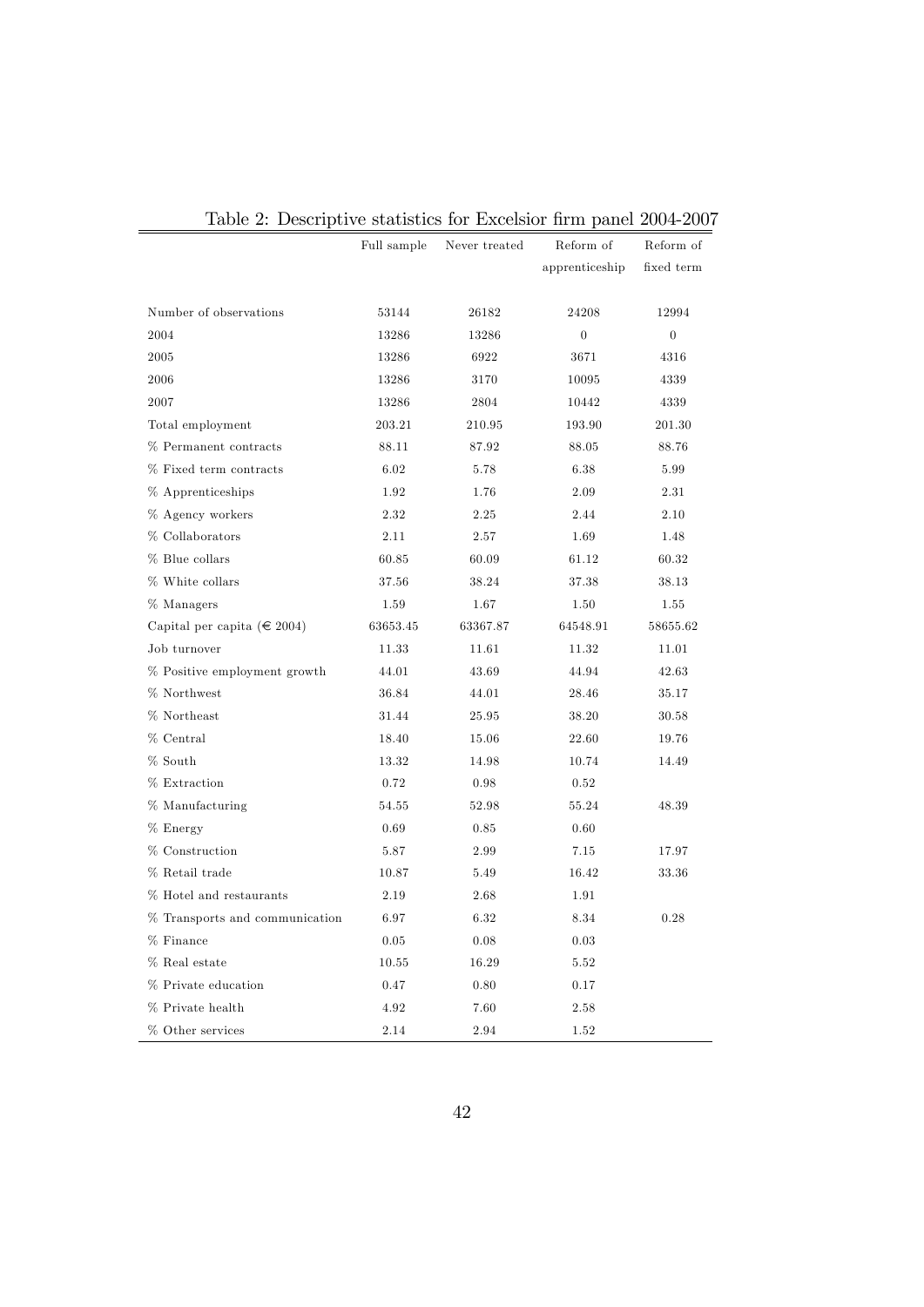| recromm adoption and trends in tempor |                 |           |                |                 |
|---------------------------------------|-----------------|-----------|----------------|-----------------|
|                                       | Dummy reform of |           |                | Dummy reform of |
|                                       | apprenticeship  |           |                | fixed term      |
|                                       | (1)             | (2)       | (3)            | (4)             |
|                                       |                 |           |                |                 |
| Log temporary employment              | $-0.0037$       | $-0.109$  | $-0.0572$      | 0.480           |
|                                       | (0.0668)        | (0.158)   | (0.175)        | (0.437)         |
| Log temporary employment t-1          | 0.0683          | $-0.122$  | 0.0117         | 0.568           |
|                                       | (0.0741)        | (0.164)   | (0.131)        | (0.417)         |
| Log temporary employment t-2          | 0.0783          | $-0.265$  | $-0.123$       | 0.589           |
|                                       | (0.0764)        | (0.179)   | (0.127)        | (0.423)         |
| Log temporary employment t-3          | 0.0240          | $-0.242$  | $-0.139$       | 0.464           |
|                                       | (0.0719)        | (0.154)   | (0.129)        | (0.344)         |
| Log temporary employment t-4          | 0.0803          | $-0.237$  | 0.0215         | $0.460*$        |
|                                       | (0.0742)        | (0.152)   | (0.139)        | (0.258)         |
| Log temporary employment t-5          | 0.112           | $-0.116$  | $-0.0479$      | 0.338           |
|                                       | (0.0709)        | (0.112)   | (0.117)        | (0.221)         |
| Log temporary employment $t+1$        | 0.0390          | $-0.0381$ | 0.0946         | 0.697           |
|                                       | (0.0701)        | (0.138)   | (0.155)        | (0.456)         |
| Log temporary employment $t+2$        | 0.0789          | $-0.0348$ | $-0.0595$      | 0.510           |
|                                       | (0.0802)        | (0.134)   | (0.173)        | (0.404)         |
| Constant                              | $-1.597$        | 43.76     | 2.724          | 305.8           |
|                                       | (1.323)         | (87.79)   | (1.892)        | (245.2)         |
|                                       |                 |           |                |                 |
| Region trends                         | NO              | YES       | N <sub>O</sub> | NO              |
| Sector trends                         | NO              | NO        | NO             | <b>YES</b>      |
|                                       |                 |           |                |                 |
| Observations                          | 95              | 95        | 60             | 60              |
| R-squared                             | 0.409           | 0.721     | 0.392          | 0.710           |
|                                       |                 |           |                |                 |

Table 3: Reform adoption and trends in temporary employment

Notes: Source Labour Force Survey 1996-2007 collapsed by region (reform of apprenticeship contracts) and by 1-digit sector (reform of fixed term contracts). The dependent variable is the reform dummy, additional controls include year dummies, region dummies (columns 1 and 2), sector dummies (columns 3 and 4) and demographics (shares of females and college graduates). Standard errors in parentheses \*\*\* p<0.01, \*\* p<0.05, \* p<0.1.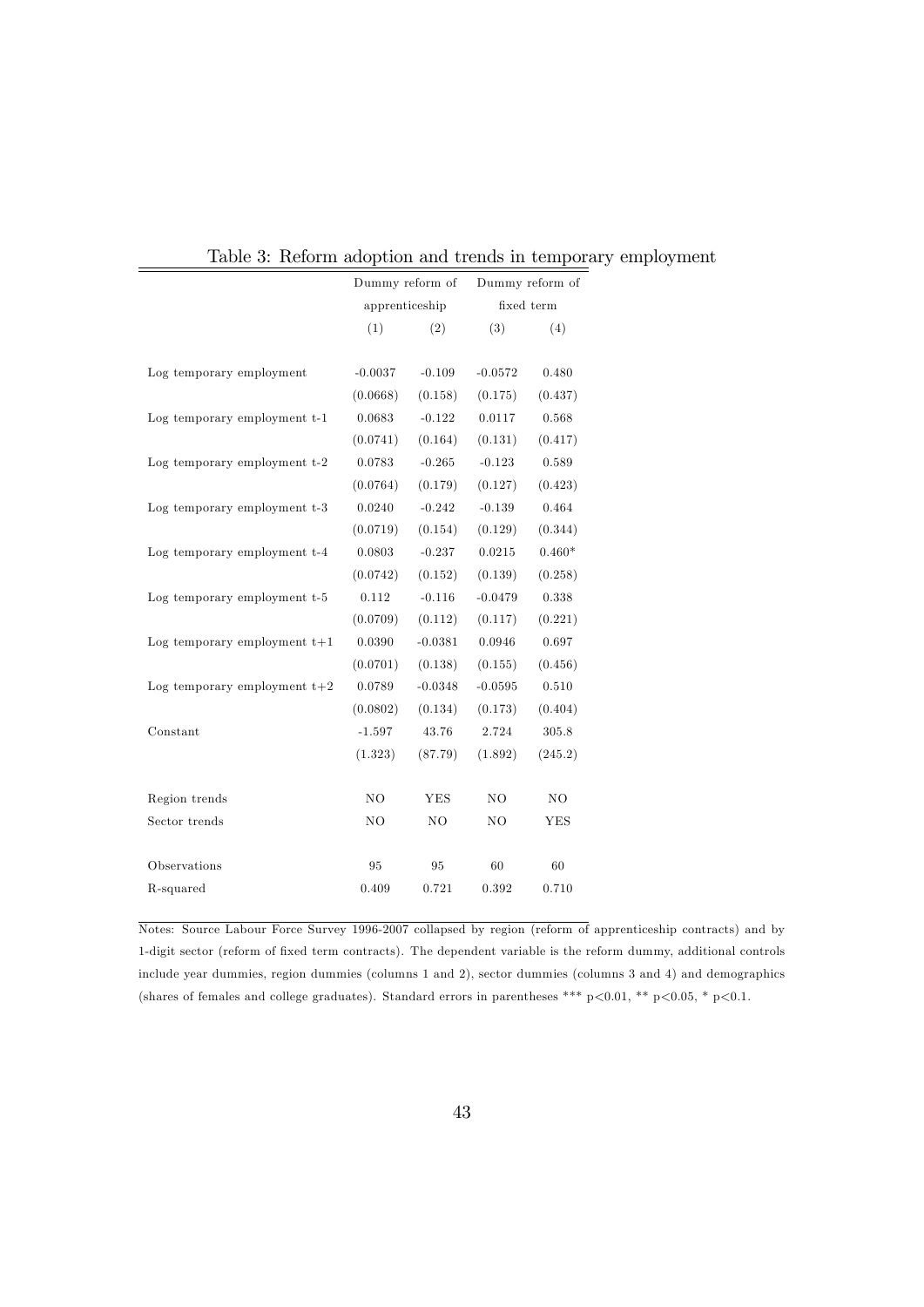|                           |           | Dummy reform of |           | recromm accopatom and aromas in no<br>Dummy reform of |
|---------------------------|-----------|-----------------|-----------|-------------------------------------------------------|
|                           |           | apprenticeship  |           | fixed term                                            |
|                           | (1)       | (2)             | (3)       | (4)                                                   |
|                           |           |                 |           |                                                       |
| Hourly productivity       | 0.0094    | 0.0026          | 0.0036    | $-0.0171$                                             |
|                           | (0.0326)  | (0.0488)        | (0.0098)  | (0.0133)                                              |
| Hourly productivity t-1   | $-0.0056$ | $-0.0210$       | $-0.0043$ | $-0.0083$                                             |
|                           | (0.0353)  | (0.0571)        | (0.0095)  | (0.0131)                                              |
| Hourly productivity t-2   | $-0.0182$ | $-0.0834$       | 0.0068    | $-0.0243**$                                           |
|                           | (0.0302)  | (0.0550)        | (0.0092)  | (0.0112)                                              |
| Hourly productivity t-3   | 0.0244    | $-0.0161$       | $-0.0003$ | $-0.0092$                                             |
|                           | (0.0293)  | (0.0369)        | (0.0098)  | (0.0116)                                              |
| Hourly productivity t-4   | 0.0148    | 0.0182          | 0.0114    | 0.0021                                                |
|                           | (0.0314)  | (0.0355)        | (0.0093)  | (0.0089)                                              |
| Hourly productivity t-5   | $-0.0097$ | 0.0388          | $-0.0012$ | $\,0.0135\,$                                          |
|                           | (0.0286)  | (0.0376)        | (0.0075)  | (0.0094)                                              |
| Hourly productivity $t+1$ | 0.0240    | 0.0258          | 0.0027    | $-0.0185$                                             |
|                           | (0.0333)  | (0.0406)        | (0.0107)  | (0.0124)                                              |
| Hourly productivity $t+2$ | 0.0204    | $-0.0211$       | $-0.0133$ | $-0.0154$                                             |
|                           | (0.0314)  | (0.0482)        | (0.0093)  | (0.0107)                                              |
| Constant                  | $-6.381$  | 44.65           | $-0.767$  | $-633.6$                                              |
|                           | (8.219)   | (366.1)         | (0.909)   | (646.1)                                               |
|                           |           |                 |           |                                                       |
| Region trends             | NO        | <b>YES</b>      | NO        | NO                                                    |
| Sector trends             | NO        | NO              | NO        | <b>YES</b>                                            |
|                           |           |                 |           |                                                       |
| Observations              | 95        | 95              | 140       | 140                                                   |
| R-squared                 | 0.490     | 0.762           | 0.331     | 0.660                                                 |
|                           |           |                 |           |                                                       |

Table 4: Reform adoption and trends in hourly productivity

Notes: Source National Accounts 1996-2007 value added per hour worked by region (reform of apprenticeship contracts) and by 2-digit sector (reform of fixed term contracts). Dependent variable is reform dummy, additional controls include year dummies, region dummies (columns 1 and 2) and sector dummies (columns 3 and 4). Regressions weighted by employment. Standard errors in parentheses \*\*\* p<0.01, \*\* p<0.05, \* p<0.1.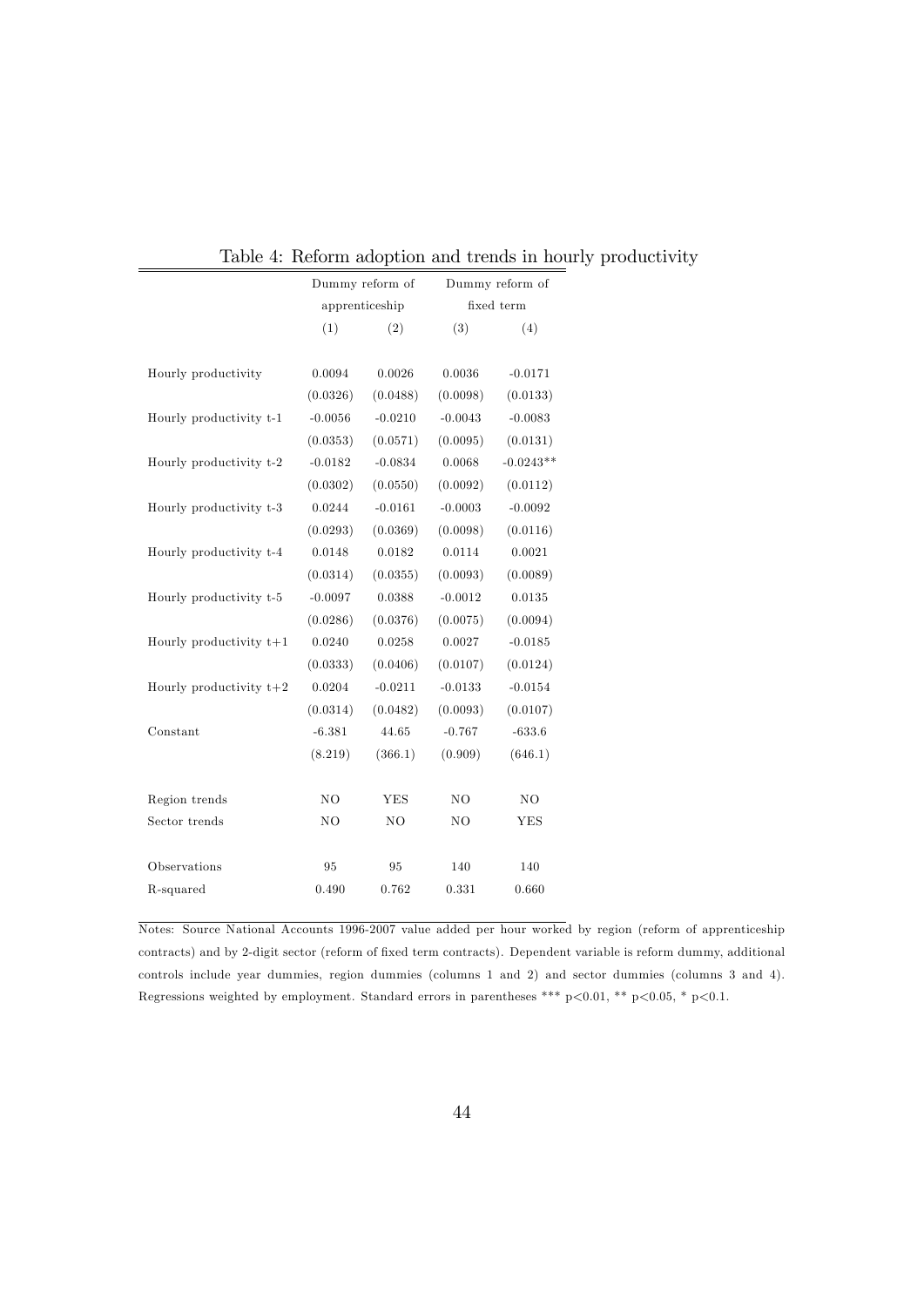|                          | Total        | Permanent    | Fixed term                 | Apprenticeships | Agency       | Collaborators |
|--------------------------|--------------|--------------|----------------------------|-----------------|--------------|---------------|
|                          | employment   | contracts    | contracts                  |                 | workers      |               |
|                          | (1)          | (2)          | (3)                        | (4)             | (5)          | (6)           |
|                          |              |              | Panel A: Job Turnover      |                 |              |               |
| Reform of Apprenticeship | $-0.0020$    | 0.0021       | $-0.0022$                  | $0.0313**$      | $-0.0094$    | $-0.0230$     |
|                          | (0.0028)     | (0.0049)     | (0.0149)                   | (0.0147)        | (0.0151)     | (0.0163)      |
| Reform of Fixed term     | $-0.0054**$  | $0.0119**$   | $0.0309**$                 | $-0.0134$       | $-0.0040$    | 0.0220        |
|                          | (0.0023)     | (0.0050)     | (0.0146)                   | (0.0150)        | (0.0157)     | (0.0160)      |
| Constant                 | $0.114***$   | $0.113***$   | $0.505***$                 | $0.259***$      | $0.225***$   | $0.498***$    |
|                          | (0.0146)     | (0.0248)     | (0.0805)                   | (0.0673)        | (0.0549)     | (0.0830)      |
| R-squared                | 0.018        | 0.018        | 0.004                      | 0.022           | 0.053        | 0.014         |
|                          |              |              | Panel B: Employment Growth |                 |              |               |
| Reform of Apprenticeship | 0.0034       | 0.0038       | $-0.0048$                  | $0.0161***$     | 0.0043       | $-0.0109**$   |
|                          | (0.0035)     | (0.0059)     | (0.0098)                   | (0.0049)        | (0.0073)     | (0.0054)      |
| Reform of Fixed term     | $-0.0093***$ | $-0.0135***$ | 0.0054                     | $-0.0087**$     | $-0.0199***$ | $0.0101**$    |
|                          | (0.0026)     | (0.0032)     | (0.0071)                   | (0.0041)        | (0.0060)     | (0.0042)      |
| Constant                 | $-0.0077$    | $-0.0003$    | 0.0389                     | $-0.0064$       | $-0.0304$    | 0.0115        |
|                          | (0.0229)     | (0.0263)     | (0.0426)                   | (0.0257)        | (0.0236)     | (0.0227)      |
|                          |              |              |                            |                 |              |               |
| R-squared                | 0.008        | 0.004        | 0.002                      | 0.003           | 0.003        | 0.002         |

Table 5: The effect of reforms on job reallocation and employment growth by type of contract

Notes: Number of observations =  $39857$ . The measures of job turnover and employment growth are defined in the text. All regressions include controls for time, region and sector dummies and region- and sector-specific trends.

Robust standard errors in parentheses are clustered at the firm level \*\*\* p $<0.01$ , \*\* p $<0.05$ , \* p $<0.1$ .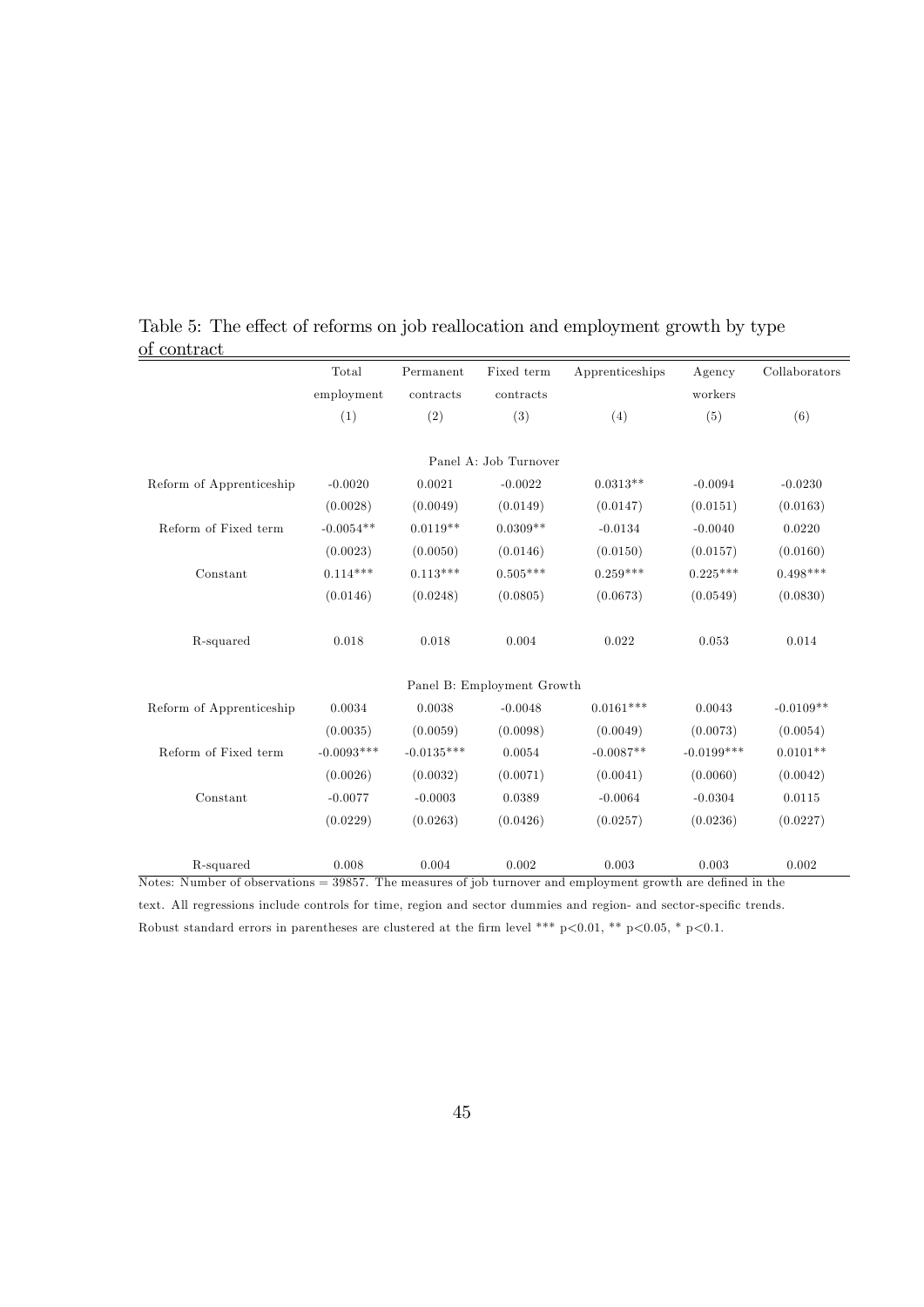|                                                                                                                                | Total        | Permanent    | Fixed term                                       | Apprenticeships                                                                    | Agency     | Collaborators |
|--------------------------------------------------------------------------------------------------------------------------------|--------------|--------------|--------------------------------------------------|------------------------------------------------------------------------------------|------------|---------------|
|                                                                                                                                | employment   | contracts    | contracts                                        |                                                                                    | workers    |               |
|                                                                                                                                | (1)          | (2)          | (3)                                              | (4)                                                                                | (5)        | (6)           |
| Panel A: Excluding firms exposed to regional-sectorial experimentations of the "new" apprenticeship $(N=36989)$                |              |              |                                                  |                                                                                    |            |               |
| Reform of Apprenticeship                                                                                                       | $-0.0011$    | 0.0028       | $-0.0066$                                        | 0.0248                                                                             | $-0.0159$  | $-0.0173$     |
|                                                                                                                                | (0.0031)     | (0.0055)     | (0.016)                                          | (0.0162)                                                                           | (0.0166)   | (0.0178)      |
| Reform of Fixed term                                                                                                           | $-0.0057**$  | $0.0119**$   | $0.0310**$                                       | $-0.0130$                                                                          | $-0.00244$ | $\,0.0213\,$  |
|                                                                                                                                | (0.0023)     | (0.0050)     | (0.0147)                                         | (0.0151)                                                                           | (0.0158)   | (0.0161)      |
| Constant                                                                                                                       | $0.114***$   | $0.113***$   | $0.504***$                                       | $0.257***$                                                                         | $0.225***$ | $0.500***$    |
|                                                                                                                                | (0.0146)     | (0.0248)     | (0.0804)                                         | (0.0674)                                                                           | (0.0549)   | (0.0830)      |
| R-squared                                                                                                                      | 0.019        | 0.017        | 0.005                                            | 0.020                                                                              | 0.055      | 0.014         |
|                                                                                                                                |              |              |                                                  | Panel B: Excluding firms of the Banking and Metal manufacturing sector $(N=31157)$ |            |               |
| Reform of Apprenticeship                                                                                                       | $-0.0013$    | 0.0024       | $-0.0256$                                        | 0.0136                                                                             | $-0.0318*$ | $-0.0306$     |
|                                                                                                                                | (0.0033)     | (0.0059)     | (0.0172)                                         | (0.0169)                                                                           | (0.0173)   | (0.0189)      |
| Reform of Fixed term                                                                                                           | $-0.0076**$  | 0.0088       | $0.0550***$                                      | 0.0169                                                                             | 0.0278     | 0.0264        |
|                                                                                                                                | (0.0029)     | (0.0060)     | (0.0178)                                         | (0.0183)                                                                           | (0.0191)   | (0.0197)      |
| Constant                                                                                                                       | $0.116***$   | $0.119***$   | $0.499***$                                       | $0.294***$                                                                         | $0.212***$ | $0.501***$    |
|                                                                                                                                | (0.0148)     | (0.0252)     | (0.0812)                                         | (0.0686)                                                                           | (0.0556)   | (0.0840)      |
| R-squared                                                                                                                      | 0.018        | 0.017        | 0.005                                            | 0.025                                                                              | 0.054      | 0.016         |
|                                                                                                                                |              |              | Panel C: Model with interaction term $(N=39857)$ |                                                                                    |            |               |
| Reform of Apprenticeship                                                                                                       | $-0.0036$    | 0.0011       | $-0.0058$                                        | $0.0304*$                                                                          | $-0.0085$  | $-0.0281$     |
|                                                                                                                                | (0.0029)     | (0.0052)     | (0.0157)                                         | (0.0155)                                                                           | (0.0160)   | (0.0171)      |
| Reform of Fixed term                                                                                                           | $-0.0121***$ | 0.0080       | 0.0156                                           | $-0.0171$                                                                          | $-0.0003$  | 0.0007        |
|                                                                                                                                | (0.0032)     | (0.0067)     | (0.0212)                                         | (0.0204)                                                                           | (0.0212)   | (0.0231)      |
| Interaction of reforms                                                                                                         | $0.0095**$   | $\,0.0054\,$ | 0.0219                                           | 0.0053                                                                             | $-0.0054$  | $\,0.0305\,$  |
|                                                                                                                                | (0.0037)     | (0.0069)     | (0.0223)                                         | (0.0214)                                                                           | (0.0216)   | (0.0242)      |
| Constant                                                                                                                       | $0.115***$   | $0.114***$   | $0.507***$                                       | $0.259***$                                                                         | $0.225***$ | $0.501***$    |
|                                                                                                                                | (0.0146)     | (0.0248)     | (0.0805)                                         | (0.0673)                                                                           | (0.0550)   | (0.0830)      |
| R-squared<br>Note: The dependent variable is the measure of job turnover defined in the text. All regressions include controls | 0.018        | 0.018        | 0.005                                            | 0.022                                                                              | 0.053      | 0.014         |

Table 6: Robustness checks on job turnover

for time, region and sector dummies and region- and sector-specific trends. Robust standard errors in parentheses are clustered at the firm level \*\*\* p<0.01, \*\* p<0.05, \* p<0.1.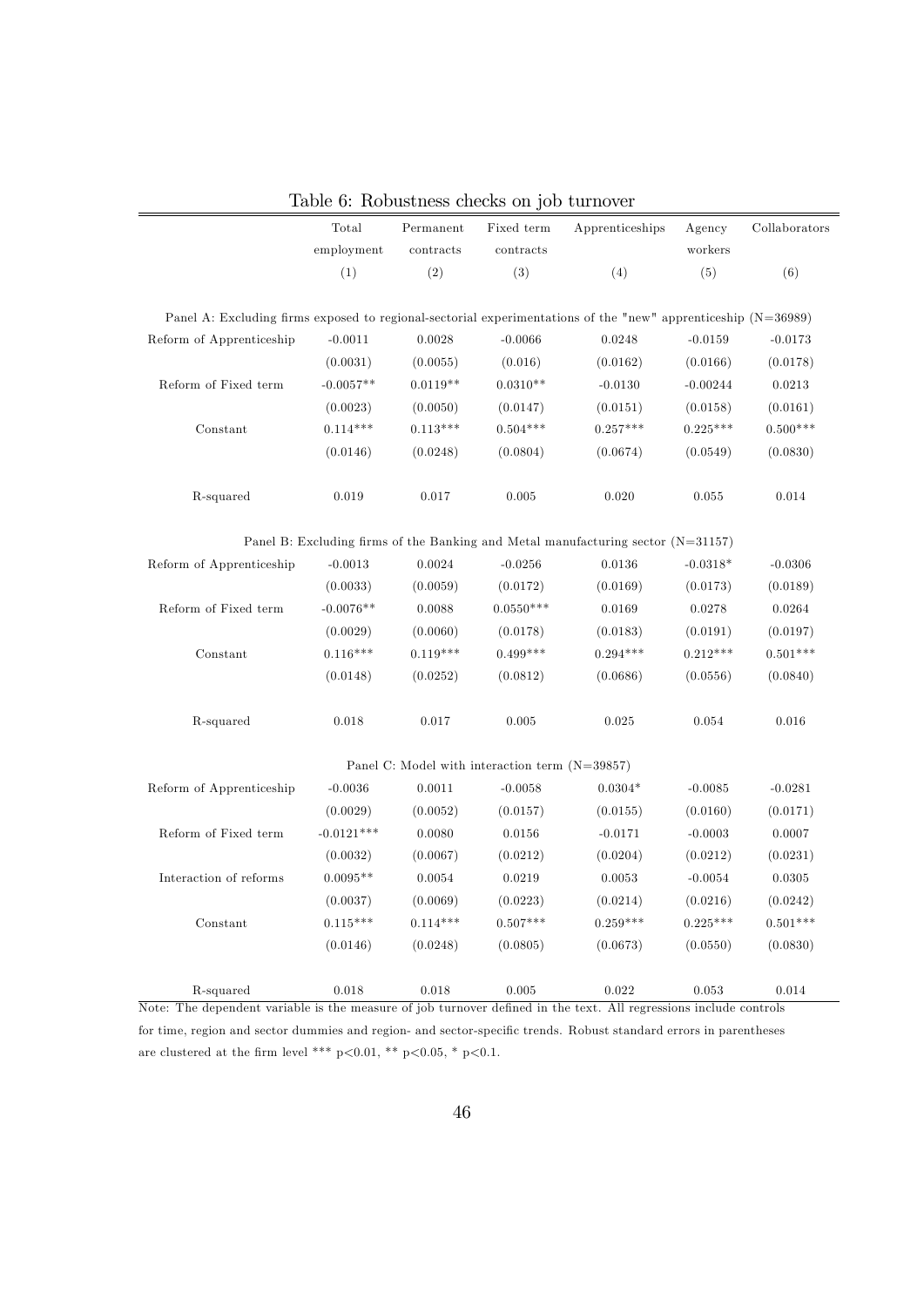|                          | Total       | Permanent  | Fixed term             | Apprenticeships | Agency       | Collaborators |
|--------------------------|-------------|------------|------------------------|-----------------|--------------|---------------|
|                          | employment  | contracts  | contracts              |                 | workers      |               |
|                          | (1)         | (2)        | (3)                    | (4)             | (5)          | (6)           |
|                          |             |            | Panel A: Fixed Effects |                 |              |               |
|                          | 0.0013      | 0.0065     | $-0.0013$              | $0.0521**$      | 0.0356       | $-0.0652***$  |
| Reform of Apprenticeship |             |            |                        |                 |              |               |
|                          | (0.0029)    | (0.0050)   | (0.0170)               | (0.0214)        | (0.0248)     | (0.0200)      |
| Reform of Fixed term     | $-0.0093**$ | $-0.0025$  | 0.0040                 | $-0.0119$       | $-0.0931***$ | $0.0858***$   |
|                          | (0.0040)    | (0.0061)   | (0.0233)               | (0.0314)        | (0.0323)     | (0.0276)      |
| Constant                 | $4.246***$  | $4.122***$ | $6.033***$             | 3.320           | $6.307**$    | $5.862***$    |
|                          | (0.171)     | (0.179)    | (1.321)                | (5.293)         | (2.565)      | (2.035)       |
| Observations             | 53144       | 52932      | 31490                  | 14623           | 17834        | 19434         |
| R-squared                | 0.013       | 0.006      | 0.016                  | 0.028           | 0.035        | 0.016         |
| Number of firms          | 13287       | 13286      | 10844                  | 6480            | 7175         | 8704          |
|                          |             |            | Panel B: OLS           |                 |              |               |
| Reform of Apprenticeship | 0.0073      | 0.0082     | 0.0144                 | $0.0540*$       | $-0.113***$  | $-0.0740***$  |
|                          | (0.0253)    | (0.0253)   | (0.0286)               | (0.0314)        | (0.0361)     | (0.0252)      |
| Reform of Fixed term     | $0.157***$  | $0.165***$ | $0.127***$             | 0.0285          | $-0.107***$  | $0.0970***$   |
|                          | (0.0331)    | (0.0329)   | (0.0328)               | (0.0322)        | (0.0359)     | (0.0294)      |
| Constant                 | $3.087***$  | $3.006***$ | $1.146***$             | $0.448***$      | $1.578***$   | $0.860***$    |
|                          | (0.145)     | (0.145)    | (0.198)                | (0.137)         | (0.346)      | (0.129)       |
| Observations             | 53144       | 52932      | 31490                  | 14623           | 17834        | 19434         |
| R-squared                | 0.061       | 0.063      | 0.050                  | 0.079           | 0.025        | 0.104         |

### Table 7: The effect of reforms on employment

controls for time, region and sector dummies and region- and sector-specific trends. Robust standard errors in parentheses are clustered at the firm level \*\*\* p<0.01, \*\* p<0.05, \* p<0.1.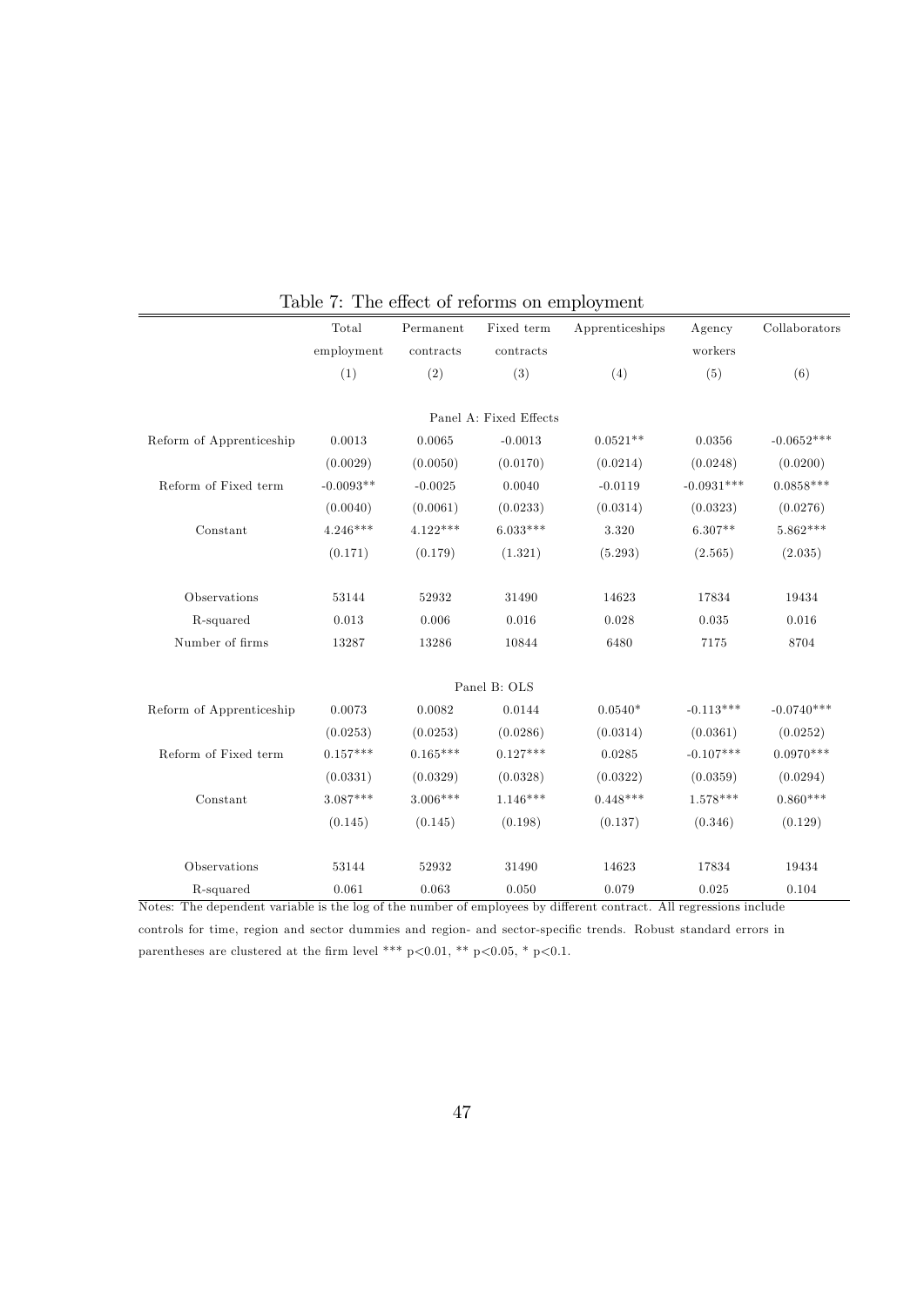|                          | Capital      | Capital    | Investments | Investments | Skill ratio |
|--------------------------|--------------|------------|-------------|-------------|-------------|
|                          |              | per worker |             | per worker  |             |
|                          | (1)          | (2)        | (3)         | (4)         | (5)         |
| Reform of Apprenticeship | $-0.0070$    | $-0.0080$  | 0.0125      | 0.0148      | $-0.0193$   |
|                          | (0.0056)     | (0.0060)   | (0.0757)    | (0.0761)    | (0.0594)    |
| Reform of Fixed term     | $-0.0265***$ | $-0.0160*$ | $-0.142$    | $-0.171$    | 0.0140      |
|                          | (0.0081)     | (0.0084)   | (0.244)     | (0.242)     | (0.0720)    |
| Constant                 | $13.90***$   | $9.642***$ | $-93.68$    | $-102.1$    | $-1.690$    |
|                          | (0.112)      | (0.168)    | (92.98)     | (93.52)     | (2.062)     |
| Observations             | 52147        | 52147      | 15440       | 15440       | 53144       |
| R-squared                | 0.007        | 0.006      | 0.015       | 0.014       | 0.003       |
| Number of firms          | 13267        | 13267      | 9460        | 9460        | 13287       |

Table 8: The effect of reforms on capital, investment and the skill ratio

include controls for time, region and sector dummies and region- and sector-specific trends plus firm fixed effects. Robust standard errors in parentheses are clustered at the firm level \*\*\* p<0.01, \*\* p<0.05, \* p<0.1.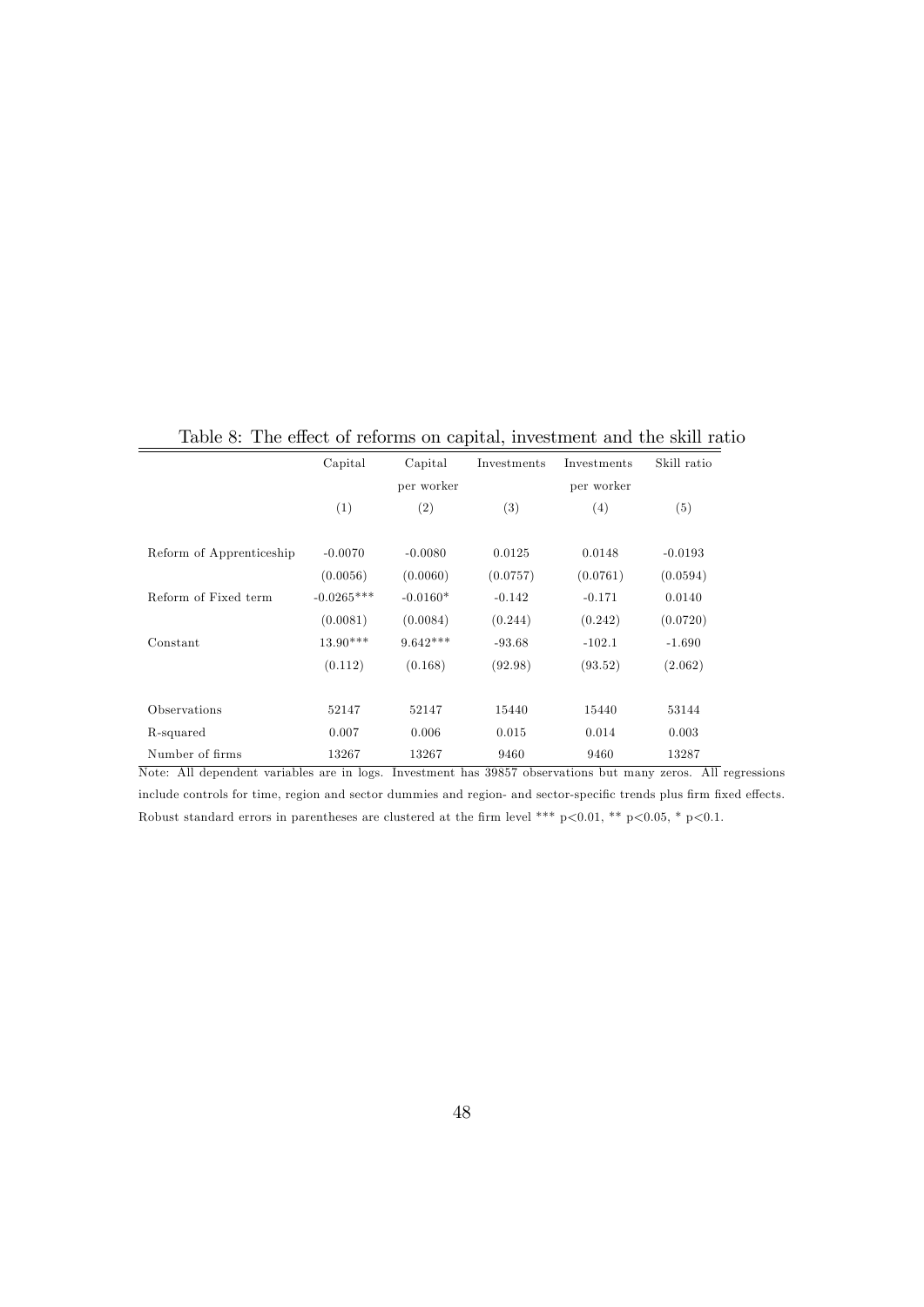|                          | Value added per worker           | Sales per worker | $\ensuremath{\mathcal{T}\mathcal{F}\mathcal{P}}$ |
|--------------------------|----------------------------------|------------------|--------------------------------------------------|
|                          | (1)                              | (2)              | (3)                                              |
|                          | Panel A: Contemporaneous reforms |                  |                                                  |
| Reform of Apprenticeship | $0.0147***$                      | $0.0092**$       | $0.0162***$                                      |
|                          | (0.0047)                         | (0.0042)         | (0.0046)                                         |
| Reform of Fixed term     | $-0.0279***$                     | $-0.0349***$     | $-0.0238***$                                     |
|                          | (0.0065)                         | (0.0058)         | (0.0064)                                         |
| Constant                 | $9.791***$                       | $11.61***$       | $-0.487$                                         |
|                          | (0.456)                          | (0.260)          | (0.452)                                          |
| Observations             | 52840                            | 53144            | 52675                                            |
| R-squared                | 0.008                            | 0.023            | 0.010                                            |
| Number of firms          | 13275                            | 13287            | 13260                                            |
|                          | Panel B: Lagged reforms          |                  |                                                  |
| Reform of Apprenticeship | $0.0131**$                       | 0.0039           | $0.0146***$                                      |
|                          | (0.0055)                         | (0.0049)         | (0.0053)                                         |
| Reform of Fixed term     | $-0.0274***$                     | $-0.0363***$     | $-0.0248***$                                     |
|                          | (0.0065)                         | (0.0061)         | (0.0064)                                         |
| Constant                 | $9.766***$                       | $11.60***$       | $-0.517$                                         |
|                          | (0.456)                          | (0.260)          | (0.452)                                          |
| Observations             | 52840                            | 53144            | 52675                                            |
| R-squared                | 0.008                            | 0.023            | 0.010                                            |
| Number of firms          | 13275                            | 13287            | 13260                                            |

# Table 9: The effect of reforms on labor productivity and Total Factor Productivity

Notes: The dependent variables are in logs, TFP is a residual of a log regression (see text for details). All regressions include controls for time, region and sector dummies and region- and sector-specific trends plus firm fixed effects. Robust standard errors in parentheses are clustered at the firm level \*\*\* p<0.01, \*\* p<0.05, \*  $p < 0.1$ .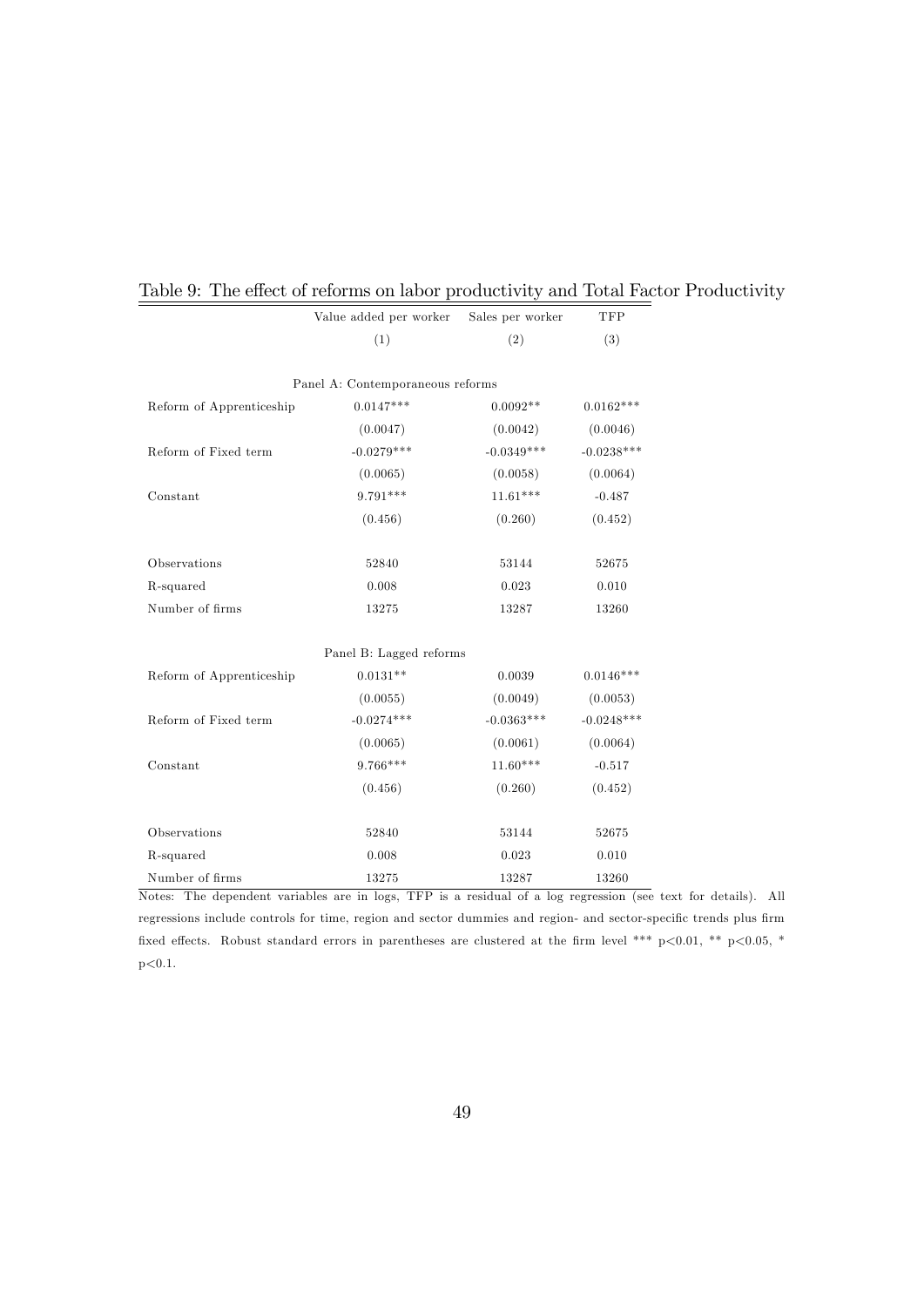|                                                                                                     | Value added per worker                                                 | Sales per worker | TFP          |
|-----------------------------------------------------------------------------------------------------|------------------------------------------------------------------------|------------------|--------------|
|                                                                                                     | (1)                                                                    | (2)              | (3)          |
|                                                                                                     |                                                                        |                  |              |
| Panel A: Excluding firms exposed to regional-sectorial experimentations of the "new" apprenticeship |                                                                        |                  |              |
| Reform of Apprenticeship                                                                            | $0.0149***$                                                            | $0.0102**$       | $0.0165***$  |
|                                                                                                     | (0.0050)                                                               | (0.0046)         | (0.0049)     |
| Reform of Fixed term                                                                                | $-0.0310***$                                                           | $-0.0371***$     | $-0.0267***$ |
|                                                                                                     | (0.0068)                                                               | (0.0060)         | (0.0066)     |
| Constant                                                                                            | $9.701***$                                                             | $11.56***$       | $-0.547$     |
|                                                                                                     | (0.493)                                                                | (0.279)          | (0.488)      |
| Observations                                                                                        | 49036                                                                  | 49320            | 48880        |
| R-squared                                                                                           | 0.009                                                                  | 0.025            | 0.011        |
| Number of firms                                                                                     | 12320                                                                  | 12331            | 12306        |
|                                                                                                     |                                                                        |                  |              |
|                                                                                                     | Panel B: Excluding firms of the Banking and Metal Manufacturing sector |                  |              |
| Reform of Apprenticeship                                                                            | 0.0026                                                                 | $-0.0031$        | 0.0044       |
|                                                                                                     | (0.0054)                                                               | (0.0049)         | (0.0053)     |
| Reform of Fixed term                                                                                | $-0.0139*$                                                             | $-0.0213***$     | $-0.0104$    |
|                                                                                                     | (0.0073)                                                               | (0.0064)         | (0.0071)     |
| Constant                                                                                            | $9.685***$                                                             | $11.28***$       | $-0.476$     |
|                                                                                                     | (0.550)                                                                | (0.527)          | (0.550)      |
| Observations                                                                                        | 41315                                                                  | 41572            | 41164        |
| R-squared                                                                                           | 0.007                                                                  | 0.013            | 0.007        |
| Number of firms                                                                                     | 10614                                                                  | 10627            | 10597        |
|                                                                                                     | Panel C: Model with interaction term                                   |                  |              |
| Reform of Apprenticeship                                                                            | $0.0221***$                                                            | $0.0183***$      | $0.0229***$  |
|                                                                                                     | (0.0053)                                                               | (0.0049)         | (0.0052)     |
| Reform of Fixed term                                                                                | $-0.0132$                                                              | $-0.0169**$      | $-0.0105$    |
|                                                                                                     | (0.0081)                                                               | (0.0074)         | (0.0078)     |
| Interaction of reforms                                                                              | $-0.0255***$                                                           | $-0.0311***$     | $-0.0230***$ |
|                                                                                                     | (0.0080)                                                               | (0.0073)         | (0.0077)     |
| Constant                                                                                            | $9.831***$                                                             | $11.61***$       | $-0.452$     |
|                                                                                                     | (0.302)                                                                | (0.0777)         | (0.291)      |
|                                                                                                     |                                                                        |                  |              |
| Observations                                                                                        | 52840                                                                  | 53144            | 52675        |
| R-squared                                                                                           | 0.008                                                                  | 0.023            | 0.010        |
| Number of firms                                                                                     | 13275                                                                  | 13287            | 13260        |

Table 10: Robustness checks on productivity

Notes: The dependent variables are in logs, TFP is  $50^{\circ}$  esidual of a log regression (see text for details). All regressions include controls for time, region and sector dummies and region- and sector-specific trends plus firm fixed effects. Robust standard errors in parentheses are clustered at the firm level \*\*\* p<0.01, \*\* p<0.05, \*  $p<0.1$ .